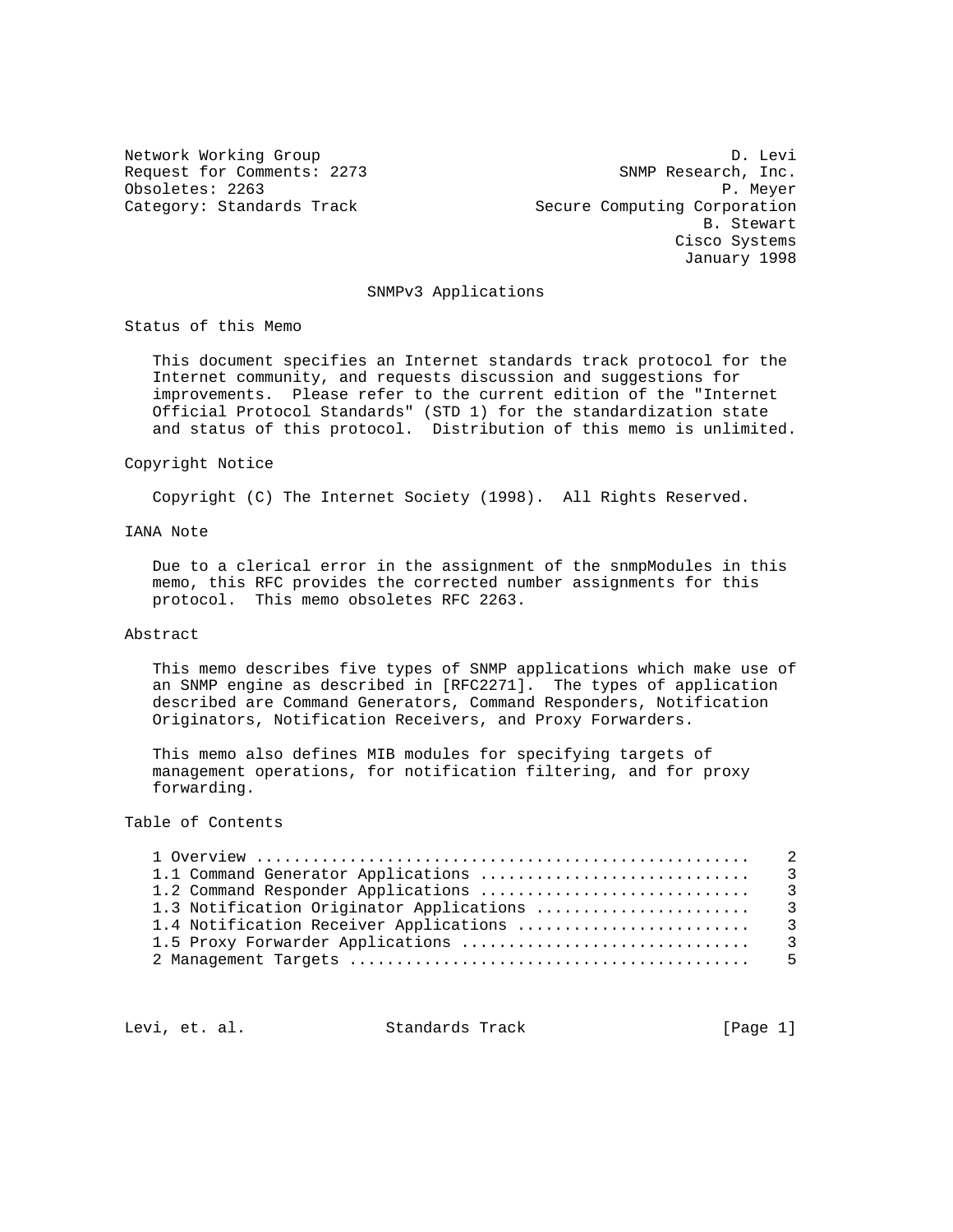|                                                               | 6              |
|---------------------------------------------------------------|----------------|
| 3.1 Command Generator Applications                            | $6\phantom{1}$ |
| 3.2 Command Responder Applications                            | 8              |
| 3.3 Notification Originator Applications                      | 13             |
| 3.4 Notification Receiver Applications                        | 16             |
| 3.5 Proxy Forwarder Applications                              | 18             |
|                                                               | 19             |
| 3.5.1.1 Processing an Incoming Request                        | 19             |
| 3.5.1.2 Processing an Incoming Response                       | 22             |
| 3.5.1.3 Processing an Incoming Report Indication              | 23             |
|                                                               | 24             |
| 4 The Structure of the MIB Modules                            | 27             |
| 4.1 The Management Target MIB Module                          | 27             |
|                                                               | 28             |
|                                                               | 28             |
| 4.2 The Notification MIB Module                               | 41             |
|                                                               | 42             |
|                                                               | 53             |
|                                                               | 53             |
| 5 Identification of Management Targets in Notification        |                |
|                                                               | 59             |
|                                                               | 60             |
| 7 Management Target Translation in Proxy Forwarder            |                |
|                                                               | 61             |
| 7.1 Management Target Translation for Request Forwarding      | 61             |
| 7.2 Management Target Translation for Notification Forwarding |                |
|                                                               | 62             |
|                                                               | 63             |
|                                                               | 64             |
|                                                               | 65             |
|                                                               | 65             |
|                                                               | 67             |
|                                                               | 68             |
|                                                               | 70             |

1. Overview

This document describes five types of SNMP applications:

- Applications which initiate SNMP Get, GetNext, GetBulk, and/or Set requests, called 'command generators.'
- Applications which respond to SNMP Get, GetNext, GetBulk, and/or Set requests, called 'command responders.'
- Applications which generate notifications, called 'notification originators.'

Levi, et. al. Standards Track [Page 2]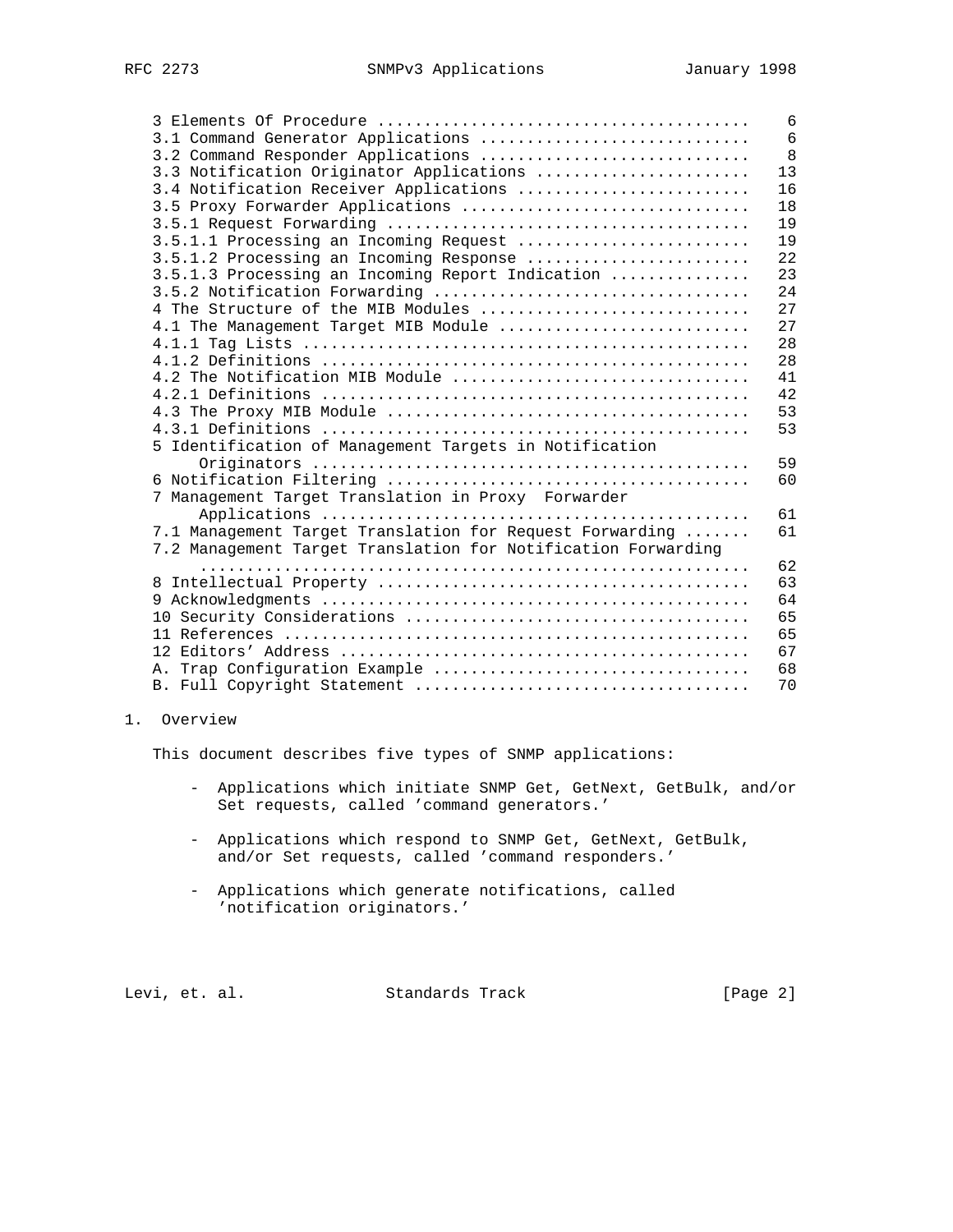- Applications which receive notifications, called 'notification receivers.'
- Applications which forward SNMP Get, GetNext, GetBulk, and/or Set requests or notifications, called 'proxy forwarder.'

 Note that there are no restrictions on which types of applications may be associated with a particular SNMP engine. For example, a single SNMP engine may, in fact, be associated with both command generator and command responder applications.

1.1. Command Generator Applications

 A command generator application initiates SNMP Get, GetNext, GetBulk, and/or Set requests, as well as processing the response to a request which it generated.

1.2. Command Responder Applications

 A command responder application receives SNMP Get, GetNext, GetBulk, and/or Set requests destined for the local system as indicated by the fact that the contextEngineID in the received request is equal to that of the local engine through which the request was received. The command responder application will perform the appropriate protocol operation, using access control, and will generate a response message to be sent to the request's originator.

1.3. Notification Originator Applications

 A notification originator application conceptually monitors a system for particular events or conditions, and generates Trap and/or Inform messages based on these events or conditions. A notification originator must have a mechanism for determining where to send messages, and what SNMP version and security parameters to use when sending messages. A mechanism and MIB module for this purpose is provided in this document.

1.4. Notification Receiver Applications

 A notification receiver application listens for notification messages, and generates response messages when a message containing an Inform PDU is received.

1.5. Proxy Forwarder Applications

 A proxy forwarder application forwards SNMP messages. Note that implementation of a proxy forwarder application is optional. The sections describing proxy (4.5, 5.3, and 8) may be skipped for

Levi, et. al. Standards Track [Page 3]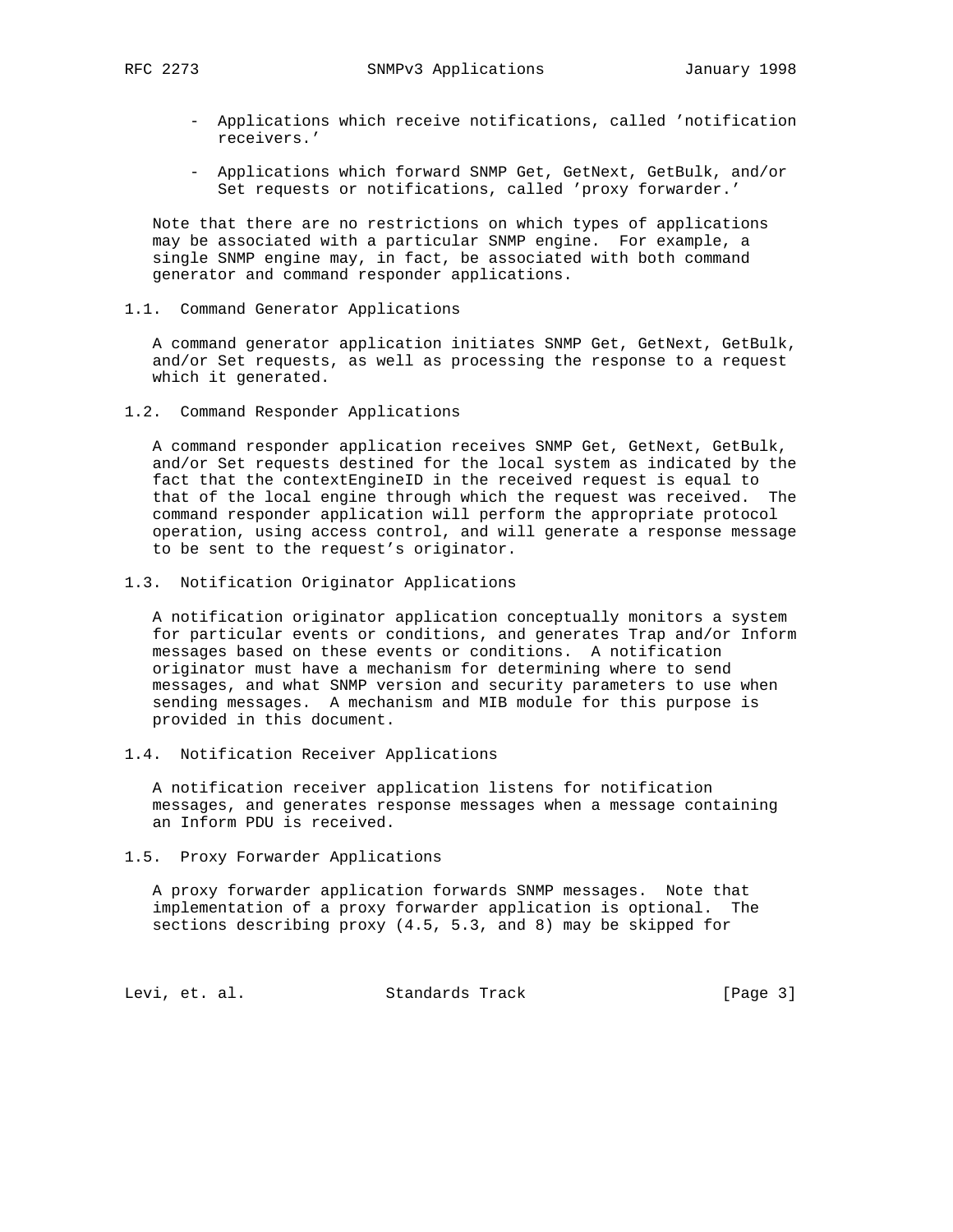implementations that do not include a proxy forwarder application.

 The term "proxy" has historically been used very loosely, with multiple different meanings. These different meanings include (among others):

- (1) the forwarding of SNMP requests to other SNMP entities without regard for what managed object types are being accessed; for example, in order to forward an SNMP request from one transport domain to another, or to translate SNMP requests of one version into SNMP requests of another version;
- (2) the translation of SNMP requests into operations of some non-SNMP management protocol; and
- (3) support for aggregated managed objects where the value of one managed object instance depends upon the values of multiple other (remote) items of management information.

 Each of these scenarios can be advantageous; for example, support for aggregation of management information can significantly reduce the bandwidth requirements of large-scale management activities. However, using a single term to cover multiple different scenarios causes confusion.

 To avoid such confusion, this document uses the term "proxy" with a much more tightly defined meaning. The term "proxy" is used in this document to refer to a proxy forwarder application which forwards either SNMP requests, notifications, and responses without regard for what managed objects are contained within requests or notifications. This definition is most closely related to the first definition above. Note, however, that in the SNMP architecture [RFC2271], a proxy forwarder is actually an application, and need not be associated with what is traditionally thought of as an SNMP agent.

 Specifically, the distinction between a traditional SNMP agent and a proxy forwarder application is simple:

- a proxy forwarder application forwards requests and/or notifications to other SNMP engines according to the context, and irrespective of the specific managed object types being accessed, and forwards the response to such previously forwarded messages back to the SNMP engine from which the original message was received;
- in contrast, the command responder application that is part of what is traditionally thought of as an SNMP agent, and which processes SNMP requests according to the (names of the)

Levi, et. al. Standards Track [Page 4]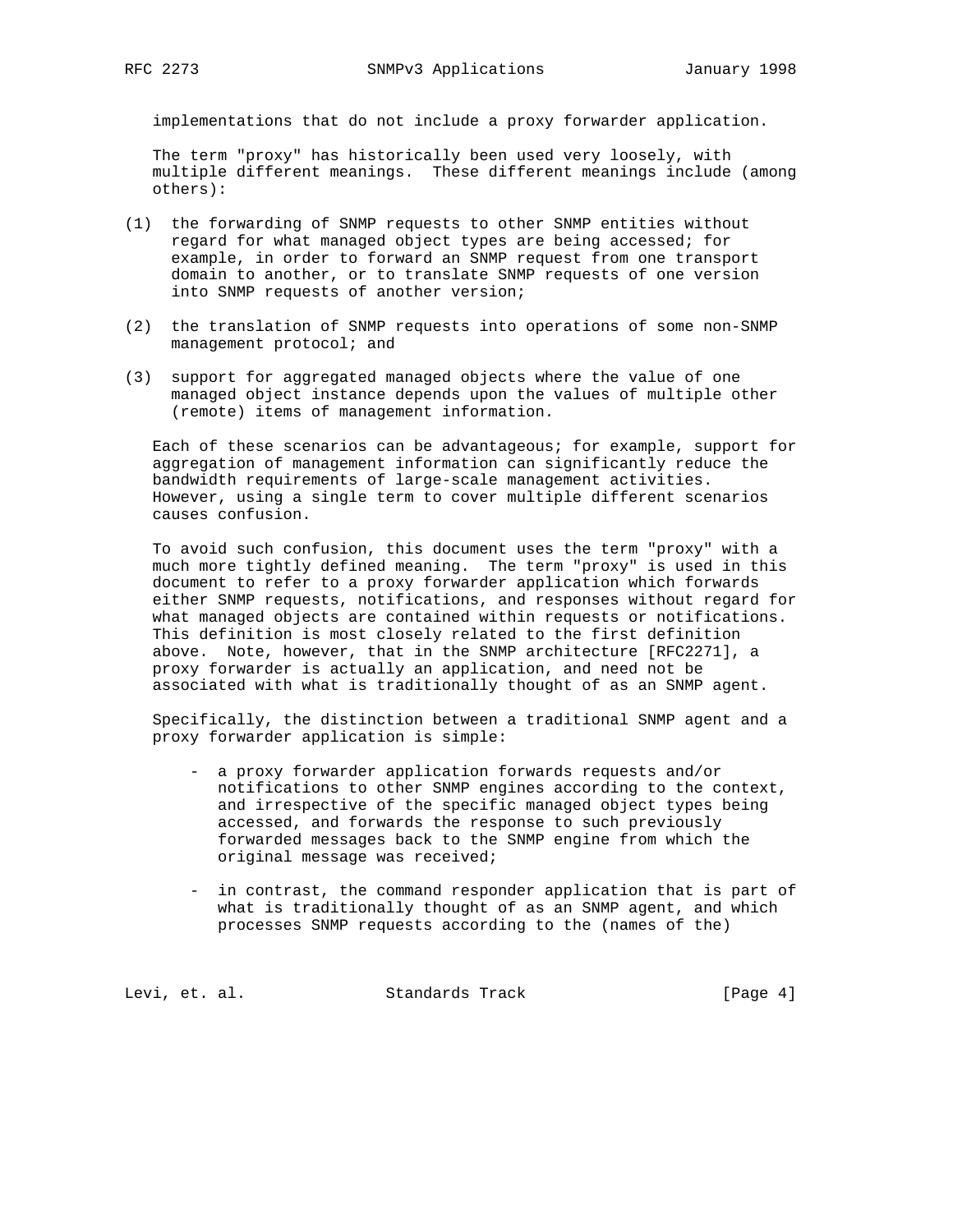individual managed object types and instances being accessed, is NOT a proxy forwarder application from the perspective of this document.

 Thus, when a proxy forwarder application forwards a request or notification for a particular contextEngineID / contextName pair, not only is the information on how to forward the request specifically associated with that context, but the proxy forwarder application has no need of a detailed definition of a MIB view (since the proxy forwarder application forwards the request irrespective of the managed object types).

 In contrast, a command responder application must have the detailed definition of the MIB view, and even if it needs to issue requests to other entities, via SNMP or otherwise, that need is dependent on the individual managed object instances being accessed (i.e., not only on the context).

 Note that it is a design goal of a proxy forwarder application to act as an intermediary between the endpoints of a transaction. In particular, when forwarding Inform requests, the associated response is forwarded when it is received from the target to which the Inform request was forwarded, rather than generating a response immediately when an Inform request is received.

2. Management Targets

 Some types of applications (notification generators and proxy forwarders in particular) require a mechanism for determining where and how to send generated messages. This document provides a mechanism and MIB module for this purpose. The set of information that describes where and how to send a message is called a 'Management Target', and consists of two kinds of information:

- Destination information, consisting of a transport domain and a transport address. This is also termed a transport endpoint.
- SNMP parameters, consisting of message processing model, security model, security level, and security name information.

 The SNMP-TARGET-MIB module described later in this document contains one table for each of these types of information. There can be a many-to-many relationship in the MIB between these two types of information. That is, there may be multiple transport endpoints associated with a particular set of SNMP parameters, or a particular transport endpoint may be associated with several sets of SNMP parameters.

Levi, et. al. Standards Track [Page 5]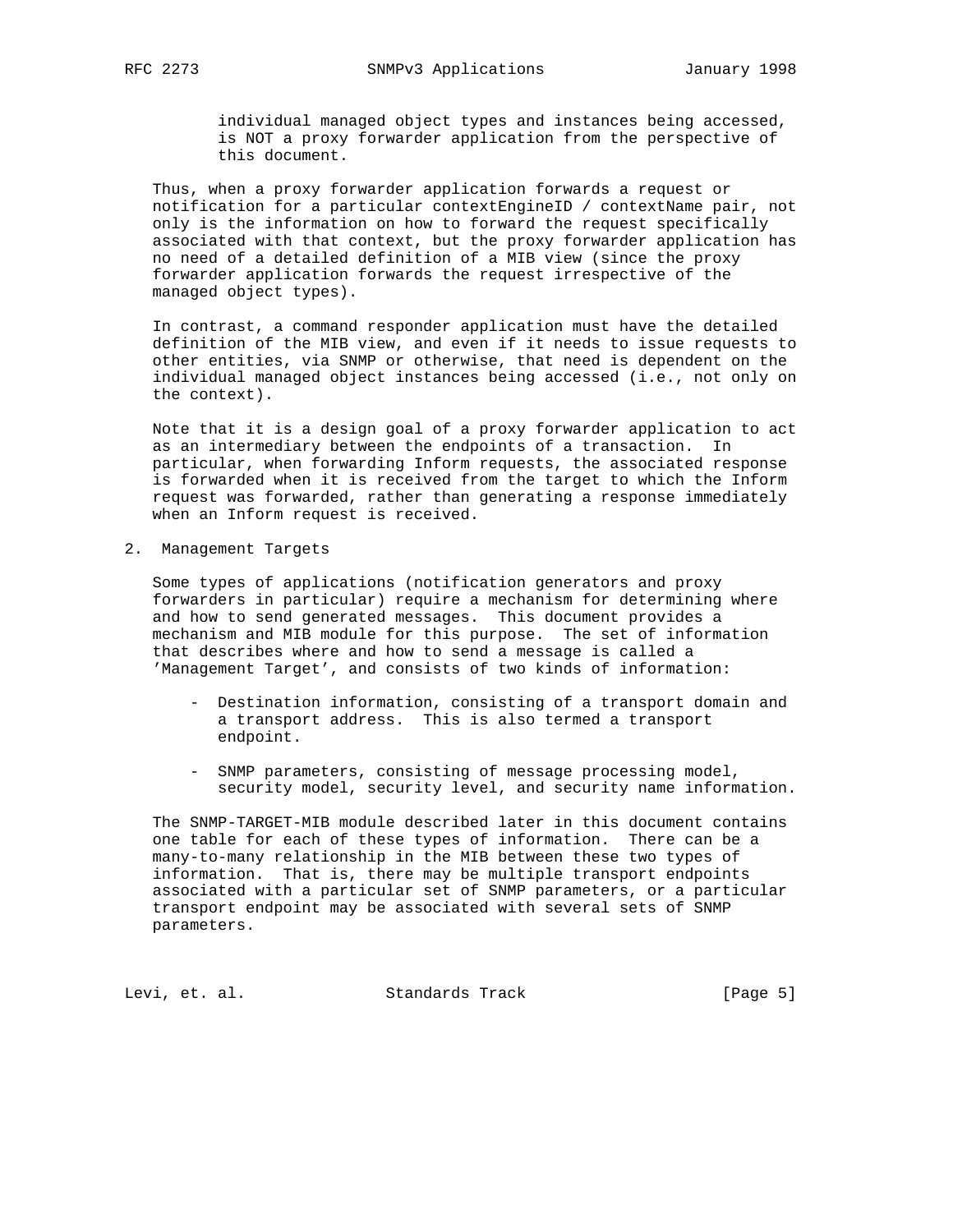# 3. Elements Of Procedure

 The following sections describe the procedures followed by each type of application when generating messages for transmission or when processing received messages. Applications communicate with the Dispatcher using the abstract service interfaces defined in [RFC2271].

#### 3.1. Command Generator Applications

 A command generator initiates an SNMP request by calling the Dispatcher using the following abstract service interface:

| -- sendPduHandle if success    |
|--------------------------------|
| -- errorIndication if failure  |
|                                |
| -- transport domain to be used |
| -- destination network address |
| -- typically, SNMP version     |
| -- Security Model to use       |
| -- on behalf of this principal |
| -- Level of Security requested |
| -- data from/at this entity    |
| -- data from/in this context   |
| -- the version of the PDU      |
| -- SNMP Protocol Data Unit     |
| -- TRUE or FALSE               |
|                                |
|                                |

Where:

- The transportDomain is that of the destination of the message.
- The transportAddress is that of the destination of the message.
- The messageProcessingModel indicates which Message Processing Model the application wishes to use.
- The securityModel is the security model that the application wishes to use.
- The securityName is the security model independent name for the principal on whose behalf the application wishes the message is to be generated.
- The securityLevel is the security level that the application wishes to use.

|  | Levi, et. al. |  | Standards Track | [Page 6] |  |
|--|---------------|--|-----------------|----------|--|
|--|---------------|--|-----------------|----------|--|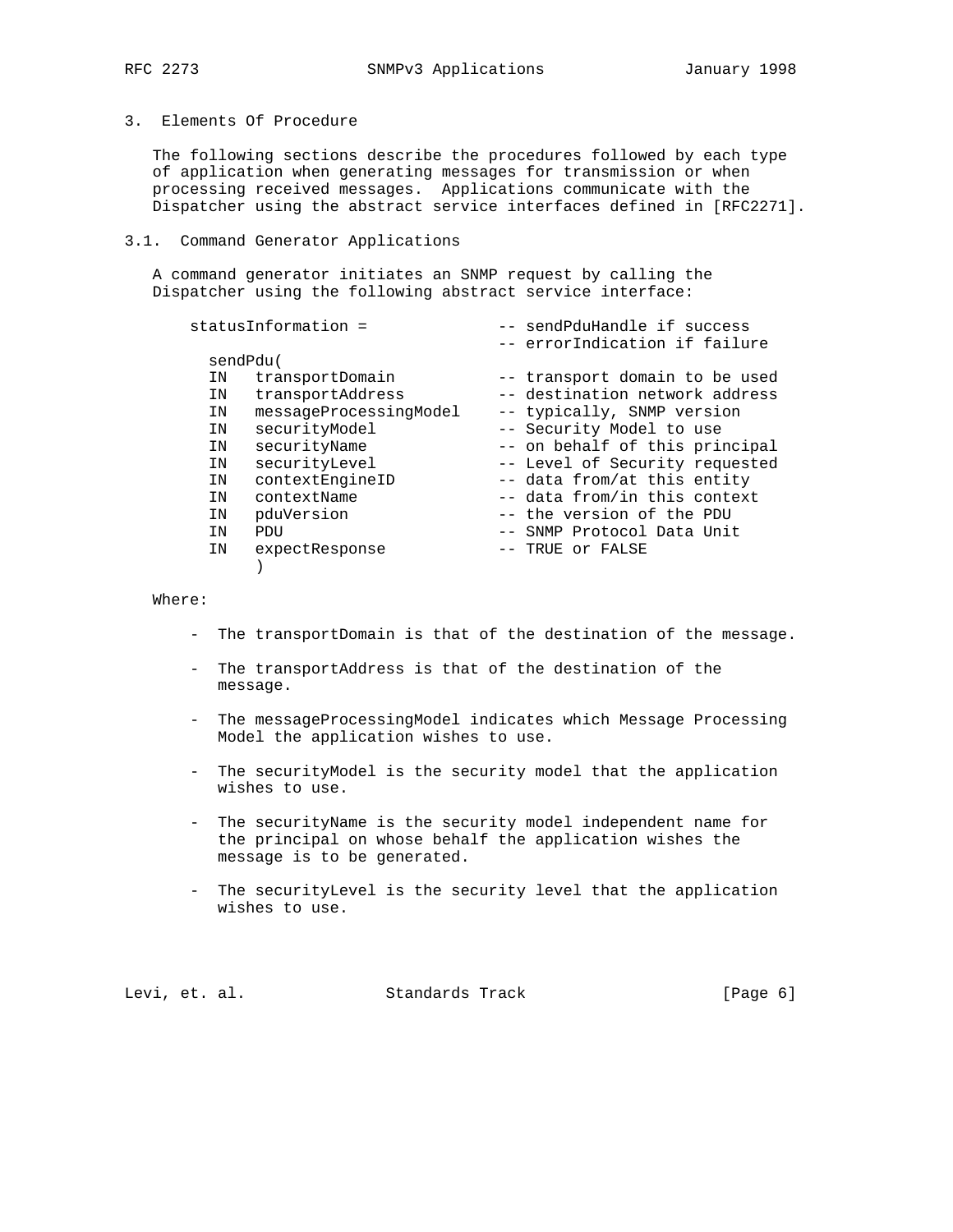- The contextEngineID is provided by the command generator if it wishes to explicitly specify the location of the management information it is requesting.
- The contextName is provided by the command generator if it wishes to explicitly specify the local context name for the management information it is requesting.
- The pduVersion indicates the version of the PDU to be sent.
- The PDU is a value constructed by the command generator containing the management operation that the command generator wishes to perform.
- The expectResponse argument indicates that a response is expected.

 The result of the sendPdu interface indicates whether the PDU was successfully sent. If it was successfully sent, the returned value will be a sendPduHandle. The command generator should store the sendPduHandle so that it can correlate a response to the original request.

 The Dispatcher is responsible for delivering the response to a particular request to the correct command generator application. The abstract service interface used is:

#### processResponsePdu( -- process Response PDU

| ΙN | messageProcessingModel | -- typically, SNMP version       |
|----|------------------------|----------------------------------|
| ΙN | securityModel          | -- Security Model in use         |
| ΙN | securityName           | -- on behalf of this principal   |
| ΙN | securityLevel          | -- Level of Security             |
| ΙN | contextEngineID        | -- data from/at this SNMP entity |
| ΙN | contextName            | -- data from/in this context     |
| ΙN | pduVersion             | -- the version of the PDU        |
| ΙN | PDU                    | -- SNMP Protocol Data Unit       |
| ΙN | statusInformation      | -- success or errorIndication    |
| ΙN | sendPduHandle          | -- handle from sendPDU           |
|    |                        |                                  |

#### Where:

- The messageProcessingModel is the value from the received response.
- The securityModel is the value from the received response.
- The securityName is the value from the received response.

Levi, et. al. Standards Track [Page 7]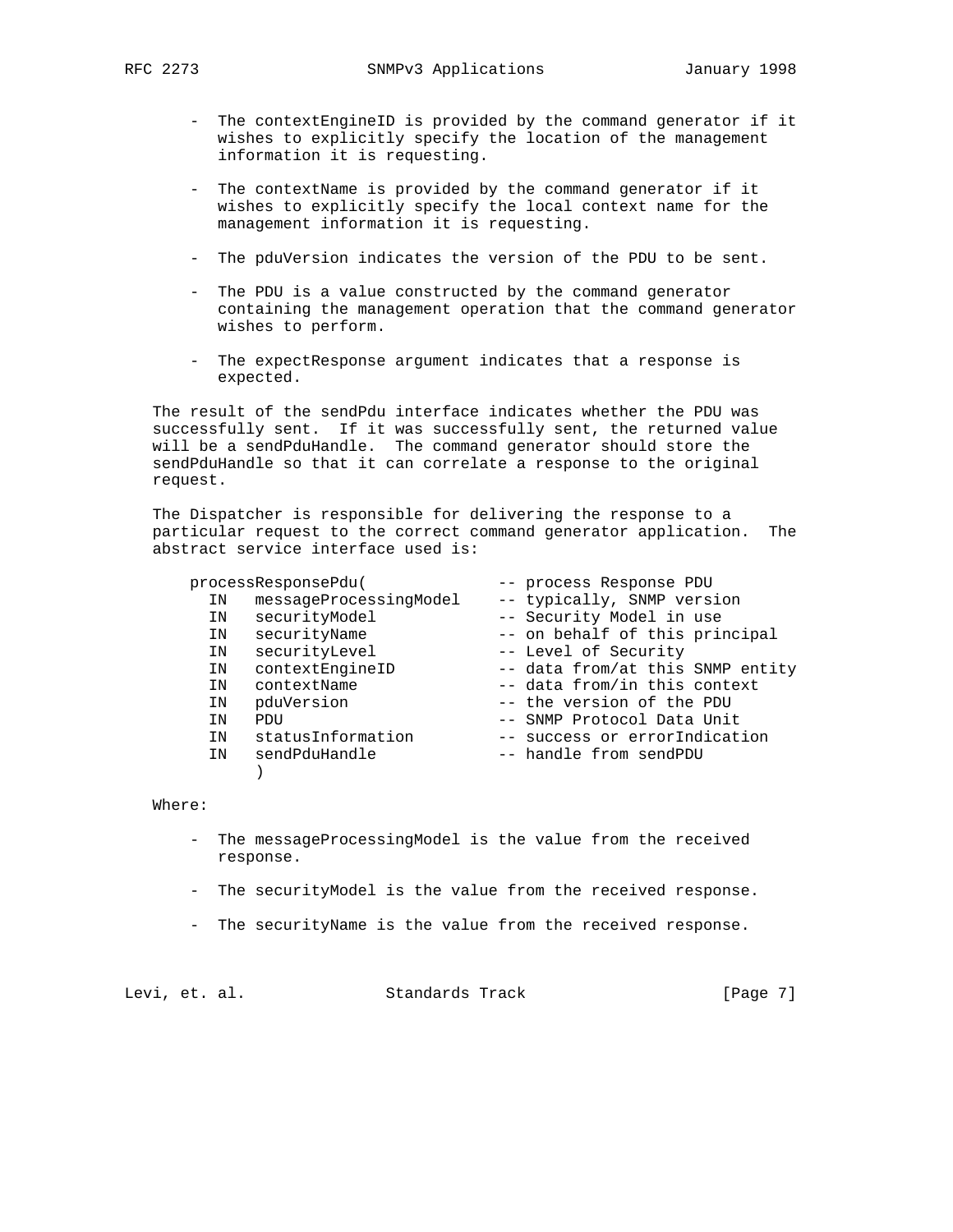- The securityLevel is the value from the received response.
- The contextEngineID is the value from the received response.
- The contextName is the value from the received response.
- The pduVersion indicates the version of the PDU in the received response.
- The PDU is the value from the received response.
- The statusInformation indicates success or failure in receiving the response.
- The sendPduHandle is the value returned by the sendPdu call which generated the original request to which this is a response.

 The procedure when a command generator receives a message is as follows:

- (1) If the received values of messageProcessingModel, securityModel, securityName, contextEngineID, contextName, and pduVersion are not all equal to the values used in the original request, the response is discarded.
- (2) The operation type, request-id, error-status, error-index, and variable-bindings are extracted from the PDU and saved. If the request-id is not equal to the value used in the original request, the response is discarded.
- (3) At this point, it is up to the application to take an appropriate action. The specific action is implementation dependent. If the statusInformation indicates that the request failed, an appropriate action might be to attempt to transmit the request again, or to notify the person operating the application that a failure occurred.
- 3.2. Command Responder Applications

 Before a command responder application can process messages, it must first associate itself with an SNMP engine. The abstract service interface used for this purpose is:

Levi, et. al. Standards Track [Page 8]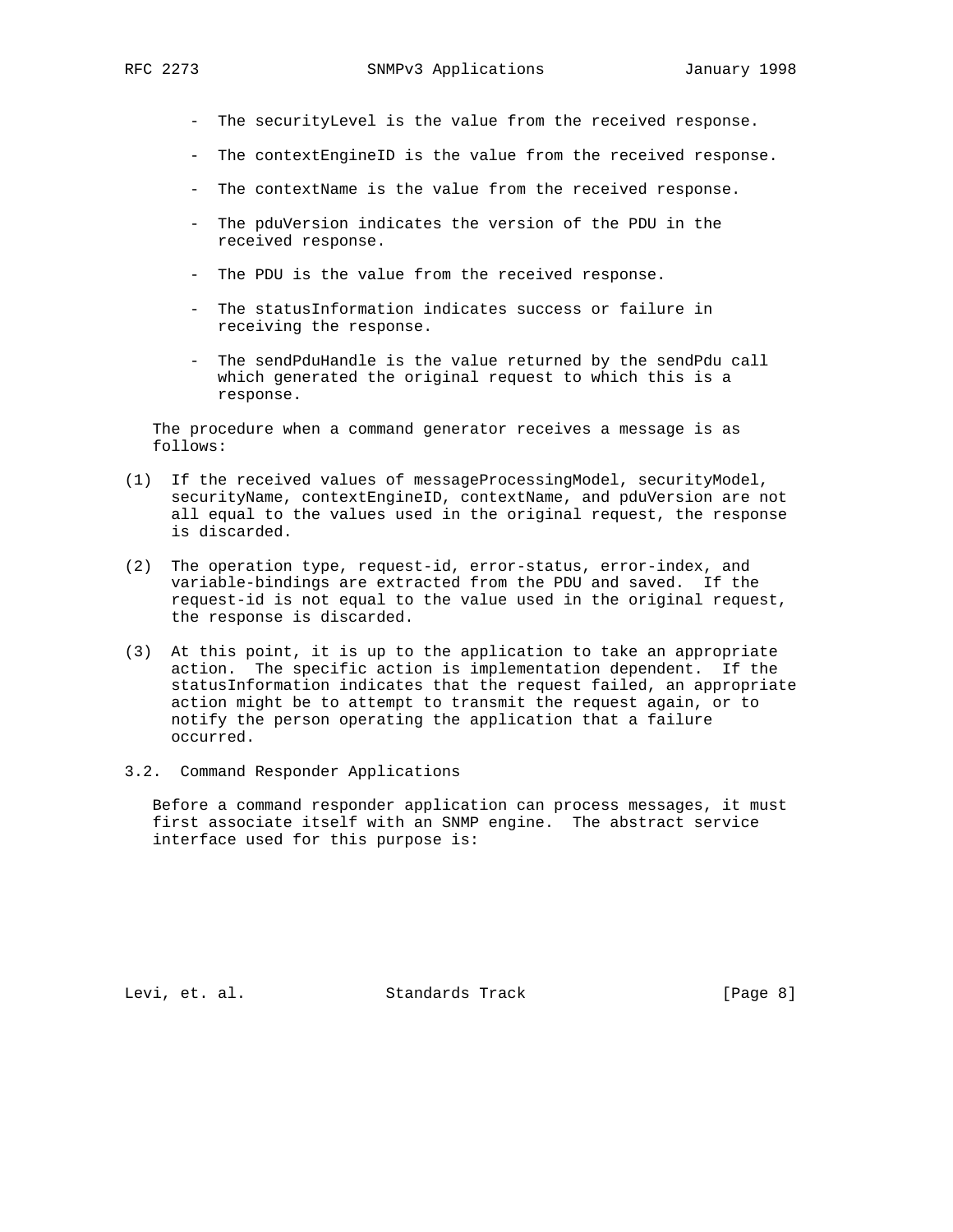```
statusInformation = -- success or errorIndication
        registerContextEngineID(
        IN contextEngineID -- take responsibility for this one
       IN pduType -- the pduType(s) to be registered
 )
```
- The statusInformation indicates success or failure of the registration attempt.
- The contextEngineID is equal to the snmpEngineID of the SNMP engine with which the command responder is registering.
- The pduType indicates a Get, GetNext, GetBulk, or Set pdu.

 Note that if another command responder application is already registered with an SNMP engine, any further attempts to register with the same contextEngineID and pduType will be denied. This implies that separate command responder applications could register separately for the various pdu types. However, in practice this is undesirable, and only a single command responder application should be registered with an SNMP engine at any given time.

 A command responder application can disassociate with an SNMP engine using the following abstract service interface:

```
 unregisterContextEngineID(
```

| IN contextEngineID | -- give up responsibility for this one |
|--------------------|----------------------------------------|
| IN pduType         | -- the pduType(s) to be unregistered   |
|                    |                                        |

Where:

- The contextEngineID is equal to the snmpEngineID of the SNMP engine with which the command responder is cancelling the registration.
- The pduType indicates a Get, GetNext, GetBulk, or Set pdu.

 Once the command responder has registered with the SNMP engine, it waits to receive SNMP messages. The abstract service interface used for receiving messages is:

| processPdu( |                        | -- process Request/Notification PDU |
|-------------|------------------------|-------------------------------------|
| IN          | messageProcessingModel | -- typically, SNMP version          |
|             | IN securityModel       | -- Security Model in use            |
|             | IN securityName        | -- on behalf of this principal      |

| Levi, et. al.<br>Standards Track | [Page 9] |
|----------------------------------|----------|
|----------------------------------|----------|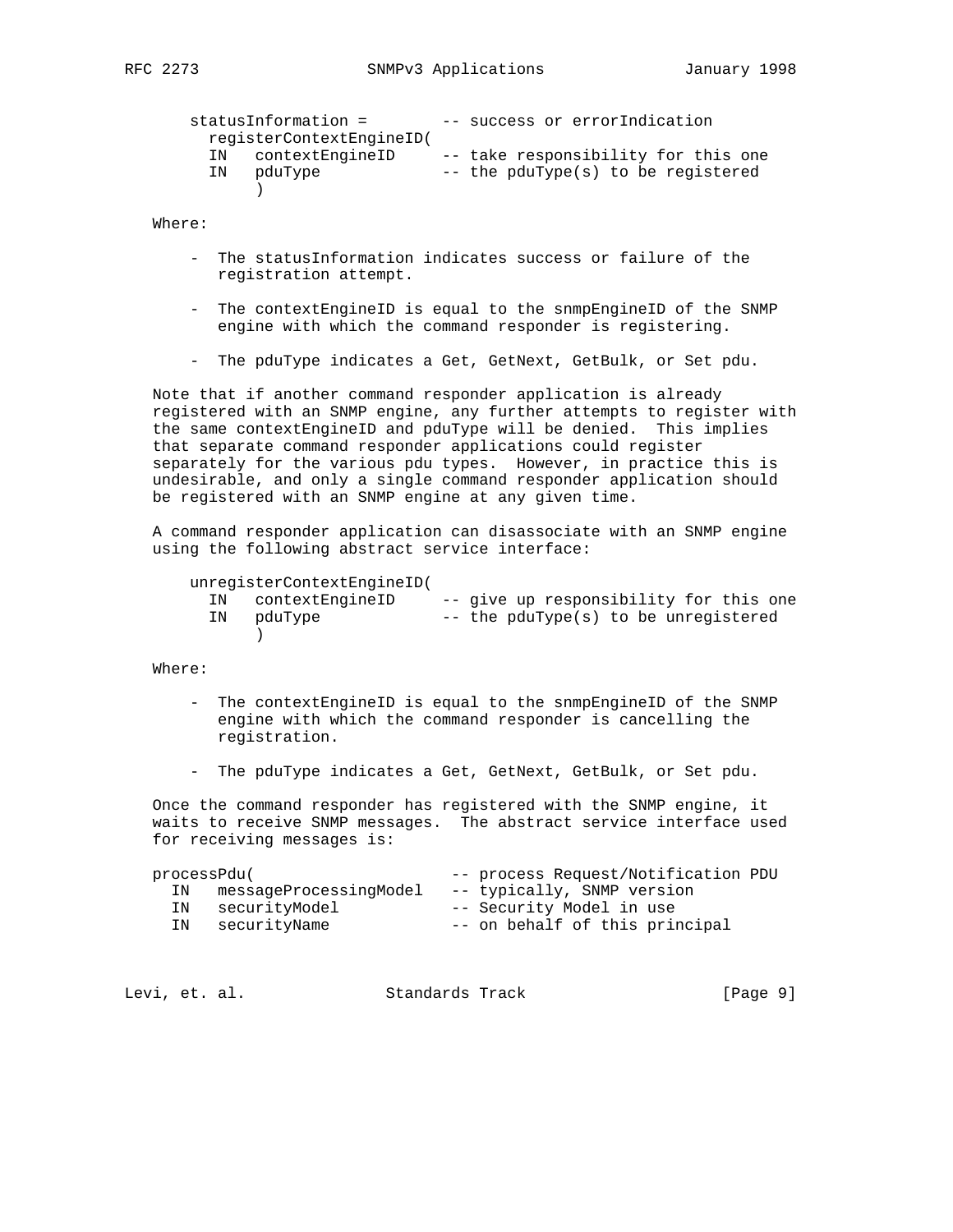| 227.<br>RFC |
|-------------|
|             |

| IN | securityLevel     | -- Level of Security                                         |
|----|-------------------|--------------------------------------------------------------|
| IN | contextEngineID   | -- data from/at this SNMP entity                             |
| IN | contextName       | -- data from/in this context                                 |
|    | IN pduVersion     | -- the version of the PDU                                    |
| TN | PDIJ              | -- SNMP Protocol Data Unit                                   |
| IN |                   | maxSizeResponseScopedPDU -- maximum size of the Response PDU |
|    | IN stateReference | -- reference to state information                            |
|    |                   | -- needed when sending a response                            |

- The messageProcessingModel indicates which Message Processing Model received and processed the message.
- The securityModel is the value from the received message.
- The securityName is the value from the received message.
- The securityLevel is the value from the received message.
- The contextEngineID is the value from the received message.
- The contextName is the value from the received message.
- The pduVersion indicates the version of the PDU in the received message.
- The PDU is the value from the received message.
- The maxSizeResponseScopedPDU is the maximum allowable size of a ScopedPDU containing a Response PDU (based on the maximum message size that the originator of the message can accept).
- The stateReference is a value which references cached information about each received request message. This value must be returned to the Dispatcher in order to generate a response.

The procedure when a message is received is as follows.

- (1) The operation type is determined from the ASN.1 tag value associated with the PDU parameter. The operation type should always be one of the types previously registered by the application.
- (2) The request-id is extracted from the PDU and saved.

Levi, et. al. Standards Track [Page 10]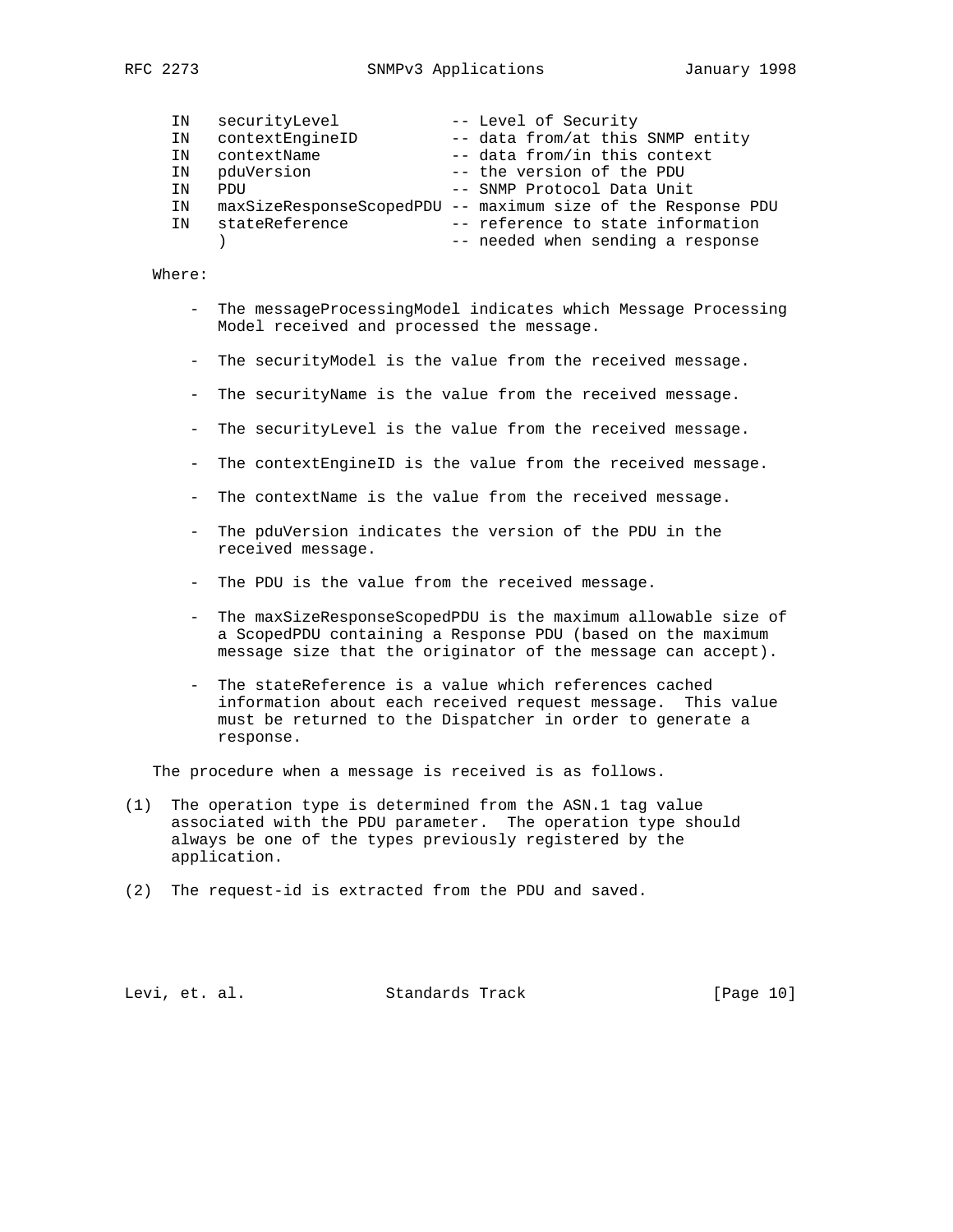- (3) If the SNMPv2 operation type is GetBulk, the non-repeaters and max-repetitions values are extracted from the PDU and saved.
- (4) The variable-bindings are extracted from the PDU and saved.
- (5) The management operation represented by the SNMPv2 operation type is performed with respect to the relevant MIB view within the context named by the contextName, according to the procedures set forth in [RFC1905]. The relevant MIB view is determined by the securityLevel, securityModel, contextName, securityName, and SNMPv2 operation type. To determine whether a particular object instance is within the relevant MIB view, the following abstract service interface is called:

|    | statusInformation = | -- success or errorIndication      |
|----|---------------------|------------------------------------|
|    | isAccessAllowed(    |                                    |
| ΙN | securityModel       | -- Security Model in use           |
| ΙN | securityName        | -- principal who wants to access   |
| ΙN | securityLevel       | -- Level of Security               |
| ΙN | viewType            | -- read, write, or notify view     |
| ΙN | contextName         | -- context containing variableName |
| TN | variableName        | -- OID for the managed object      |
|    |                     |                                    |

- The securityModel is the value from the received message.
- The securityName is the value from the received message.
- The securityLevel is the value from the received message.
- The viewType indicates whether the PDU type is a read or write operation.
- The contextName is the value from the received message.
- The variableName is the object instance of the variable for which access rights are to be checked.

 Normally, the result of the management operation will be a new PDU value, and processing will continue in step (6) below. However, at any time during the processing of the management operation:

 - If the isAccessAllowed ASI returns a noSuchView, noAccessEntry, or noGroupName error, processing of the management operation is halted, a PDU value is contructed using the values from the originally received PDU, but

Levi, et. al. Standards Track [Page 11]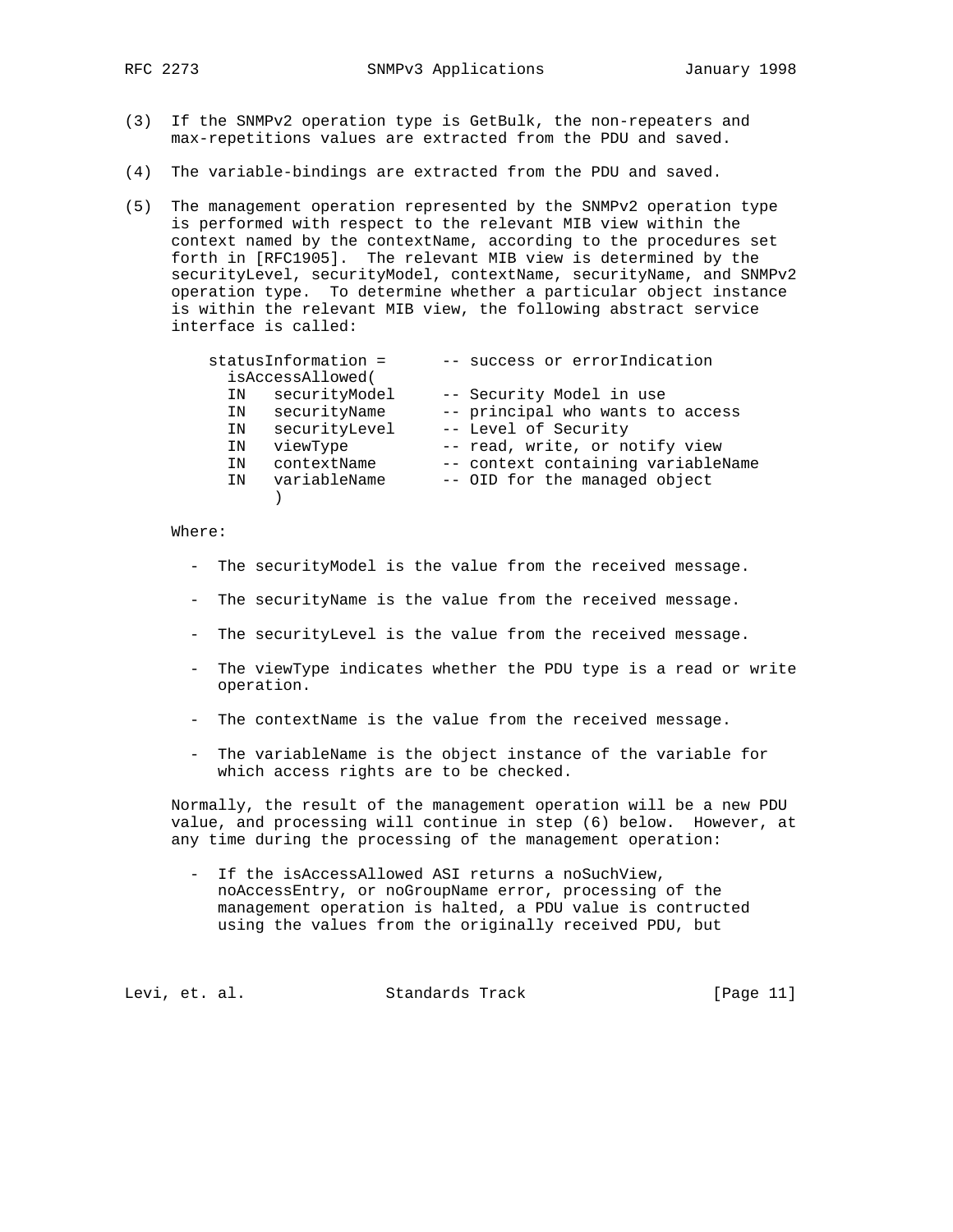replacing the error\_status with an authorizationError code, and error\_index value of 0, and control is passed to step (6) below.

- If the isAccessAllowed ASI returns an otherError, processing of the management operation is halted, a different PDU value is contructed using the values from the originally received PDU, but replacing the error\_status with a genError code, and control is passed to step (6) below.
- If the isAccessAllowed ASI returns a noSuchContext error, processing of the management operation is halted, no result PDU is generated, the snmpUnknownContexts counter is incremented, and control is passed to step (6) below.
- If the context named by the contextName parameter is unavailable, processing of the management operation is halted, no result PDU is generated, the snmpUnavailableContexts counter is incremented, and control is passed to step (6) below.
- (6) The Dispatcher is called to generate a response or report message. The abstract service interface is:

returnResponsePdu(

| ΙN | messageProcessingModel   | -- typically, SNMP version          |
|----|--------------------------|-------------------------------------|
| IN | securityModel            | -- Security Model in use            |
| IN | securityName             | -- on behalf of this principal      |
| IN | securityLevel            | -- same as on incoming request      |
| IN | contextEngineID          | -- data from/at this SNMP entity    |
| IN | contextName              | -- data from/in this context        |
| IN | pduVersion               | -- the version of the PDU           |
| ΙN | PDU                      | -- SNMP Protocol Data Unit          |
| IN | maxSizeResponseScopedPDU | -- maximum size of the Response PDU |
| IN | stateReference           | -- reference to state information   |
|    |                          | -- as presented with the request    |
| IN | statusInformation        | -- success or errorIndication       |
|    |                          | -- error counter OID/value if error |

Where:

- The messageProcessingModel is the value from the processPdu call.
- The securityModel is the value from the processPdu call.
- The securityName is the value from the processPdu call.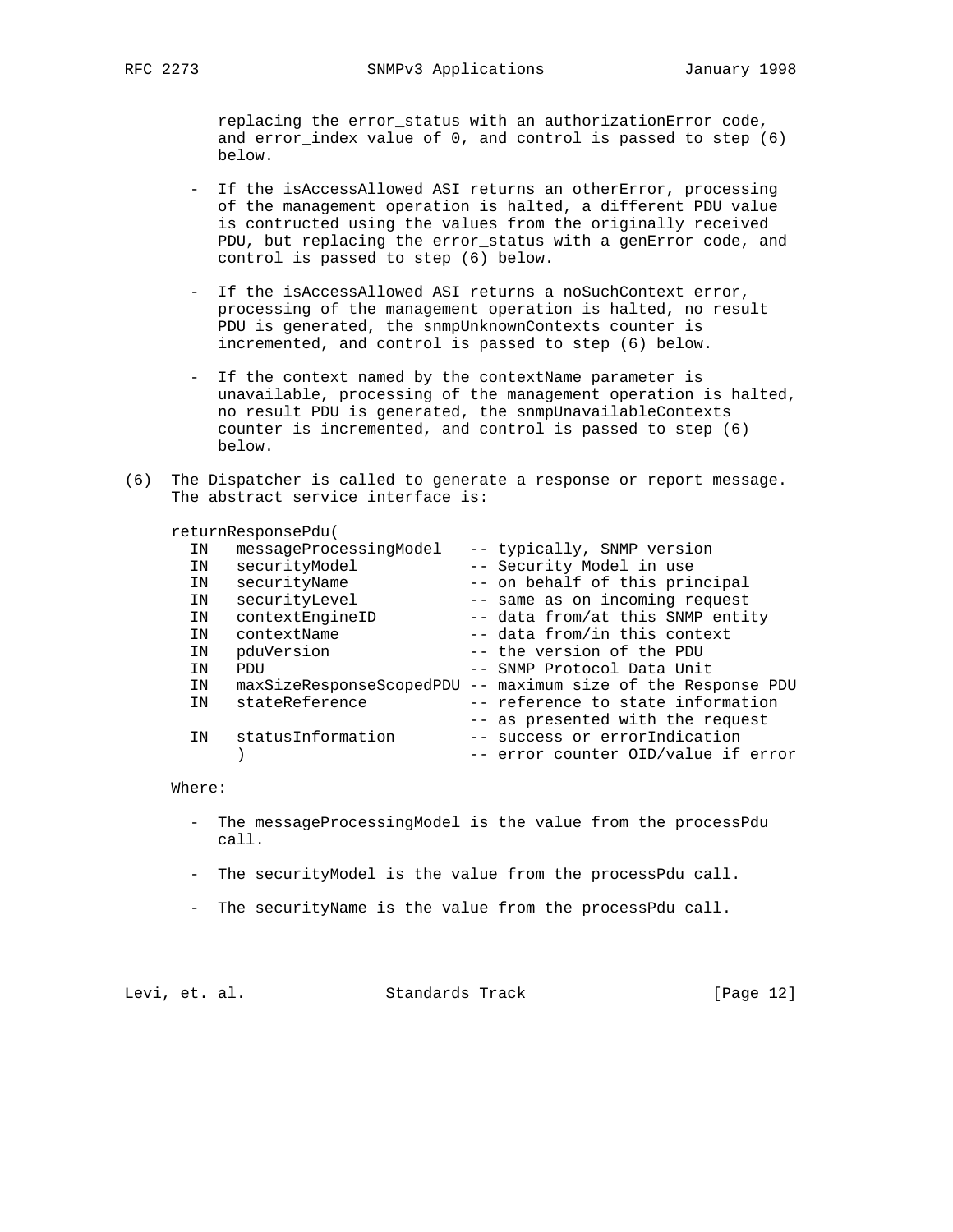- The securityLevel is the value from the processPdu call.
- The contextEngineID is the value from the processPdu call.
- The contextName is the value from the processPdu call.
- The pduVersion indicates the version of the PDU to be returned. If no result PDU was generated, the pduVersion is an undefined value.
- The PDU is the result generated in step (5) above. If no result PDU was generated, the PDU is an undefined value.
- The maxSizeResponseScopedPDU is a local value indicating the maximum size of a ScopedPDU that the application can accept.
- The stateReference is the value from the processPdu call.
- The statusInformation either contains an indication that no error occurred and that a response should be generated, or contains an indication that an error occurred along with the OID and counter value of the appropriate error counter object.

 Note that a command responder application should always call the returnResponsePdu abstract service interface, even in the event of an error such as a resource allocation error. In the event of such an error, the PDU value passed to returnResponsePdu should contain appropriate values for errorStatus and errorIndex.

3.3. Notification Originator Applications

 A notification originator application generates SNMP notification messages. A notification message may, for example, contain an SNMPv2-Trap PDU or an Inform PDU. However, a particular implementation is not required to be capable of generating both types of messages.

 Notification originator applications require a mechanism for identifying the management targets to which notifications should be sent. The particular mechanism used is implementation dependent. However, if an implementation makes the configuration of management targets SNMP manageable, it MUST use the SNMP-TARGET-MIB module described in this document.

 When a notification originator wishes to generate a notification, it must first determine in which context the information to be conveyed in the notification exists, i.e., it must determine the contextEngineID and contextName. It must then determine the set of

Levi, et. al. Standards Track [Page 13]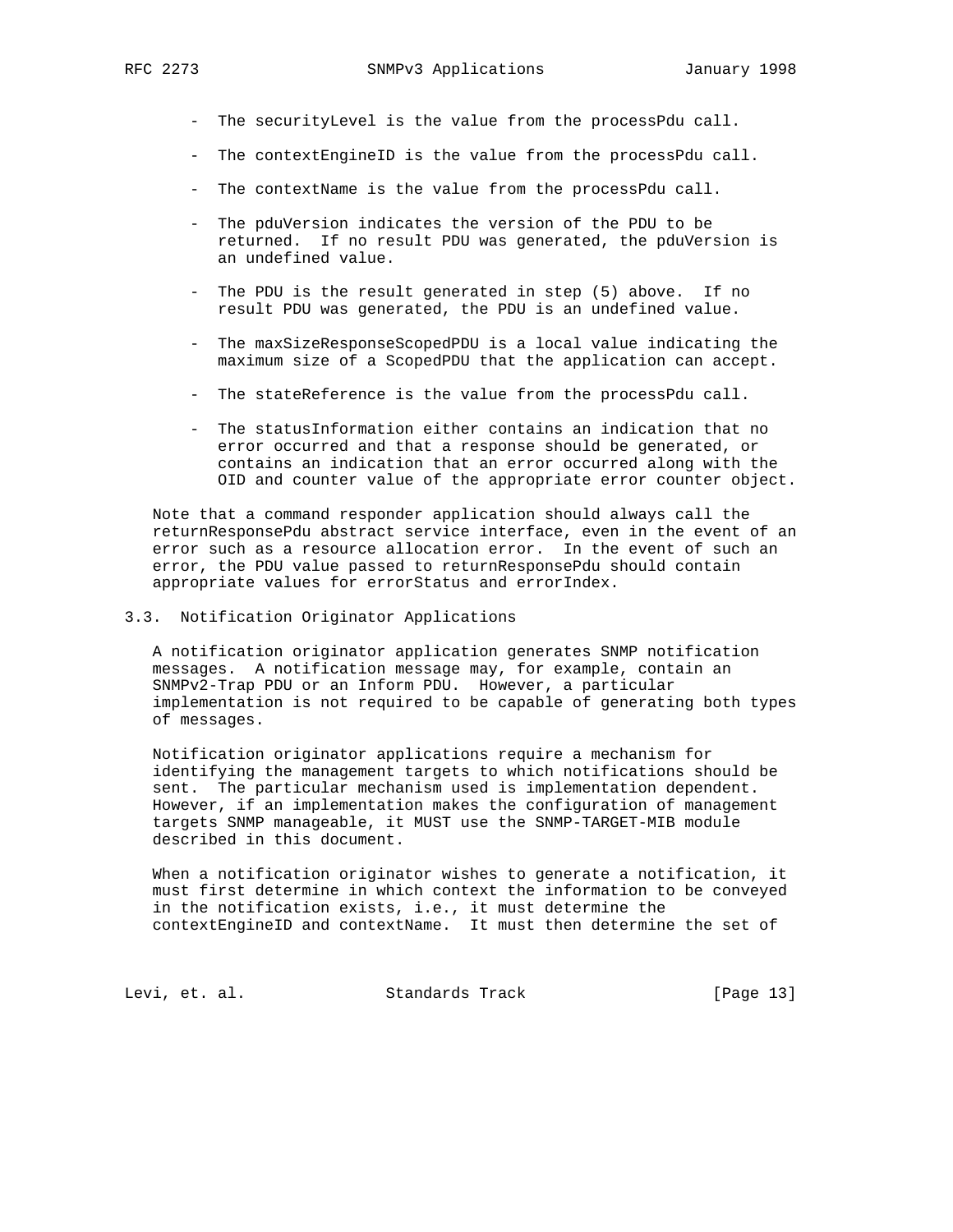management targets to which the notification should be sent. The application must also determine, for each management target, whether the notification message should contain an SNMPv2-Trap PDU or Inform PDU, and if it is to contain an Inform PDU, the number of retries and retransmission algorithm.

 The mechanism by which a notification originator determines this information is implementation dependent. Once the application has determined this information, the following procedure is performed for each management target:

- (1) Any appropriate filtering mechanisms are applied to determine whether the notification should be sent to the management target. If such filtering mechanisms determine that the notification should not be sent, processing continues with the next management target. Otherwise,
- (2) The appropriate set of variable-bindings is retrieved from local MIB instrumentation within the relevant MIB view. The relevant MIB view is determined by the securityLevel, securityModel, contextName, and securityName of the management target. To determine whether a particular object instance is within the relevant MIB view, the isAccessAllowed abstract service interface is used, in the same manner as described in the preceding section. If the statusInformation returned by isAccessAllowed does not indicate accessAllowed, the notification is not sent to the management target.
- (3) A PDU is constructed using a locally unique request-id value, an operation type of SNMPv2-Trap or Inform, an error-status and error-index value of 0, and the variable-bindings supplied previously in step (2).
- (4) If the notification contains an SNMPv2-Trap PDU, the Dispatcher is called using the following abstract service interface:

|    | statusInformation =    | -- sendPduHandle if success<br>-- errorIndication if failure |
|----|------------------------|--------------------------------------------------------------|
|    |                        |                                                              |
|    | sendPdu(               |                                                              |
| ΙN | transportDomain        | -- transport domain to be used                               |
| ΙN | transportAddress       | -- destination network address                               |
| ΙN | messageProcessingModel | -- typically, SNMP version                                   |
| ΙN | securityModel          | -- Security Model to use                                     |
| ΙN | securityName           | -- on behalf of this principal                               |
| ΙN | securityLevel          | -- Level of Security requested                               |
| ΙN | contextEngineID        | -- data from/at this entity                                  |
| ΙN | contextName            | -- data from/in this context                                 |
| ΙN | pduVersion             | -- the version of the PDU                                    |
|    |                        |                                                              |

Levi, et. al. Standards Track [Page 14]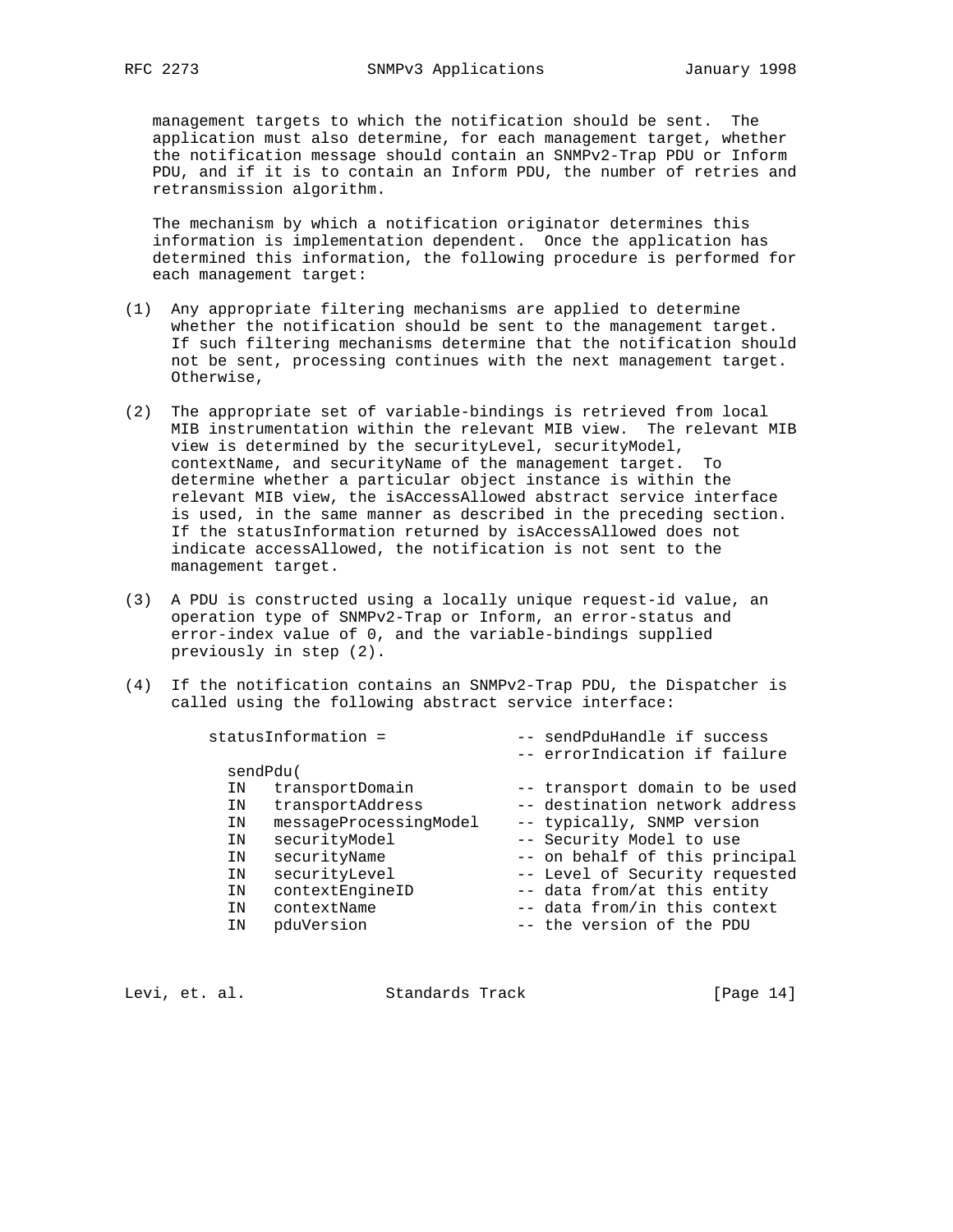| ΙN |    | PDIJ           |  | -- SNMP Protocol Data Unit |  |
|----|----|----------------|--|----------------------------|--|
|    | IN | expectResponse |  | -- TRUE or FALSE           |  |
|    |    |                |  |                            |  |

- The transportDomain is that of the management target.
- The transportAddress is that of the management target.
- The messageProcessingModel is that of the management target.
- The securityModel is that of the management target.
- The securityName is that of the management target.
- The securityLevel is that of the management target.
- The contextEngineID is the value originally determined for the notification.
- The contextName is the value originally determined for the notification.
- The pduVersion is the version of the PDU to be sent.
- The PDU is the value constructed in step (3) above.
- The expectResponse argument indicates that no response is expected.

Otherwise,

- (5) If the notification contains an Inform PDU, then:
	- a) The Dispatcher is called using the sendPdu abstract service interface as described in step (4) above, except that the expectResponse argument indicates that a response is expected.
	- b) The application caches information about the management target.
	- c) If a response is received within an appropriate time interval from the transport endpoint of the management target, the notification is considered acknowledged and the cached information is deleted. Otherwise,

Levi, et. al. Standards Track [Page 15]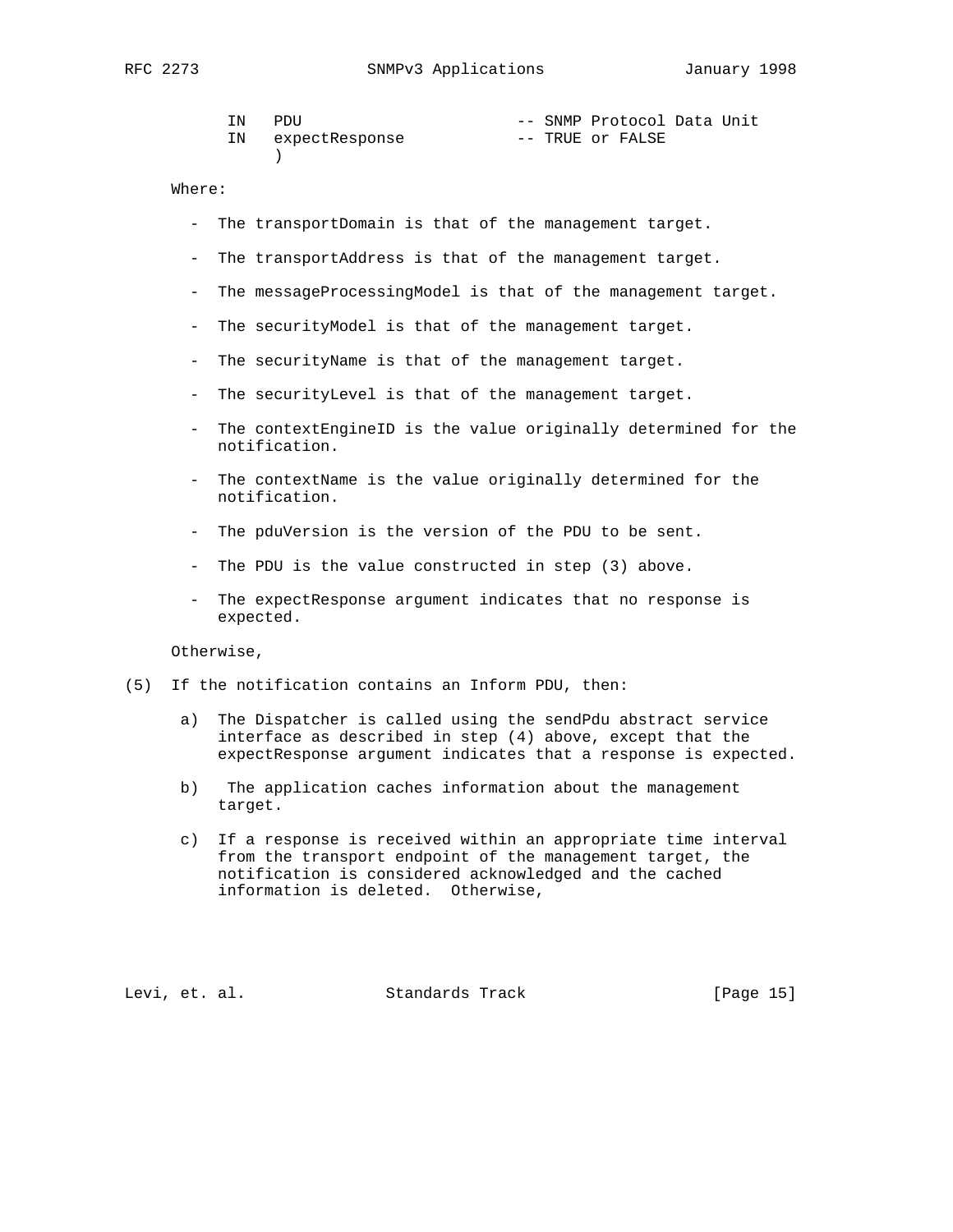d) If a response is not received within an appropriate time period, or if a report indication is received, information about the management target is retrieved from the cache, and steps a) through d) are repeated. The number of times these steps are repeated is equal to the previously determined retry count. If this retry count is exceeded, the acknowledgement of the notification is considered to have failed, and processing of the notification for this management target is halted.

 Responses to Inform PDU notifications will be received via the processResponsePDU abstract service interface.

3.4. Notification Receiver Applications

 Notification receiver applications receive SNMP Notification messages from the Dispatcher. Before any messages can be received, the notification receiver must register with the Dispatcher using the registerContextEngineID abstract service interface. The parameters used are:

- The contextEngineID is an undefined 'wildcard' value. Notifications are delivered to a registered notification receiver regardless of the contextEngineID contained in the notification message.
- The pduType indicates the type of notifications that the application wishes to receive (for example, SNMPv2-Trap PDUs or Inform PDUs).

 Once the notification receiver has registered with the Dispatcher, messages are received using the processPdu abstract service interface. Parameters are:

- The messageProcessingModel indicates which Message Processing Model received and processed the message.
- The securityModel is the value from the received message.
- The securityName is the value from the received message.
- The securityLevel is the value from the received message.
- The contextEngineID is the value from the received message.
- The contextName is the value from the received message.

Levi, et. al. Standards Track [Page 16]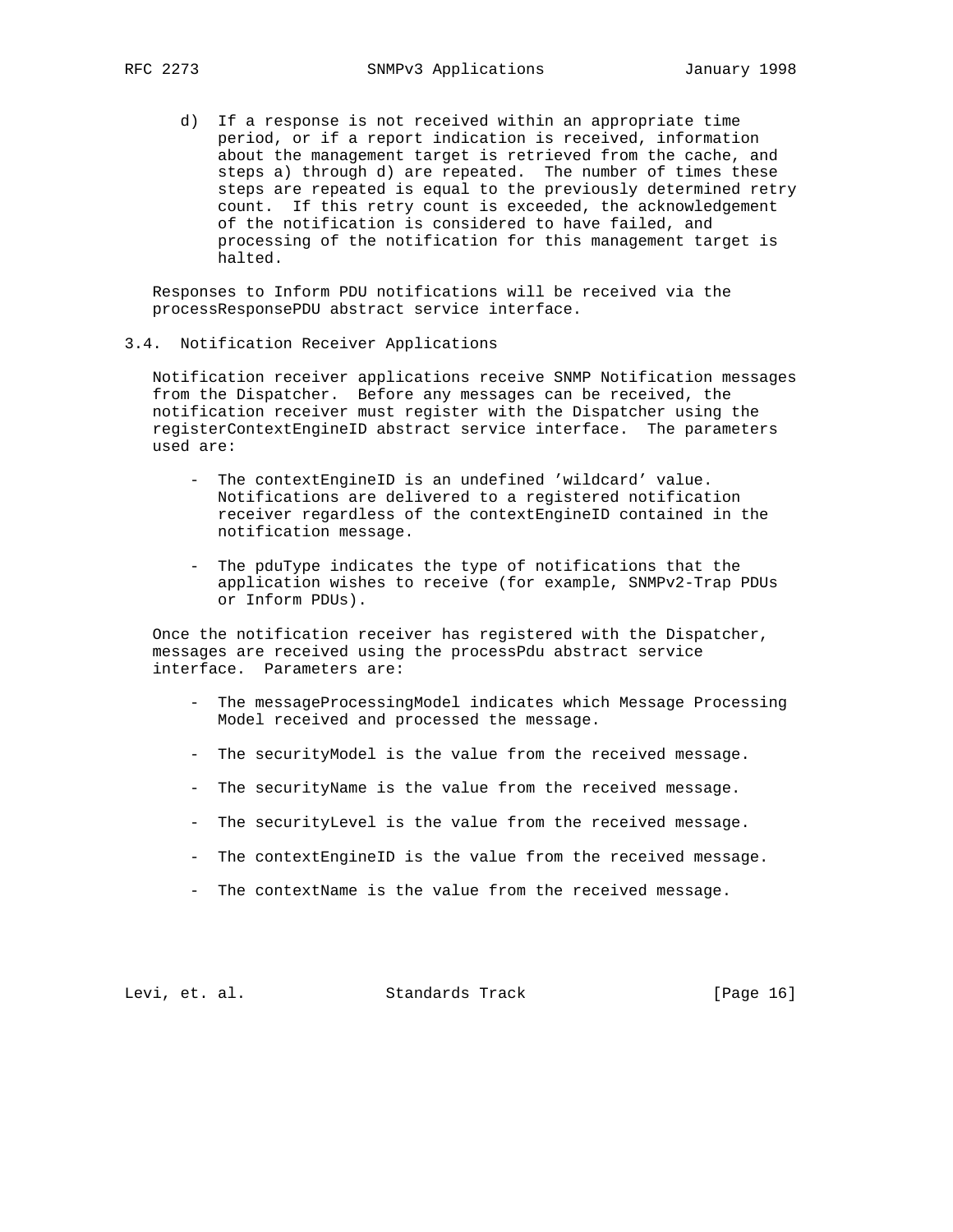- The pduVersion indicates the version of the PDU in the received message.
- The PDU is the value from the received message.
- The maxSizeResponseScopedPDU is the maximum allowable size of a ScopedPDU containing a Response PDU (based on the maximum message size that the originator of the message can accept).
- If the message contains an SNMPv2-Trap PDU, the stateReference is undefined and unused. Otherwise, the stateReference is a value which references cached information about the notification. This value must be returned to the Dispatcher in order to generate a response.

 When an SNMPv2-Trap PDU is delivered to a notification receiver application, it first extracts the SNMP operation type, request-id, error-status, error-index, and variable-bindings from the PDU. After this, processing depends on the particular implementation.

 When an Inform PDU is received, the notification receiver application follows the following procedure:

- (1) The SNMPv2 operation type, request-id, error-status, error-index, and variable-bindings are extracted from the PDU.
- (2) A Response PDU is constructed using the extracted request-id and variable-bindings, and with error-status and error-index both set to 0.
- (3) The Dispatcher is called to generate a response message using the returnResponsePdu abstract service interface. Parameters are:
	- The messageProcessingModel is the value from the processPdu call.
	- The securityModel is the value from the processPdu call.
	- The securityName is the value from the processPdu call.
	- The securityLevel is the value from the processPdu call.
	- The contextEngineID is the value from the processPdu call.
	- The contextName is the value from the processPdu call.
	- The pduVersion indicates the version of the PDU to be returned.

Levi, et. al. Standards Track [Page 17]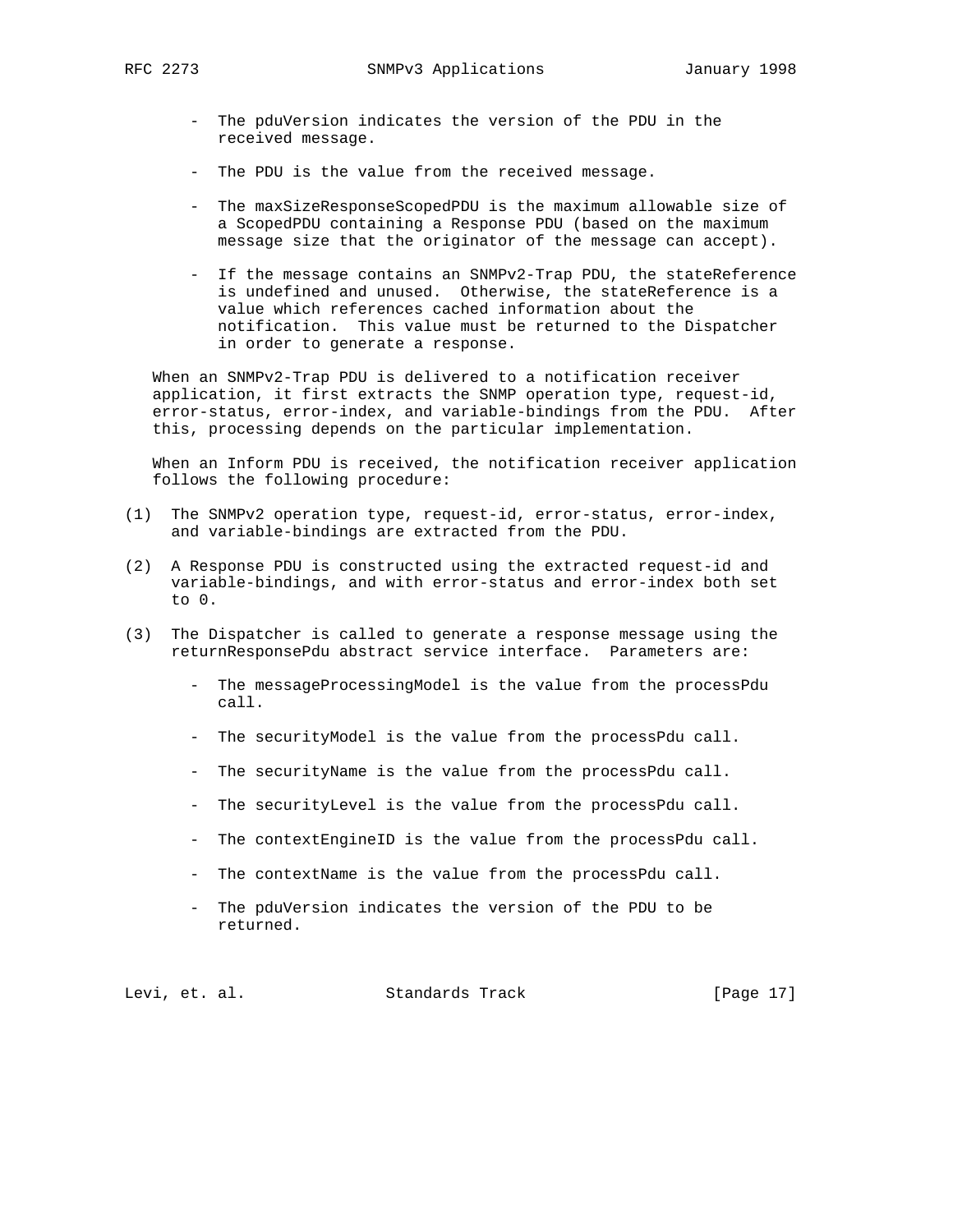- The PDU is the result generated in step (2) above.
- The maxSizeResponseScopedPDU is a local value indicating the maximum size of a ScopedPDU that the application can accept.
- The stateReference is the value from the processPdu call.
- The statusInformation indicates that no error occurred and that a response should be generated.
- 3.5. Proxy Forwarder Applications

 A proxy forwarder application deals with forwarding SNMP messages. There are four basic types of messages which a proxy forwarder application may need to forward. These are grouped according to the PDU type contained in a message, or according to whether a report indication is contained in the message. The four basic types of messages are:

- Those containing PDU types which were generated by a command generator application (for example, Get, GetNext, GetBulk, and Set PDU types). These deal with requesting or modifying information located within a particular context.
- Those containing PDU types which were generated by a notification originator application (for example, SNMPv2-Trap and Inform PDU types). These deal with notifications concerning information located within a particular context.
- Those containing a Response PDU type. Forwarding of Response PDUs always occurs as a result of receiving a response to a previously forwarded message.
- Those containing a report indication. Forwarding of report indications always occurs as a result of receiving a report indication for a previously forwarded message.

 For the first type, the proxy forwarder's role is to deliver a request for management information to an SNMP engine which is "closer" or "downstream in the path" to the SNMP engine which has access to that information, and to deliver the response containing the information back to the SNMP engine from which the request was received. The context information in a request is used to determine which SNMP engine has access to the requested information, and this is used to determine where and how to forward the request.

Levi, et. al. Standards Track [Page 18]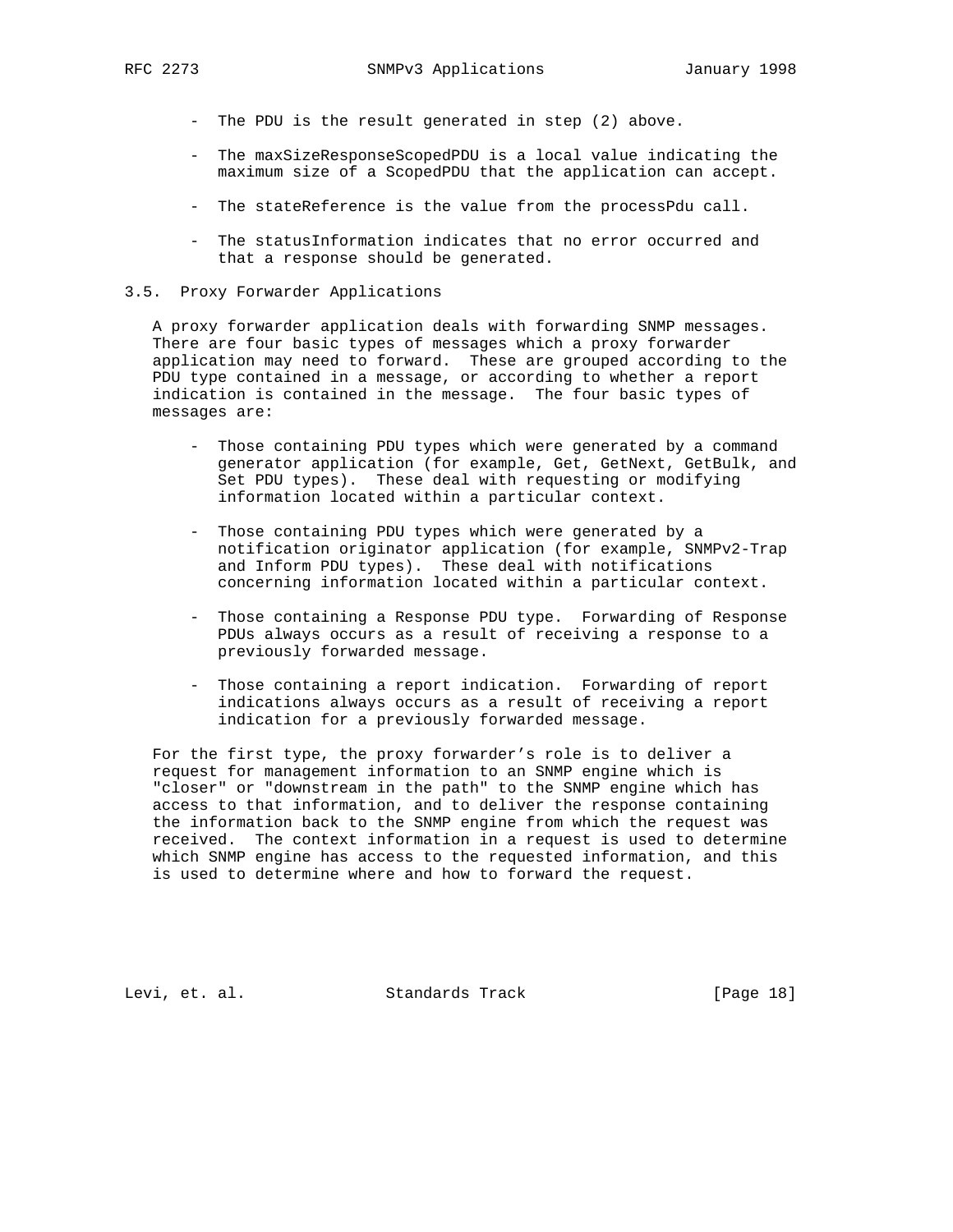For the second type, the proxy forwarder's role is to determine which SNMP engines should receive notifications about management information from a particular location. The context information in a notification message determines the location to which the information contained in the notification applies. This is used to determine which SNMP engines should receive notification about this information.

 For the third type, the proxy forwarder's role is to determine which previously forwarded request or notification (if any) the response matches, and to forward the response back to the initiator of the request or notification.

 For the fourth type, the proxy forwarder's role is to determine which previously forwarded request or notification (if any) the report indication matches, and to forward the report indication back to the initiator of the request or notification.

 When forwarding messages, a proxy forwarder application must perform a translation of incoming management target information into outgoing management target information. How this translation is performed is implementation specific. In many cases, this will be driven by a preconfigured translation table. If a proxy forwarder application makes the contents of this table SNMP manageable, it MUST use the SNMP-PROXY-MIB module defined in this document.

### 3.5.1. Request Forwarding

 There are two phases for request forwarding. First, the incoming request needs to be passed through the proxy application. Then, the resulting response needs to be passed back. These phases are described in the following two sections.

### 3.5.1.1. Processing an Incoming Request

 A proxy forwarder application that wishes to forward request messages must first register with the Dispatcher using the registerContextEngineID abstract service interface. The proxy forwarder must register each contextEngineID for which it wishes to forward messages, as well as for each pduType. Note that as the configuration of a proxy forwarder is changed, the particular contextEngineID values for which it is forwarding may change. The proxy forwarder should call the registerContextEngineID and unregisterContextEngineID abstract service interfaces as needed to reflect its current configuration.

Levi, et. al. Standards Track [Page 19]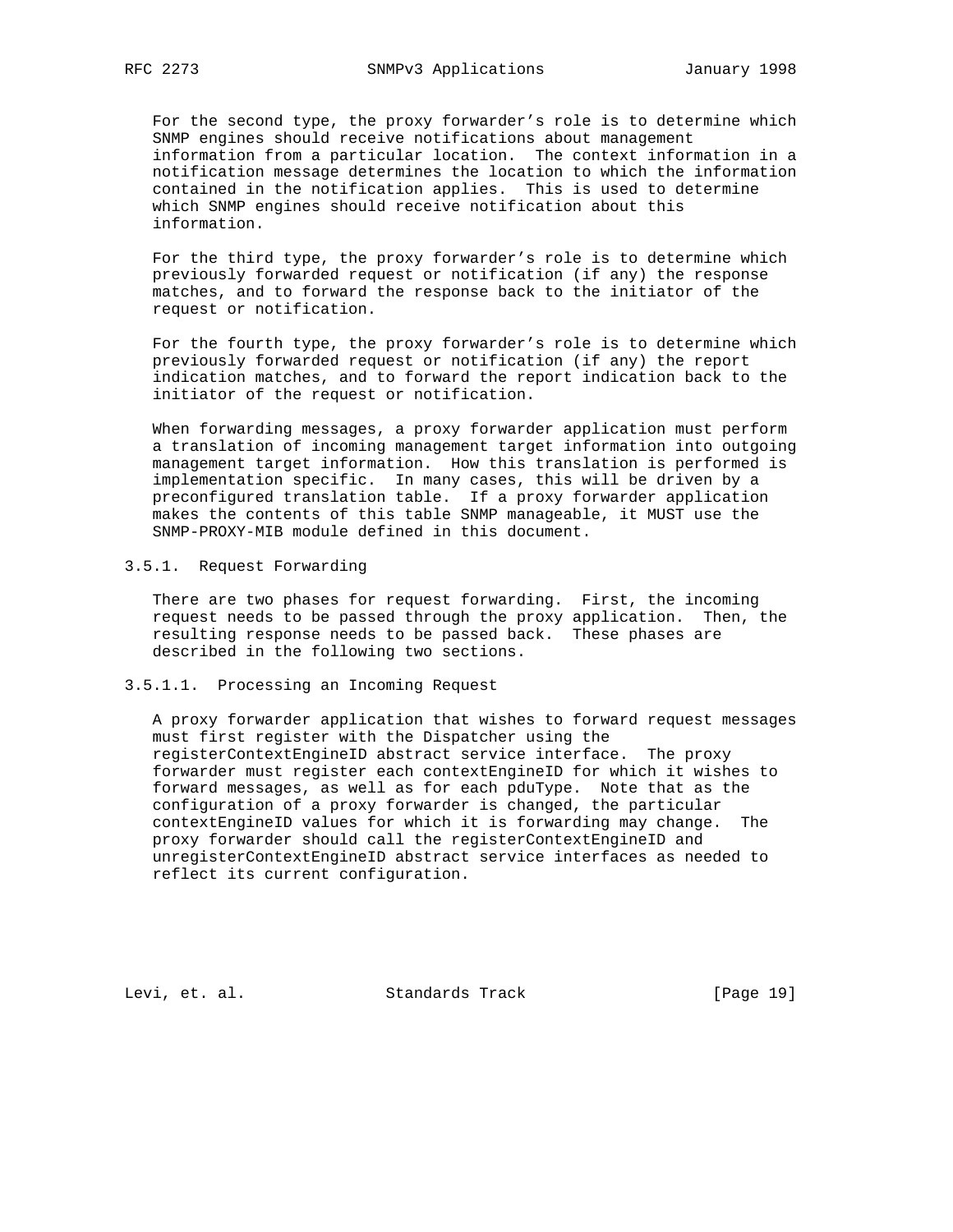A proxy forwarder application should never attempt to register a value of contextEngineID which is equal to the snmpEngineID of the SNMP engine to which the proxy forwarder is associated.

 Once the proxy forwarder has registered for the appropriate contextEngineId values, it can start processing messages. The following procedure is used:

- (1) A message is received using the processPdu abstract service interface. The incoming management target information received from the processPdu interface is translated into outgoing management target information. Note that this translation may vary for different values of contextEngineID and/or contextName. The translation should result in a single management target.
- (2) If appropriate outgoing management target information cannot be found, the proxy forwarder increments the snmpProxyDrops counter [RFC1907], and then calls the Dispatcher using the returnResponsePdu abstract service interface. Parameters are:
	- The messageProcessingModel is the value from the processPdu call.
	- The securityModel is the value from the processPdu call.
	- The securityName is the value from the processPdu call.
	- The securityLevel is the value from the processPdu call.
	- The contextEngineID is the value from the processPdu call.
	- The contextName is the value from the processPdu call.
	- The pduVersion is the value from the processPdu call.
	- The PDU is an undefined value.
	- The maxSizeResponseScopedPDU is a local value indicating the maximum size of a ScopedPDU that the application can accept.
	- The stateReference is the value from the processPdu call.
	- The statusInformation indicates that an error occurred and includes the OID and value of the snmpProxyDrops object.

Processing of the message stops at this point. Otherwise,

Levi, et. al. Standards Track [Page 20]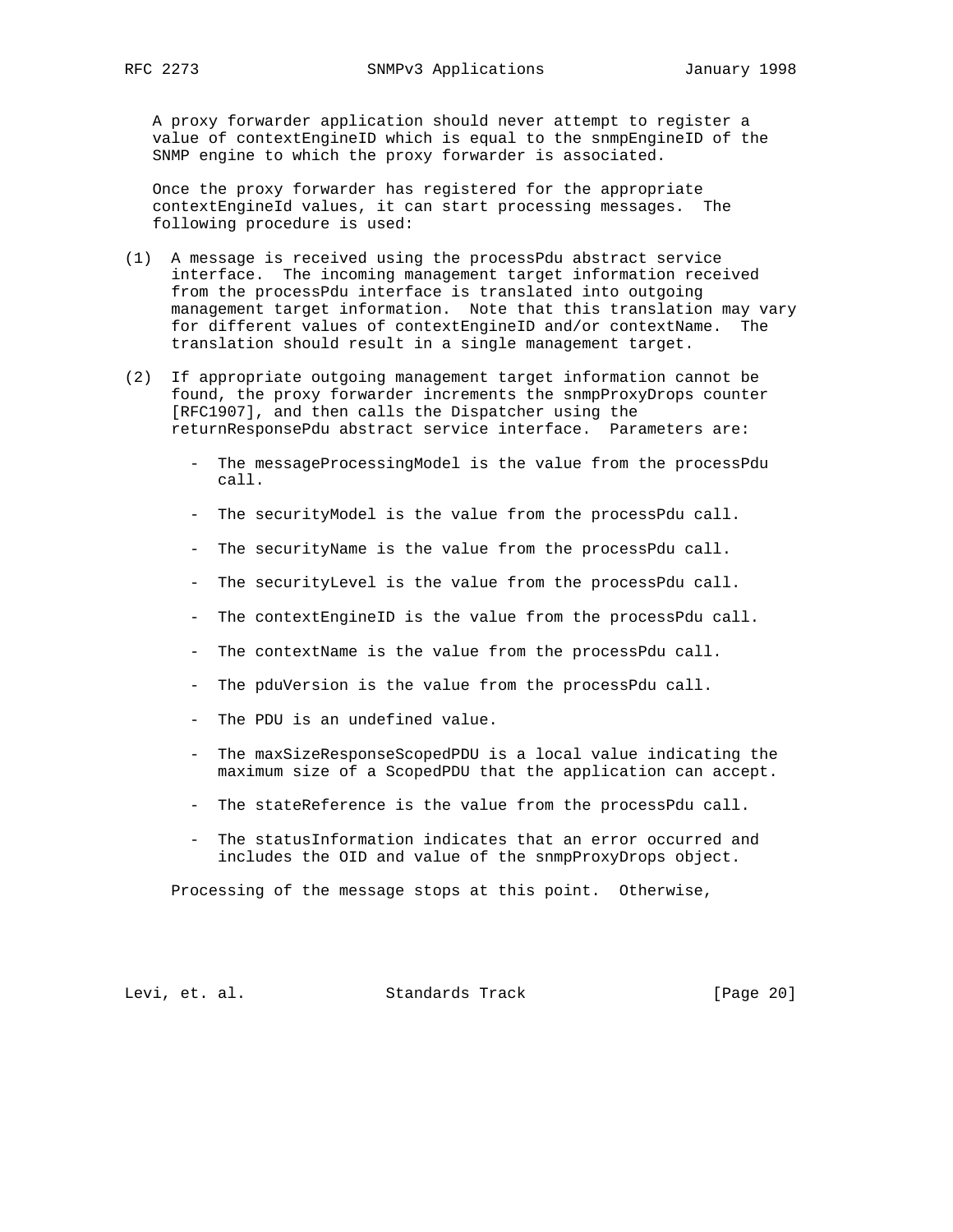- (3) A new PDU is constructed. A unique value of request-id should be used in the new PDU (this value will enable a subsequent response message to be correlated with this request). The remainder of the new PDU is identical to the received PDU, unless the incoming SNMP version is SNMPv2 or SNMPv3 and the outgoing SNMP version is SNMPv1, in which case the proxy forwarder must apply the translation rules as documented in [RFC1908].
- (4) The proxy forwarder calls the Dispatcher to generate the forwarded message, using the sendPdu abstract service interface. The parameters are:
	- The transportDomain is that of the outgoing management target.
	- The transportAddress is that of the outgoing management target.
	- The messageProcessingModel is that of the outgoing management target.
	- The securityModel is that of the outgoing management target.
	- The securityName is that of the outgoing management target.
	- The securityLevel is that of the outgoing management target.
	- The contextEngineID is the value originally received.
	- The contextName is the value originally received.
	- The pduVersion is the version of the PDU to be sent.
	- The PDU is the value constructed in step (3) above.
	- The expectResponse argument indicates that a response is expected. If the sendPdu call is unsuccessful, the proxy forwarder performs the steps described in (2) above. Otherwise:
- (5) The proxy forwarder caches the following information in order to match an incoming response to the forwarded request:
	- The sendPduHandle returned from the call to sendPdu,
	- The request-id from the received PDU.
	- the contextEngineID,

Levi, et. al. Standards Track [Page 21]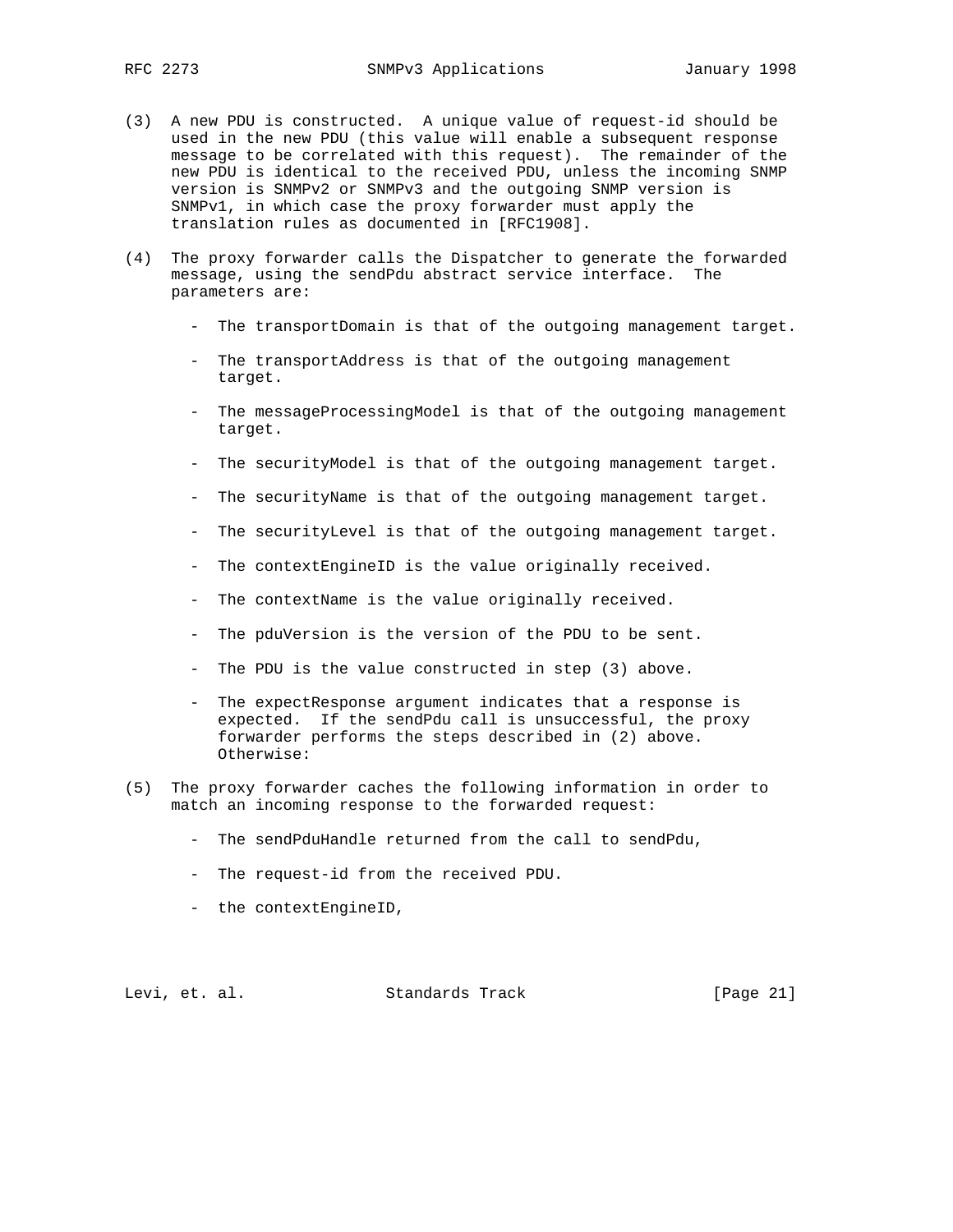- the contextName,
- the stateReference,
- the incoming management target information,
- the outgoing management information,
- any other information needed to match an incoming response to the forwarded request.

 If this information cannot be cached (possibly due to a lack of resources), the proxy forwarder performs the steps described in (2) above. Otherwise:

- (6) Processing of the request stops until a response to the forwarded request is received, or until an appropriate time interval has expired. If this time interval expires before a response has been received, the cached information about this request is removed.
- 3.5.1.2. Processing an Incoming Response

 A proxy forwarder follows the following procedure when an incoming response is received:

- (1) The incoming response is received using the processResponsePdu interface. The proxy forwarder uses the received parameters to locate an entry in its cache of pending forwarded requests. This is done by matching the received parameters with the cached values of sendPduHandle, contextEngineID, contextName, outgoing management target information, and the request-id contained in the received PDU (the proxy forwarder must extract the request-id for this purpose). If an appropriate cache entry cannot be found, processing of the response is halted. Otherwise:
- (2) The cache information is extracted, and removed from the cache.
- (3) A new Response PDU is constructed, using the request-id value from the original forwarded request (as extracted from the cache). All other values are identical to those in the received Response PDU.
- (4) If the incoming SNMP version is SNMPv1 and the outgoing SNMP version is SNMPv2 or SNMPv3, the proxy forwarder must apply the translation rules documented in [RFC1908].
- (5) The proxy forwarder calls the Dispatcher using the returnResponsePdu abstract service interface. Parameters are:

Levi, et. al. Standards Track [Page 22]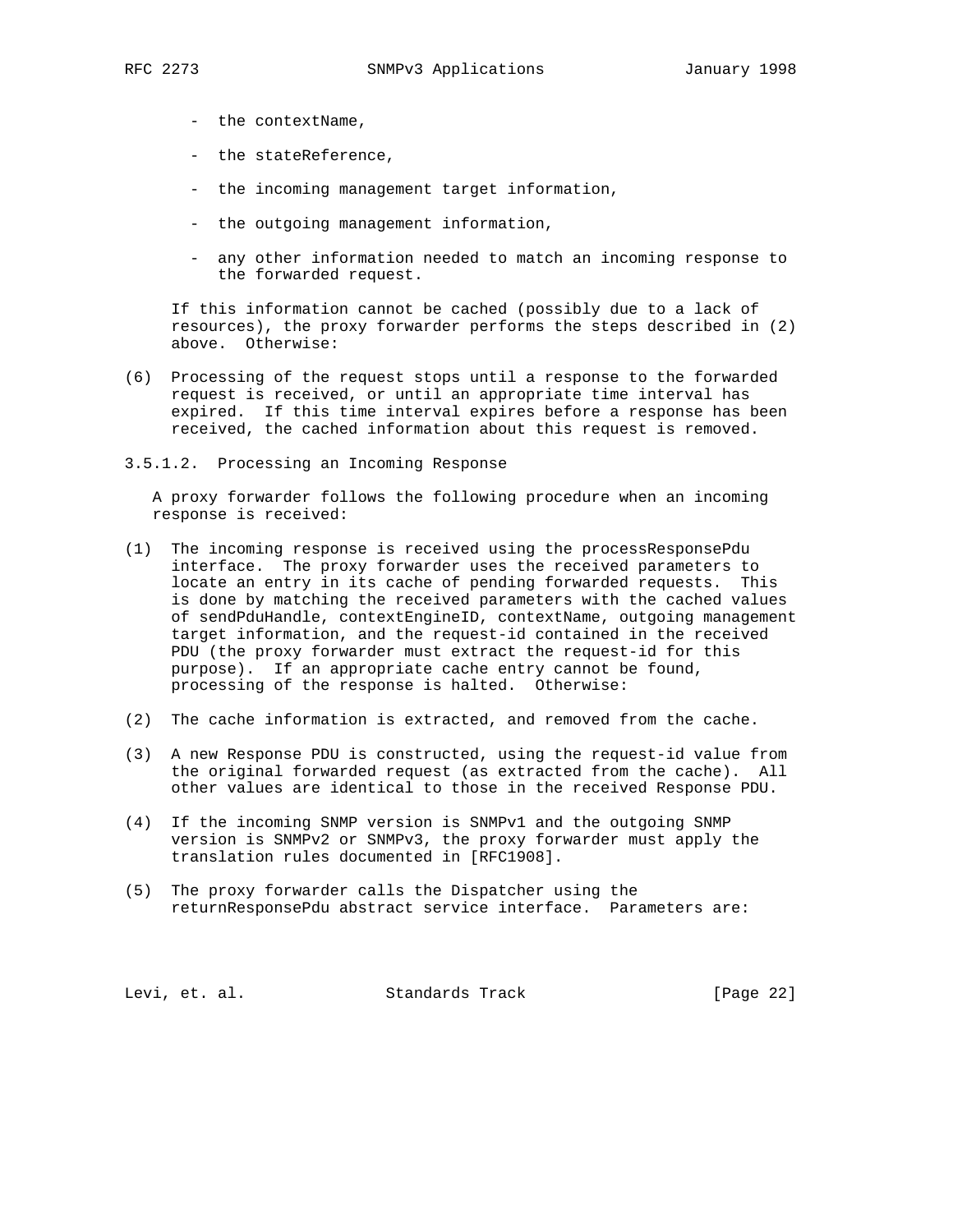- The messageProcessingModel indicates the Message Processing Model by which the original incoming message was processed.
- The securityModel is that of the original incoming management target extracted from the cache.
- The securityName is that of the original incoming management target extracted from the cache.
- The securityLevel is that of the original incoming management target extracted from the cache.
- The contextEngineID is the value extracted from the cache.
- The contextName is the value extracted from the cache.
- The pduVersion indicates the version of the PDU to be returned.
- The PDU is the (possibly translated) Response PDU.
- The maxSizeResponseScopedPDU is a local value indicating the maximum size of a ScopedPDU that the application can accept.
- The stateReference is the value extracted from the cache.
- The statusInformation indicates that no error occurred and that a Response PDU message should be generated.
- 3.5.1.3. Processing an Incoming Report Indication

 A proxy forwarder follows the following procedure when an incoming report indication is received:

- (1) The incoming report indication is received using the processResponsePdu interface. The proxy forwarder uses the received parameters to locate an entry in its cache of pending forwarded requests. This is done by matching the received parameters with the cached values of sendPduHandle. If an appropriate cache entry cannot be found, processing of the report indication is halted. Otherwise:
- (2) The cache information is extracted, and removed from the cache.
- (3) If the original incoming management target information indicates SNMPv1, processing of the report indication is halted.

Levi, et. al. Standards Track [Page 23]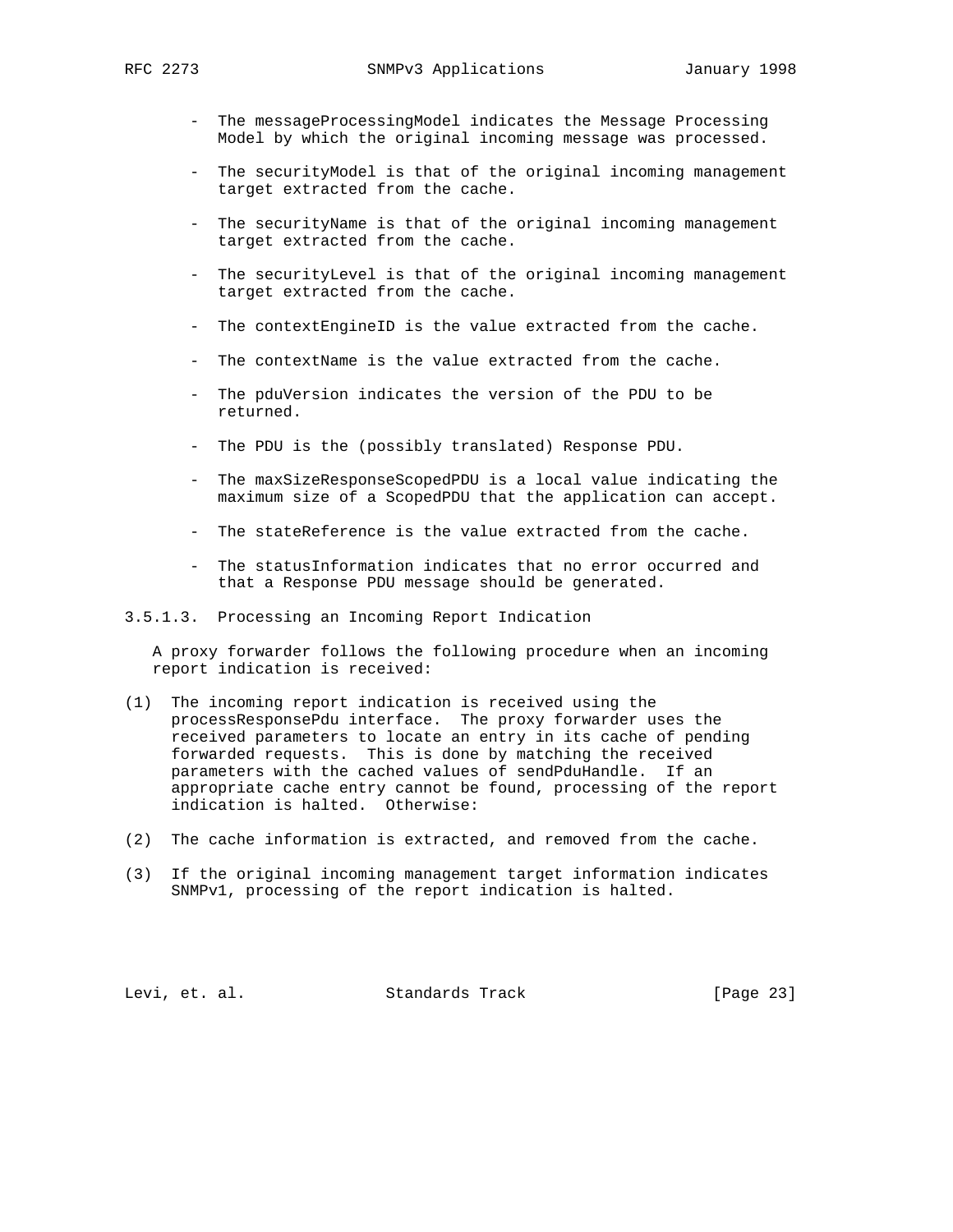- (4) The proxy forwarder calls the Dispatcher using the returnResponsePdu abstract service interface. Parameters are:
	- The messageProcessingModel indicates the Message Processing Model by which the original incoming message was processed.
	- The securityModel is that of the original incoming management target extracted from the cache.
	- The securityName is that of the original incoming management target extracted from the cache.
	- The securityLevel is that of the original incoming management target extracted from the cache.
	- The contextEngineID is the value extracted from the cache.
	- The contextName is the value extracted from the cache.
	- The pduVersion indicates the version of the PDU to be returned.
	- The PDU is unused.
	- The maxSizeResponseScopedPDU is a local value indicating the maximum size of a ScopedPDU that the application can accept.
	- The stateReference is the value extracted from the cache.
	- The statusInformation contain the contextEngineID, contextName, counter OID, and counter value received in the report indication.

### 3.5.2. Notification Forwarding

 A proxy forwarder receives notifications in the same manner as a notification receiver application, using the processPdu abstract service interface. The following procedure is used when a notification is received:

(1) The incoming management target information received from the processPdu interface is translated into outgoing management target information. Note that this translation may vary for different values of contextEngineId and/or contextName. The translation may result in multiple management targets.

Levi, et. al. Standards Track [Page 24]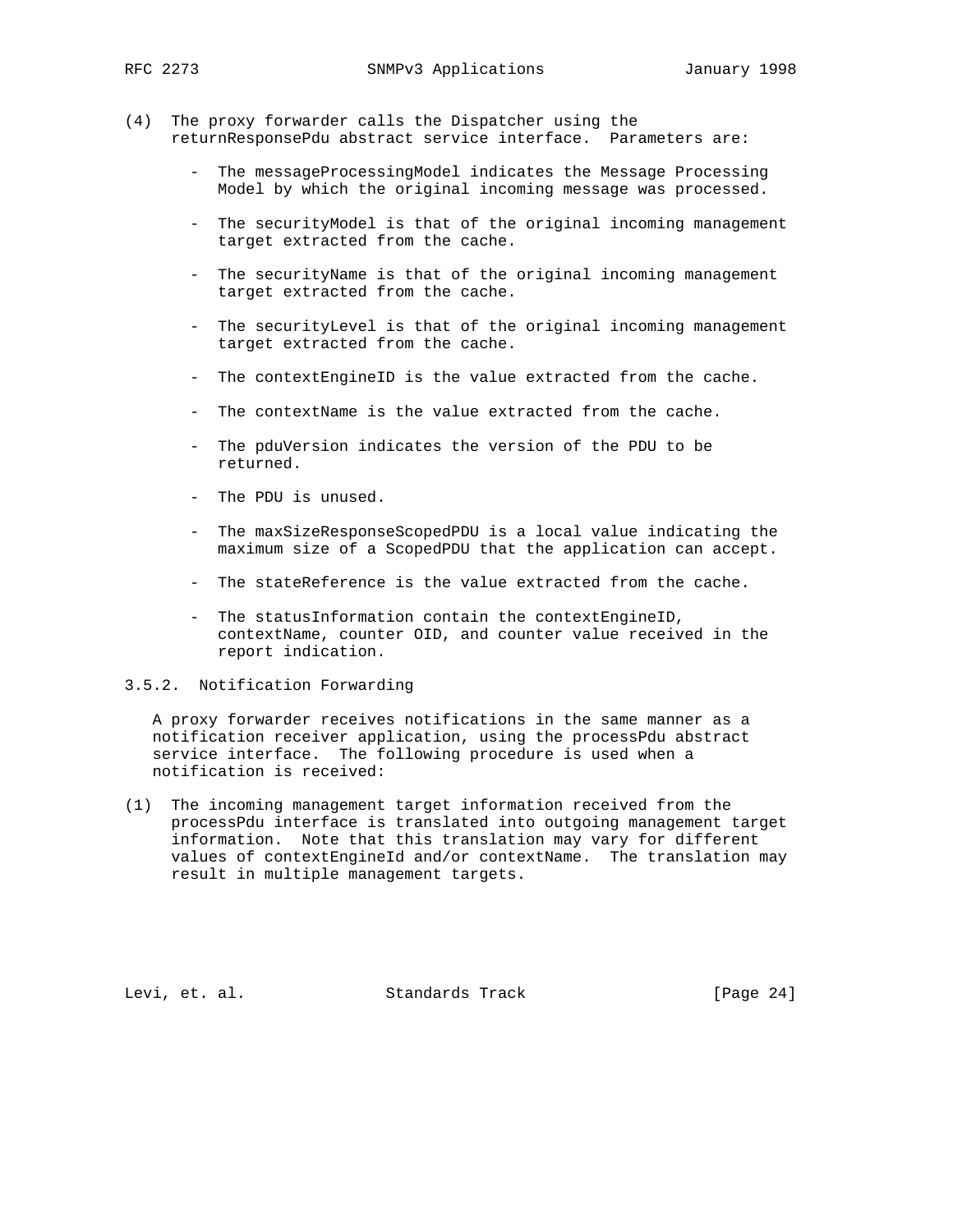(2) If appropriate outgoing management target information cannot be found and the notification was a Trap, processing of the notification is halted. If appropriate outgoing management target information cannot be found and the notification was an Inform, the proxy forwarder increments the snmpProxyDrops object, and calls the Dispatcher using the returnResponsePdu abstract service interface.

The parameters are:

- The messageProcessingModel is the received value.
- The securityModel is the received value.
- The securityName is the received value.
- The securityLevel is the received value.
- The contextEngineID is the received value.
- The contextName is the received value.
- The pduVersion is the received value.
- The PDU is an undefined and unused value.
- The maxSizeResponseScopedPDU is a local value indicating the maximum size of a ScopedPDU that the application can accept.
- The stateReference is the received value.
- The statusInformation indicates that an error occurred and that a Report message should be generated.

Processing of the message stops at this point. Otherwise,

- (3) The proxy forwarder generates a notification using the procedures described in the preceding section on Notification Originators, with the following exceptions:
	- The contextEngineID and contextName values from the original received notification are used.
	- The outgoing management targets previously determined are used.
	- No filtering mechanisms are applied.

Levi, et. al. Standards Track [Page 25]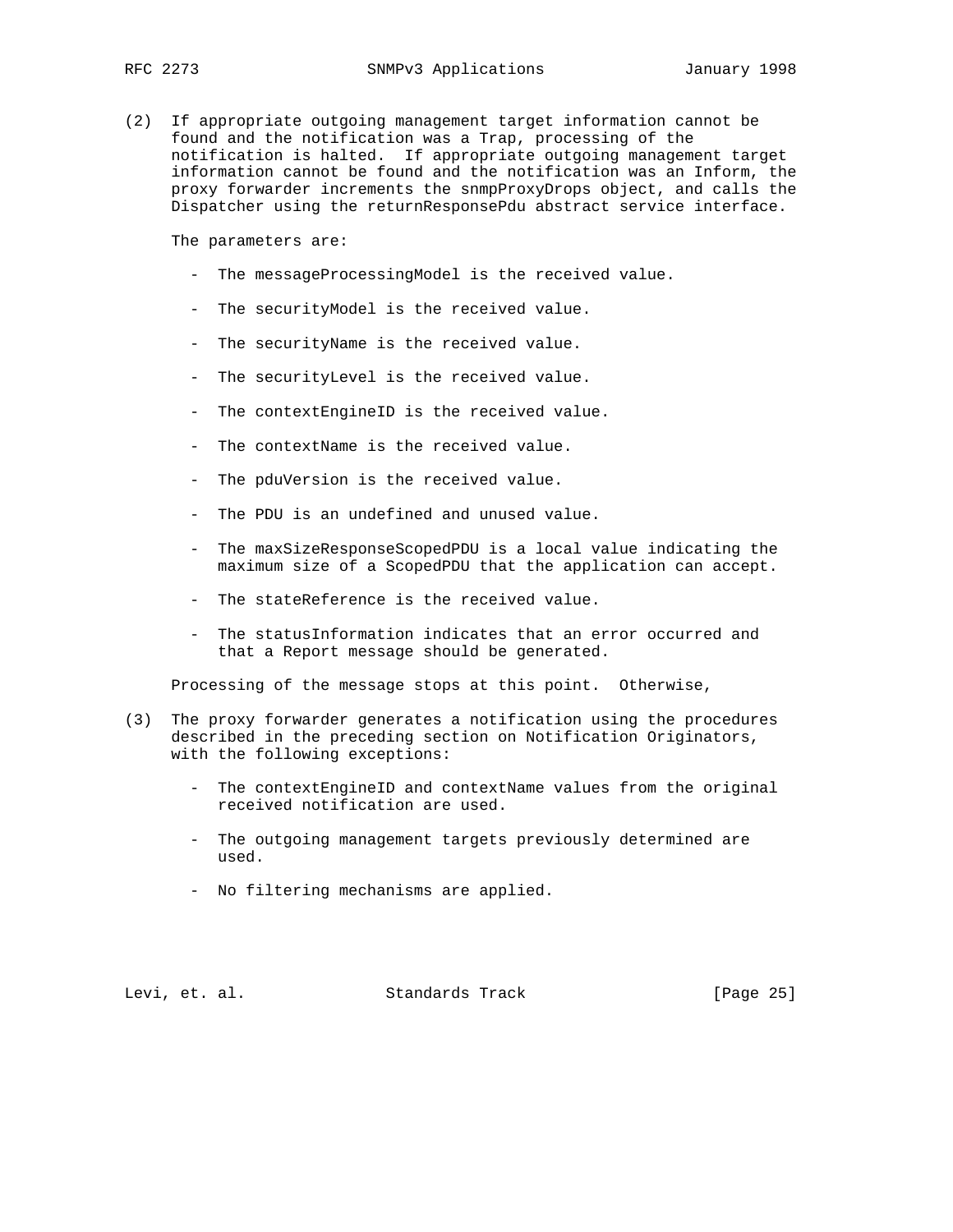- The variable-bindings from the original received notification are used, rather than retrieving variable-bindings from local MIB instrumentation. In particular, no access-control is applied to these variable-bindings.
- If for any of the outgoing management targets, the incoming SNMP version is SNMPv1 and the outgoing SNMP version is SNMPv2 or SNMPv3, the proxy forwarder must apply the translation rules as documented in [RFC1908].
- If for any of the outgoing management targets, the incoming SNMP version is SNMPv2 or SNMPv3, and the outgoing SNMP version is SNMPv1, this outgoing management target is not used when generating the forwarded notifications.
- (4) If the original received notification contains an SNMPv2-Trap PDU, processing of the notification is now completed. Otherwise, the original received notification must contain an Inform PDU, and processing continues.
- (5) If the forwarded notifications included any Inform PDUs, processing continues when the procedures described in the section for Notification Originators determine that either:
	- None of the generated notifications containing Inform PDUs have been successfully acknowledged within the longest of the time intervals, in which case processing of the original notification is halted, or,
	- At least one of the generated notifications containing Inform PDUs is successfully acknowledged, in which case a response to the original received notification containing an Inform PDU is generated as described in the following steps.
- (6) A Response PDU is constructed, using the values of request-id and variable-bindings from the original received Inform PDU, and error-status and error-index values of 0.
- (7) The Dispatcher is called using the returnResponsePdu abstract service interface. Parameters are:
	- The messageProcessingModel is the originally received value.
	- The securityModel is the originally received value.
	- The securityName is the originally received value.
	- The securityLevel is the originally received value.

Levi, et. al. Standards Track [Page 26]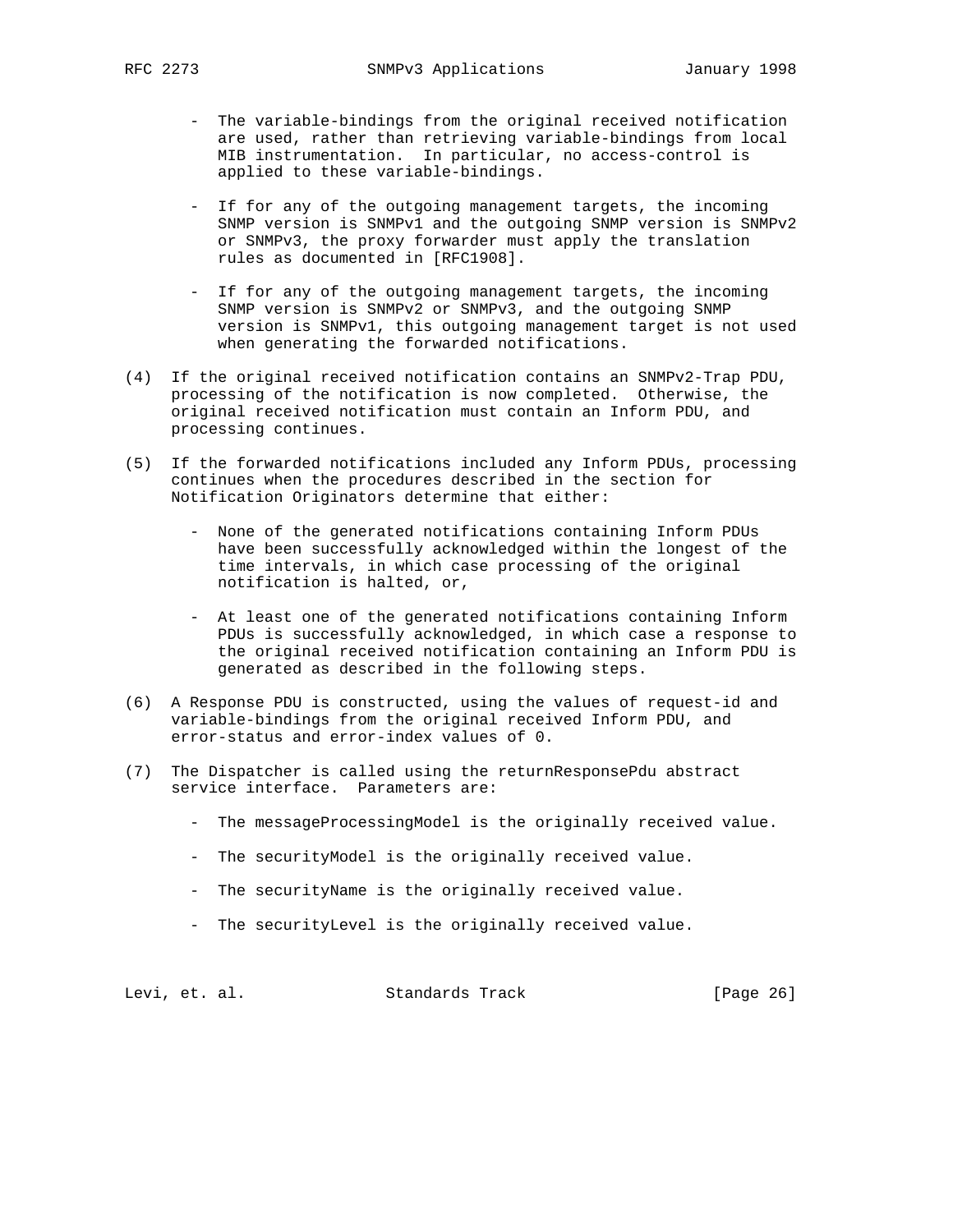- The contextEngineID is the originally received value.
- The contextName is the originally received value.
- The pduVersion indicates the version of the PDU constructed in step (6) above.
- The PDU is the value constructed in step (6) above.
- The maxSizeResponseScopedPDU is a local value indicating the maximum size of a ScopedPDU that the application can accept.
- The stateReference is the originally received value.
- The statusInformation indicates that no error occurred and that a Response PDU message should be generated.
- 4. The Structure of the MIB Modules

 There are three separate MIB modules described in this document, the management target MIB, the notification MIB, and the proxy MIB. The following sections describe the structure of these three MIB modules.

 The use of these MIBs by particular types of applications is described later in this document:

- The use of the management target MIB and the notification MIB in notification originator applications is described in section 6.
- The use of the notification MIB for filtering notifications in notification originator applications is described in section 7.
- The use of the management target MIB and the proxy MIB in proxy forwarding applications is described in section 8.
- 4.1. The Management Target MIB Module

 The SNMP-TARGET-MIB module contains objects for defining management targets. It consists of two tables and conformance/compliance statements.

 The first table, the snmpTargetAddrTable, contains information about transport domains and addresses. It also contains an object, snmpTargetAddrTagList, which provides a mechanism for grouping entries.

Levi, et. al. Standards Track [Page 27]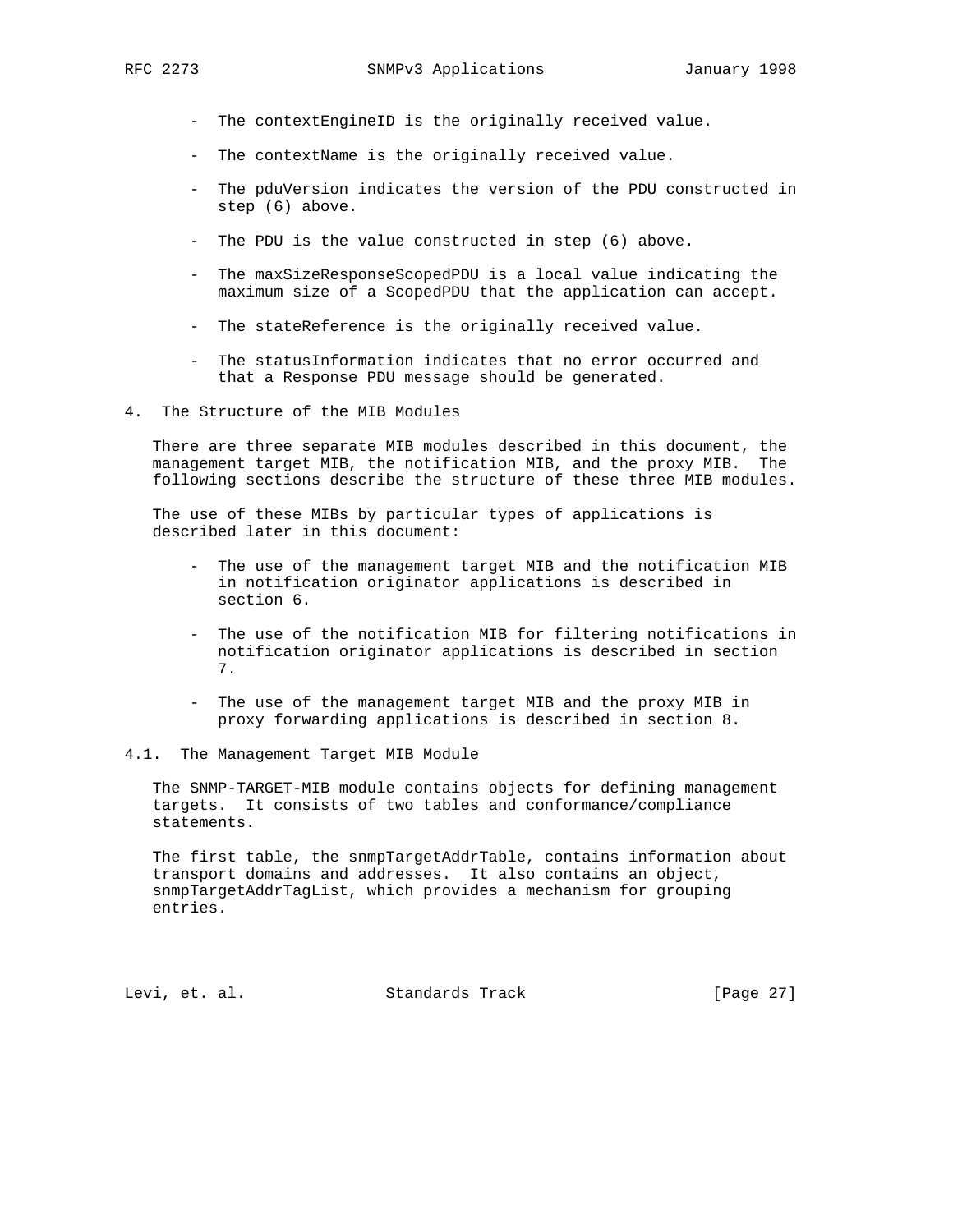The second table, the snmpTargetParamsTable, contains information about SNMP version and security information to be used when sending messages to particular transport domains and addresses.

4.1.1. Tag Lists

 The snmpTargetAddrTagList object is used for grouping entries in the snmpTargetAddrTable. The value of this object contains a list of tag values which are used to select target addresses to be used for a particular operation.

 A tag value, which may also be used in MIB objects other than snmpTargetAddrTagList, is an arbitrary string of octets, but may not contain a delimiter character. Delimiter characters are defined to be one of the following characters:

- An ASCII space character (0x20).
- An ASCII TAB character (0x09).
- An ASCII carriage return (CR) character (0x0D).
- An ASCII line feed (LF) character (0x0B).

 In addition, a tag value may not have a zero length. Generally, a particular MIB object may contain either

- a single tag value, in which case the value of the MIB object may not contain a delimiter character, or:
- a MIB object may contain a list of tag values, separated by single delimiter characters.

 For a list of tag values, these constraints imply certain restrictions on the value of a MIB object:

- There cannot be a leading or trailing delimiter character.
- There cannot be multiple adjacent delimiter charaters.

#### 4.1.2. Definitions

SNMP-TARGET-MIB DEFINITIONS ::= BEGIN

IMPORTS

 TEXTUAL-CONVENTION, MODULE-IDENTITY, OBJECT-TYPE,

Levi, et. al. Standards Track [Page 28]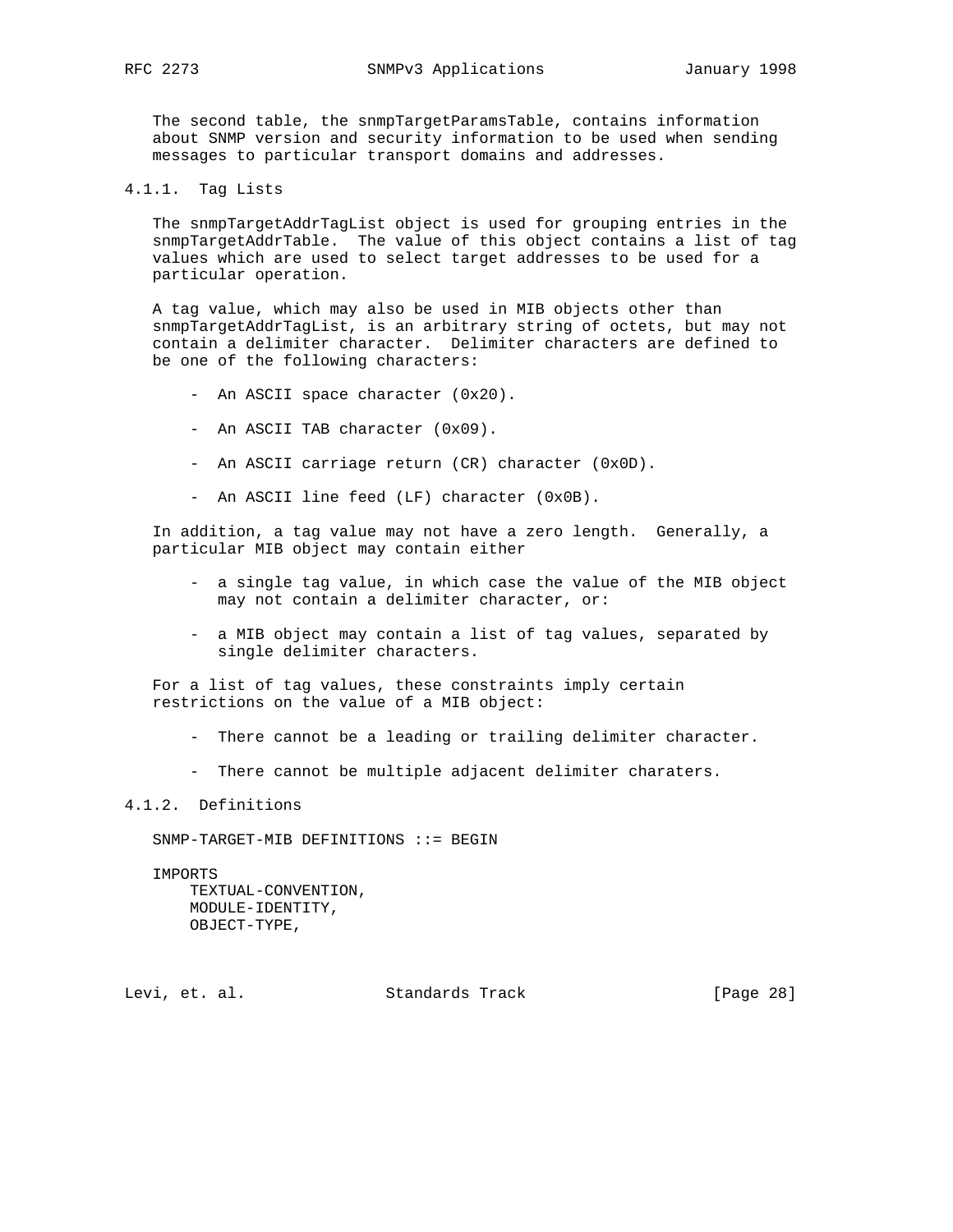snmpModules, Integer32 FROM SNMPv2-SMI TDomain, TAddress, TimeInterval, RowStatus, StorageType, TestAndIncr FROM SNMPv2-TC SnmpSecurityModel, SnmpMessageProcessingModel, SnmpSecurityLevel, SnmpAdminString FROM SNMP-FRAMEWORK-MIB OBJECT-GROUP FROM SNMPv2-CONF; snmpTargetMIB MODULE-IDENTITY LAST-UPDATED "9711210000Z" ORGANIZATION "IETF SNMPv3 Working Group" CONTACT-INFO "WG-email: snmpv3@tis.com Subscribe: majordomo@tis.com In message body: subscribe snmpv3 Chair: Russ Mundy Trusted Information Systems Postal: 3060 Washington Rd Glenwood MD 21738 USA Email: mundy@tis.com Phone: +1-301-854-6889 Co-editor: David B. Levi SNMP Research, Inc. Postal: 3001 Kimberlin Heights Road Knoxville, TN 37920-9716 E-mail: levi@snmp.com Phone: +1 423 573 1434 Co-editor: Paul Meyer Secure Computing Corporation Postal: 2675 Long Lake Road Roseville, MN 55113 E-mail: paul\_meyer@securecomputing.com

Levi, et. al. Standards Track [Page 29]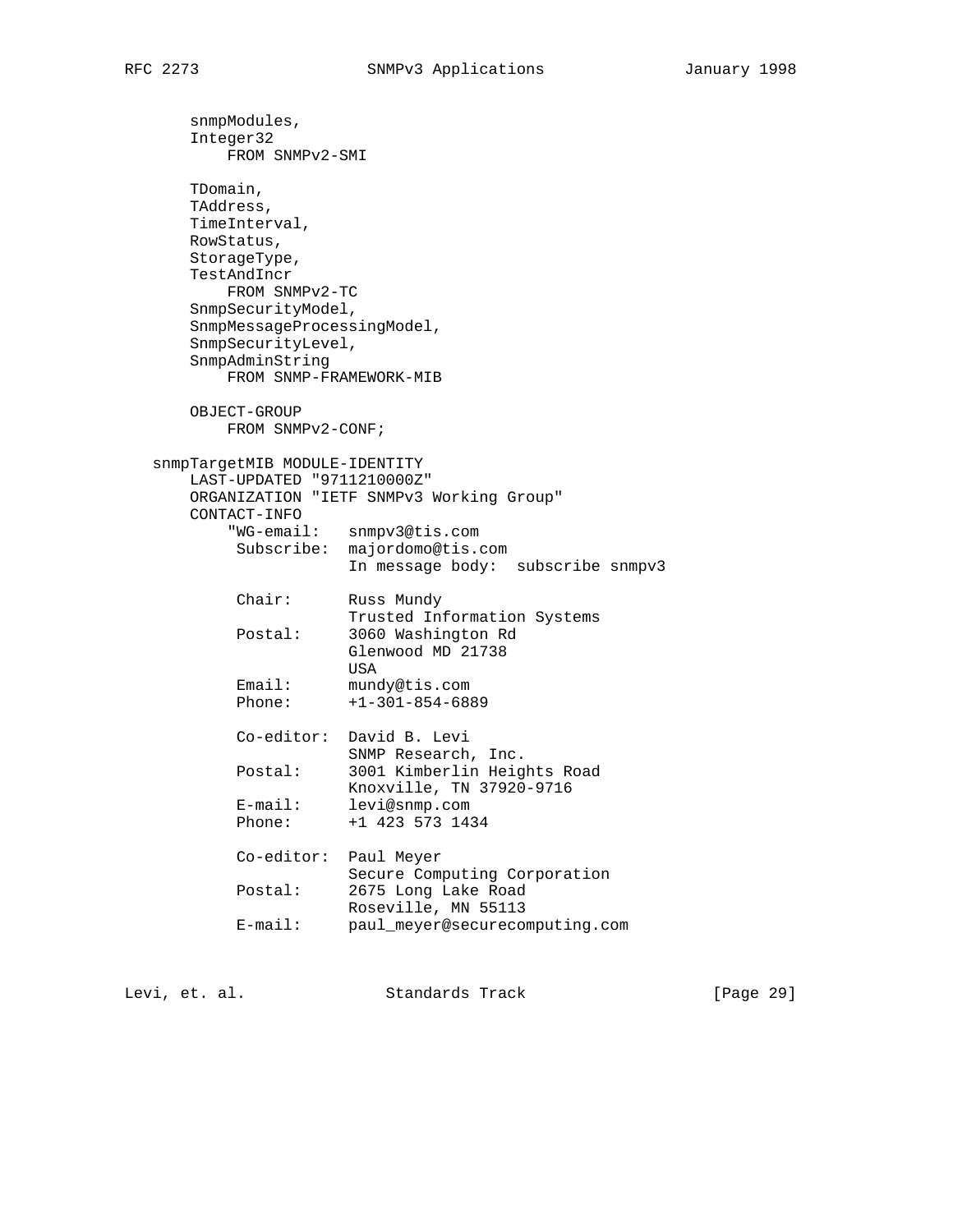Phone: +1 612 628 1592 Co-editor: Bob Stewart Cisco Systems, Inc. Postal: 170 West Tasman Drive San Jose, CA 95134-1706 E-mail: bstewart@cisco.com<br>phono: 1.602.654.6000; Phone: +1 603 654 6923" DESCRIPTION "This MIB module defines MIB objects which provide mechanisms to remotely configure the parameters used by an SNMP entity for the generation of SNMP messages." REVISION "9707140000Z" DESCRIPTION "The initial revision." ::= { snmpModules 12 } snmpTargetObjects OBJECT IDENTIFIER ::= { snmpTargetMIB 1 }  $s$ nmpTargetConformance OBJECT IDENTIFIER ::= {  $s$  snmpTargetMIB 3 } SnmpTagValue ::= TEXTUAL-CONVENTION DISPLAY-HINT "255a" STATUS current DESCRIPTION "An octet string containing a tag value. Tag values are preferably in human-readable form. To facilitate internationalization, this information is represented using the ISO/IEC IS 10646-1 character set, encoded as an octet string using the UTF-8 character encoding scheme described in RFC 2044. Since additional code points are added by amendments to the 10646 standard from time to time, implementations must be prepared to encounter any code point from 0x00000000 to 0x7fffffff. The use of control codes should be avoided, and certain control codes are not allowed as described below. For code points not directly supported by user interface hardware or software, an alternative means of entry and display, such as hexadecimal, may be provided. For information encoded in 7-bit US-ASCII, the UTF-8 representation is identical to the US-ASCII encoding. Levi, et. al. Standards Track [Page 30]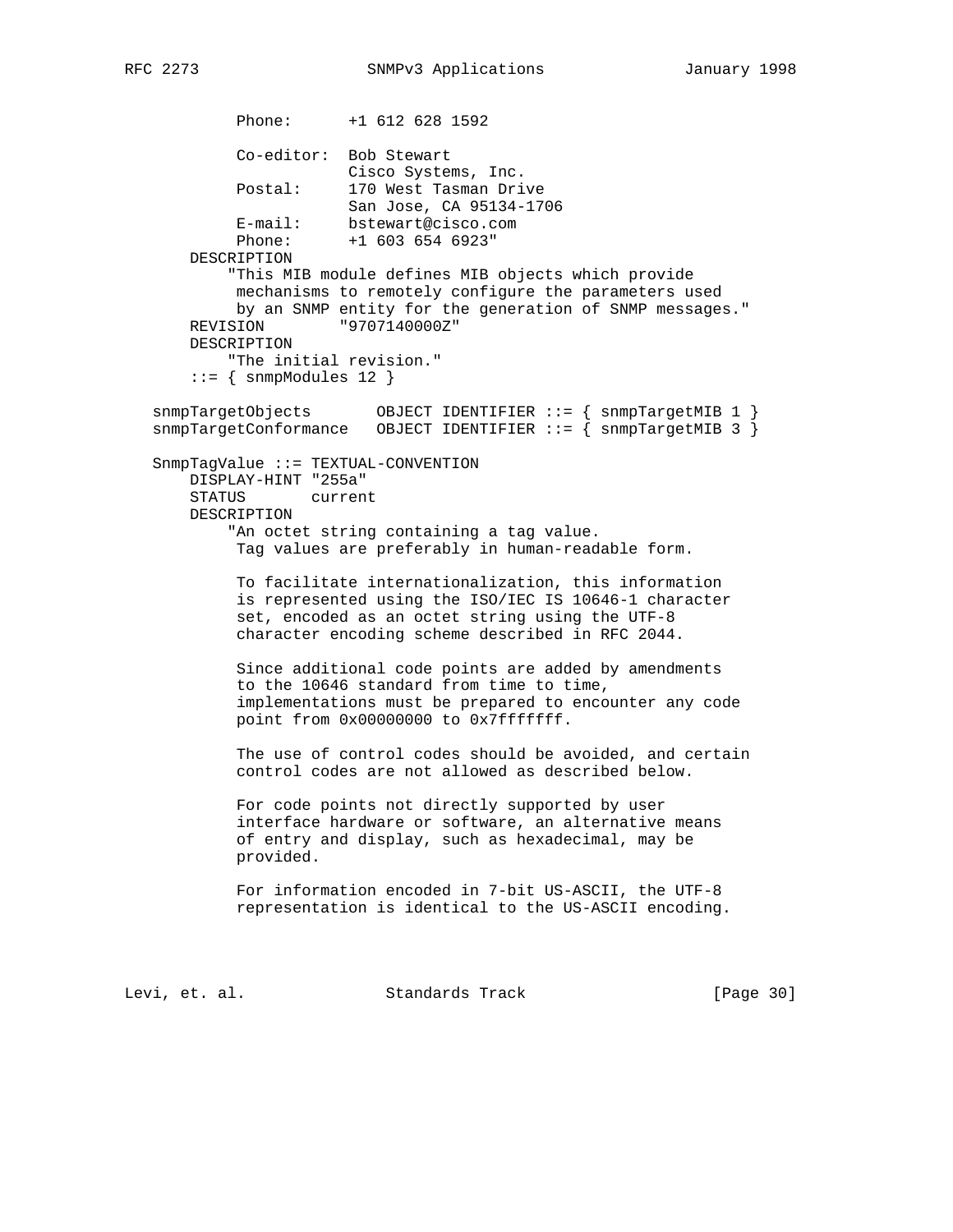Note that when this TC is used for an object that is used or envisioned to be used as an index, then a SIZE restriction must be specified so that the number sub-identifiers for any object instance do not exceed the limit of 128, as defined by [RFC1905].

 An object of this type contains a single tag value which is used to select a set of entries in a table. A tag value is an arbitrary string of octets, but may not contain a delimiter character. Delimiter characters are defined to be one of the following:

- An ASCII space character (0x20).
- An ASCII TAB character (0x09).
- An ASCII carriage return (CR) character (0x0D).
- An ASCII line feed (LF) character (0x0B).

 Delimiter characters are used to separate tag values in a tag list. An object of this type may only contain a single tag value, and so delimiter characters are not allowed in a value of this type.

Some examples of valid tag values are:

- 'acme'
- 'router'
- 'host'

 The use of a tag value to select table entries is application and MIB specific." SYNTAX OCTET STRING (SIZE (0..255))

 SnmpTagList ::= TEXTUAL-CONVENTION DISPLAY-HINT "255a" STATUS current DESCRIPTION "An octet string containing a list of tag values. Tag values are preferably in human-readable form.

> To facilitate internationalization, this information is represented using the ISO/IEC IS 10646-1 character set, encoded as an octet string using the UTF-8 character encoding scheme described in RFC 2044.

Levi, et. al. Standards Track [Page 31]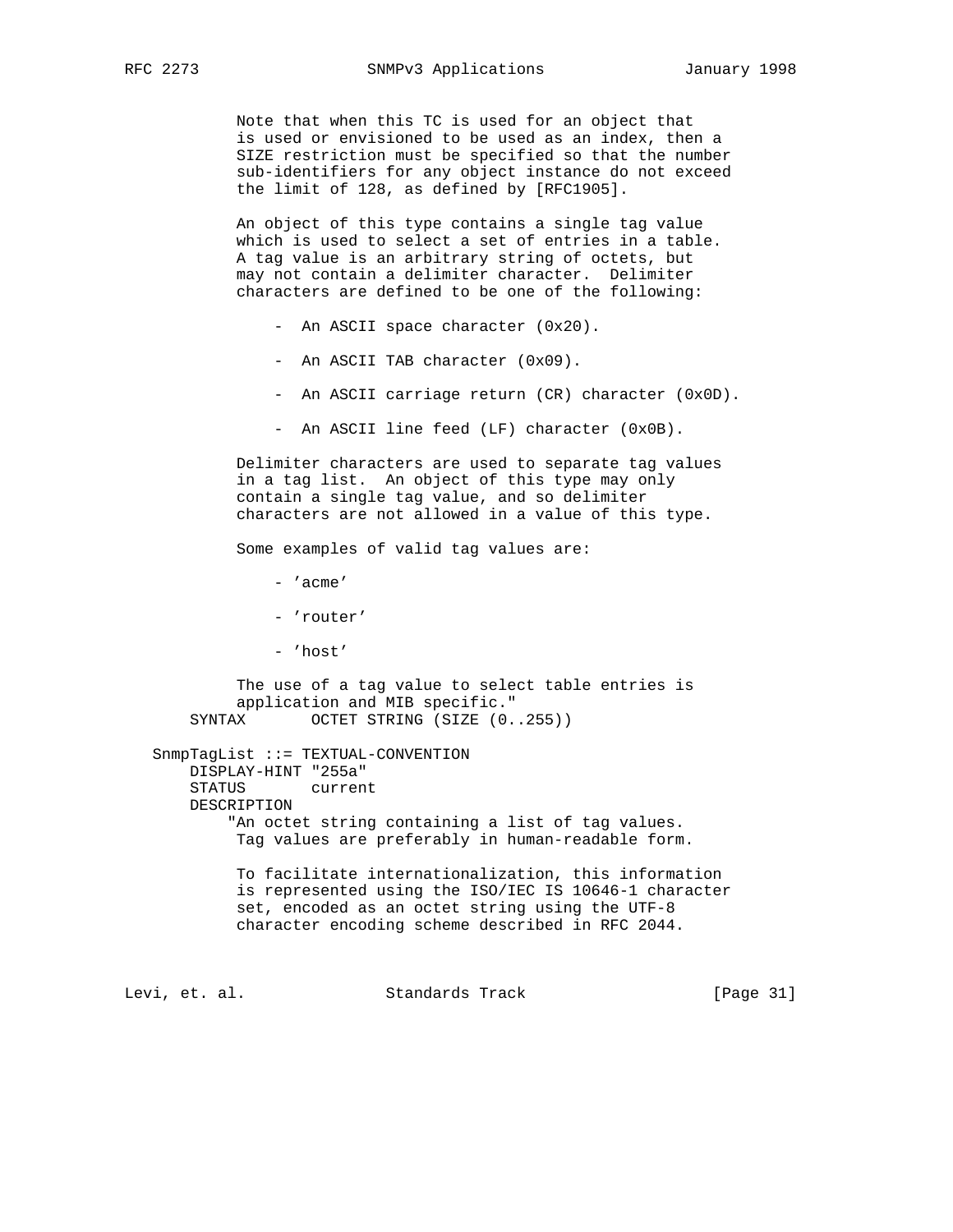Since additional code points are added by amendments to the 10646 standard from time to time, implementations must be prepared to encounter any code point from 0x00000000 to 0x7fffffff.

 The use of control codes should be avoided, except as described below.

 For code points not directly supported by user interface hardware or software, an alternative means of entry and display, such as hexadecimal, may be provided.

 For information encoded in 7-bit US-ASCII, the UTF-8 representation is identical to the US-ASCII encoding.

 An object of this type contains a list of tag values which are used to select a set of entries in a table.

 A tag value is an arbitrary string of octets, but may not contain a delimiter character. Delimiter characters are defined to be one of the following:

- An ASCII space character (0x20).
- An ASCII TAB character (0x09).
- An ASCII carriage return (CR) character (0x0D).
- An ASCII line feed (LF) character (0x0B).

 Delimiter characters are used to separate tag values in a tag list. Only a single delimiter character may occur between two tag values. A tag value may not have a zero length. These constraints imply certain restrictions on the contents of this object:

- There cannot be a leading or trailing delimiter character.
- There cannot be multiple adjacent delimiter characters.

Some examples of valid tag lists are:

- An empty string
- 'acme router'

Levi, et. al. Standards Track [Page 32]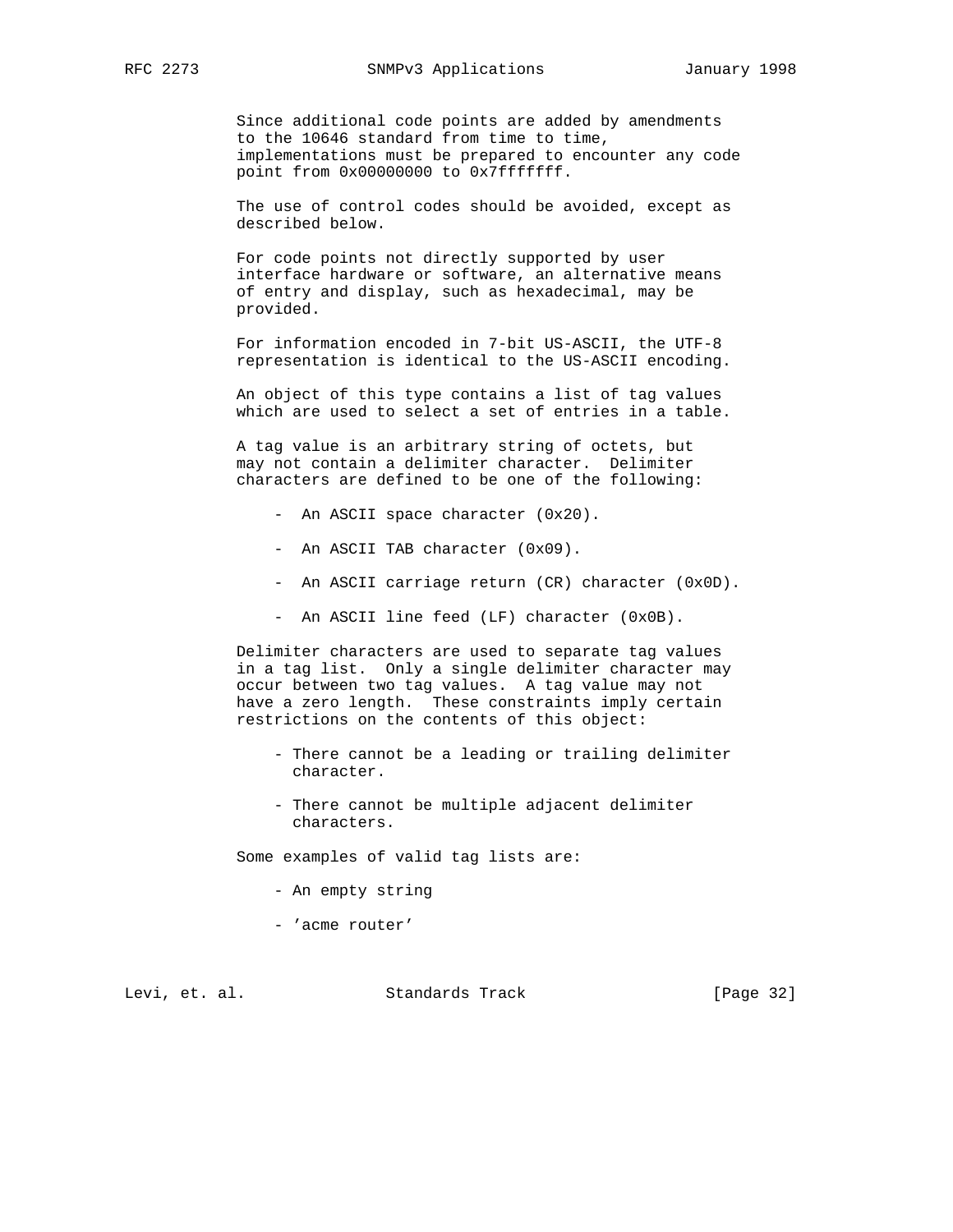```
 - 'host managerStation'
            Note that although a tag value may not have a length of
            zero, an empty string is still valid. This indicates
            an empty list (i.e. there are no tag values in the list).
            The use of the tag list to select table entries is
            application and MIB specific. Typically, an application
            will provide one or more tag values, and any entry
            which contains some combination of these tag values
            will be selected."
       SYNTAX OCTET STRING (SIZE (0..255))
  -- -- The snmpTargetObjects group
  -\,-- - snmpTargetSpinLock OBJECT-TYPE
       SYNTAX TestAndIncr
       MAX-ACCESS read-write
       STATUS current
       DESCRIPTION
            "This object is used to facilitate modification of table
            entries in the SNMP-TARGET-MIB module by multiple
            managers. In particular, it is useful when modifying
            the value of the snmpTargetAddrTagList object.
            The procedure for modifying the snmpTargetAddrTagList
            object is as follows:
                1. Retrieve the value of snmpTargetSpinLock and
                    of snmpTargetAddrTagList.
                2. Generate a new value for snmpTargetAddrTagList.
                3. Set the value of snmpTargetSpinLock to the
                    retrieved value, and the value of
                    snmpTargetAddrTagList to the new value. If
                    the set fails for the snmpTargetSpinLock
                    object, go back to step 1."
       ::= { snmpTargetObjects 1 }
   snmpTargetAddrTable OBJECT-TYPE
       SYNTAX SEQUENCE OF SnmpTargetAddrEntry
       MAX-ACCESS not-accessible
       STATUS current
```
Levi, et. al. Standards Track [Page 33]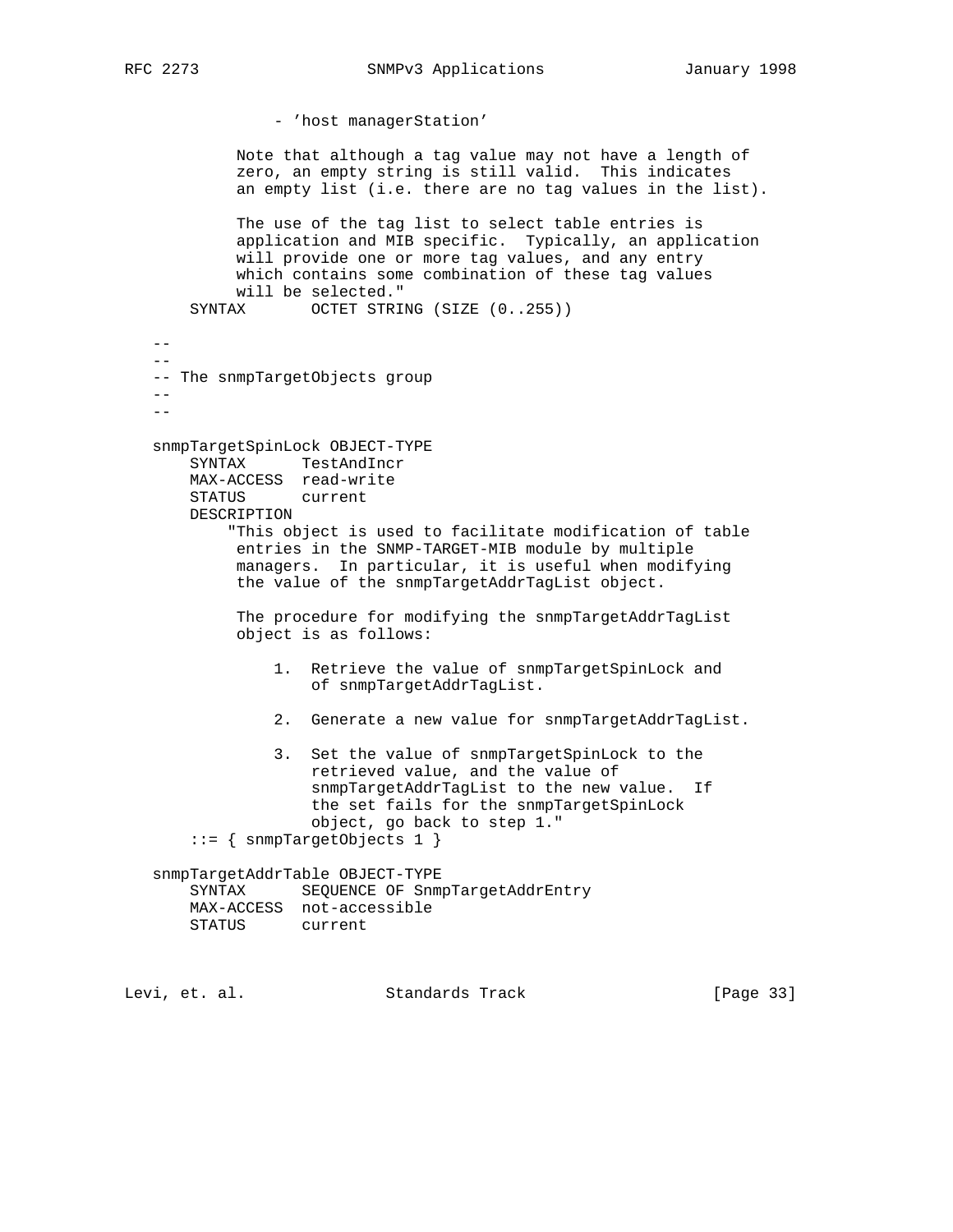```
 DESCRIPTION
           "A table of transport addresses to be used in the generation
           of SNMP messages."
       ::= { snmpTargetObjects 2 }
   snmpTargetAddrEntry OBJECT-TYPE
       SYNTAX SnmpTargetAddrEntry
       MAX-ACCESS not-accessible
       STATUS current
       DESCRIPTION
           "A transport address to be used in the generation
           of SNMP operations.
            Entries in the snmpTargetAddrTable are created and
            deleted using the snmpTargetAddrRowStatus object."
       INDEX { IMPLIED snmpTargetAddrName }
       ::= { snmpTargetAddrTable 1 }
   SnmpTargetAddrEntry ::= SEQUENCE {
snmpTargetAddrName SnmpAdminString,
snmpTargetAddrTDomain TDomain,
 snmpTargetAddrTAddress TAddress,
snmpTargetAddrTimeout TimeInterval,
       snmpTargetAddrRetryCount Integer32,
snmpTargetAddrTagList SnmpTagList,
snmpTargetAddrParams SnmpAdminString,
 snmpTargetAddrStorageType StorageType,
       snmpTargetAddrRowStatus RowStatus
   }
   snmpTargetAddrName OBJECT-TYPE
      SYNTAX SnmpAdminString (SIZE(1..32))
       MAX-ACCESS not-accessible
       STATUS current
       DESCRIPTION
           "The locally arbitrary, but unique identifier associated
            with this snmpTargetAddrEntry."
       ::= { snmpTargetAddrEntry 1 }
   snmpTargetAddrTDomain OBJECT-TYPE
       SYNTAX TDomain
       MAX-ACCESS read-create
       STATUS current
       DESCRIPTION
           "This object indicates the transport type of the address
           contained in the snmpTargetAddrTAddress object."
       ::= { snmpTargetAddrEntry 2 }
```
Levi, et. al. Standards Track [Page 34]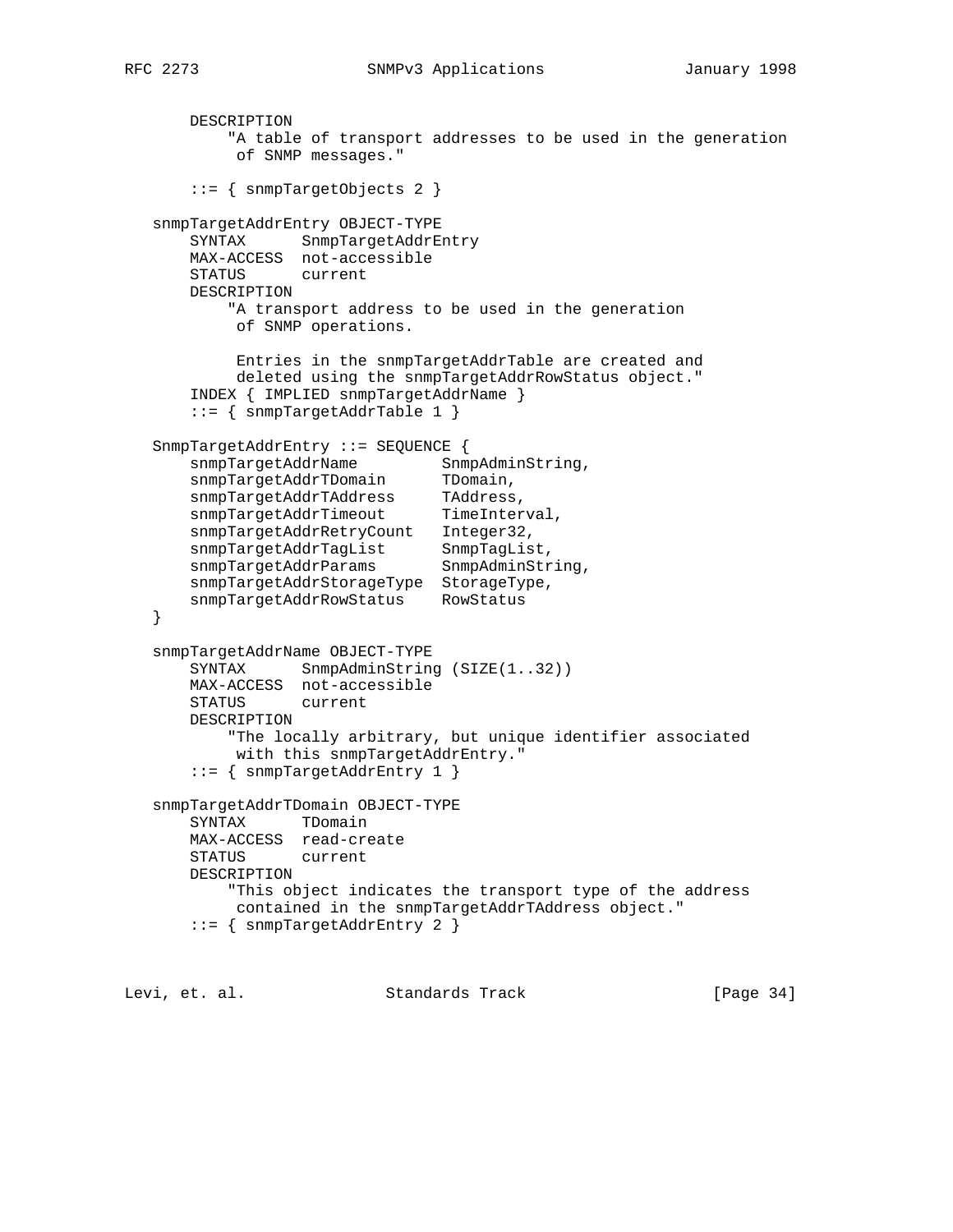```
 snmpTargetAddrTAddress OBJECT-TYPE
    SYNTAX TAddress
    MAX-ACCESS read-create
    STATUS current
    DESCRIPTION
         "This object contains a transport address. The format of
         this address depends on the value of the
         snmpTargetAddrTDomain object."
     ::= { snmpTargetAddrEntry 3 }
 snmpTargetAddrTimeout OBJECT-TYPE
    SYNTAX TimeInterval
    MAX-ACCESS read-create
    STATUS current
    DESCRIPTION
         "This object should reflect the expected maximum round
         trip time for communicating with the transport address
         defined by this row. When a message is sent to this
         address, and a response (if one is expected) is not
         received within this time period, an implementation
         may assume that the response will not be delivered.
         Note that the time interval that an application waits
         for a response may actually be derived from the value
         of this object. The method for deriving the actual time
         interval is implementation dependent. One such method
         is to derive the expected round trip time based on a
         particular retransmission algorithm and on the number
         of timeouts which have occurred. The type of message may
         also be considered when deriving expected round trip
         times for retransmissions. For example, if a message is
         being sent with a securityLevel that indicates both
         authentication and privacy, the derived value may be
         increased to compensate for extra processing time spent
         during authentication and encryption processing."
    DEFVAL { 1500 }
     ::= { snmpTargetAddrEntry 4 }
 snmpTargetAddrRetryCount OBJECT-TYPE
    SYNTAX Integer32 (0..255)
    MAX-ACCESS read-create
    STATUS current
    DESCRIPTION
         "This object specifies a default number of retries to be
         attempted when a response is not received for a generated
         message. An application may provide its own retry count,
         in which case the value of this object is ignored."
    DEFVAL { 3 }
```
Levi, et. al. Standards Track [Page 35]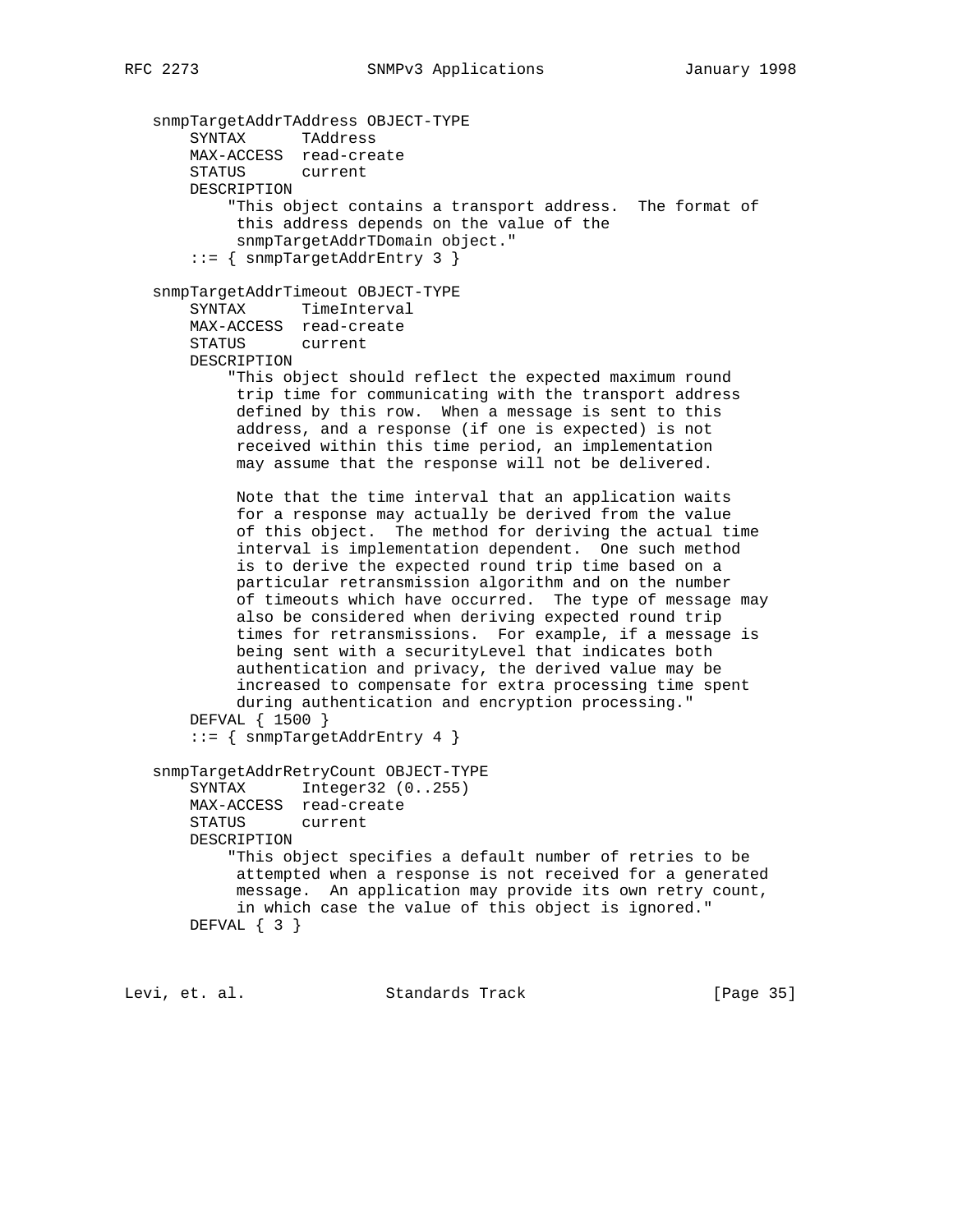```
 ::= { snmpTargetAddrEntry 5 }
    snmpTargetAddrTagList OBJECT-TYPE
       SYNTAX SnmpTagList
       MAX-ACCESS read-create
       STATUS current
       DESCRIPTION
            "This object contains a list of tag values which are
            used to select target addresses for a particular
            operation."
        ::= { snmpTargetAddrEntry 6 }
    snmpTargetAddrParams OBJECT-TYPE
       SYNTAX SnmpAdminString (SIZE(1..32))
        MAX-ACCESS read-create
        STATUS current
       DESCRIPTION
            "The value of this object identifies an entry in the
            snmpTargetParamsTable. The identified entry
            contains SNMP parameters to be used when generating
            messages to be sent to this transport address."
        ::= { snmpTargetAddrEntry 7 }
    snmpTargetAddrStorageType OBJECT-TYPE
       SYNTAX StorageType
       MAX-ACCESS read-create
       STATUS current
       DESCRIPTION
            "The storage type for this conceptual row."
        ::= { snmpTargetAddrEntry 8 }
    snmpTargetAddrRowStatus OBJECT-TYPE
       SYNTAX RowStatus
       MAX-ACCESS read-create
       STATUS current
       DESCRIPTION
            "The status of this conceptual row.
             To create a row in this table, a manager must
             set this object to either createAndGo(4) or
             createAndWait(5).
            Until instances of all corresponding columns are
             appropriately configured, the value of the
             corresponding instance of the snmpTargetAddrRowStatus
            column is 'notReady'.
             In particular, a newly created row cannot be made
Levi, et. al.                 Standards Track                 [Page 36]
```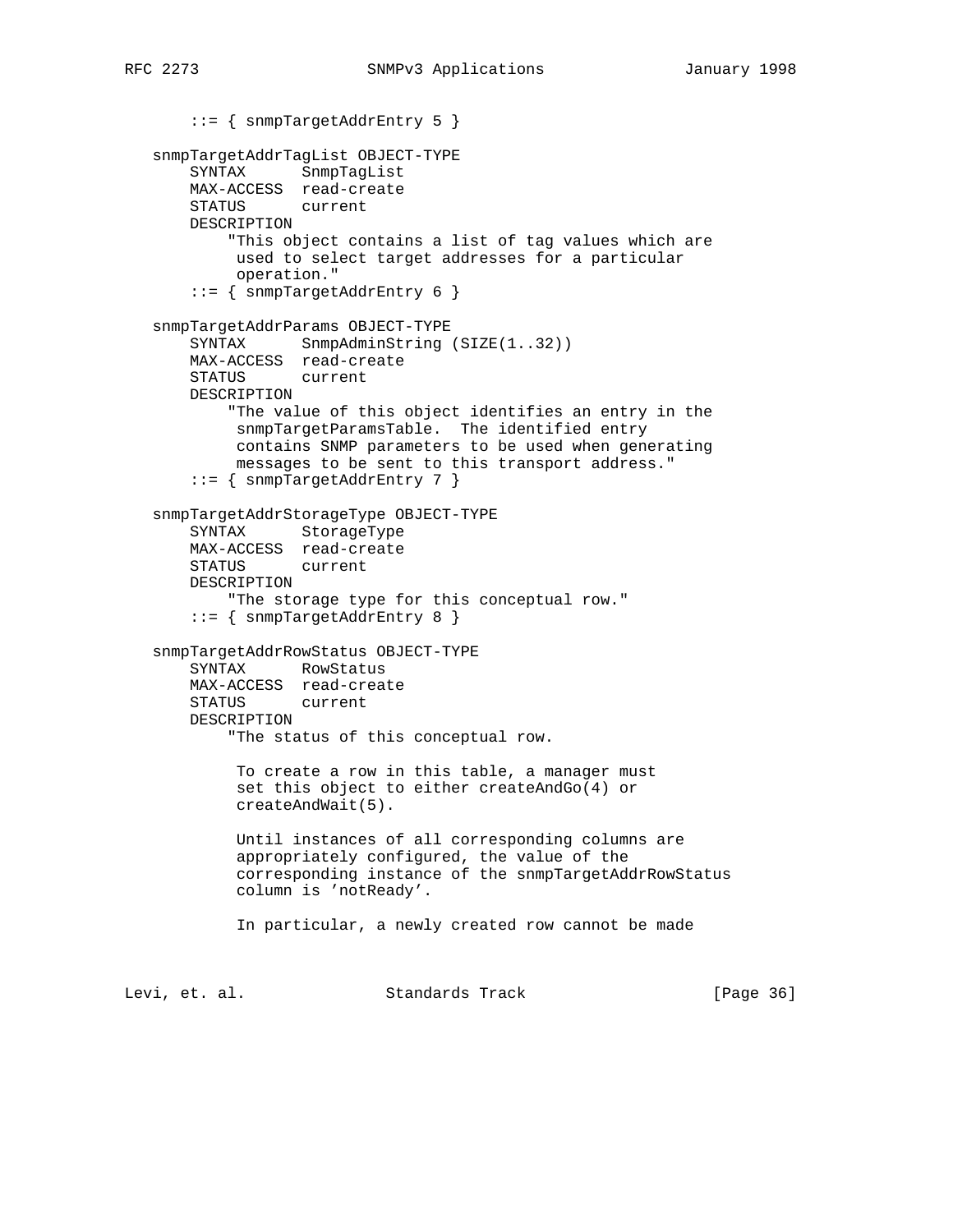```
 active until the corresponding snmpTargetAddrTDomain
            and snmpTargetAddrTAddress have both been set.
            The following objects may not be modified while the
            value of this object is active(1):
                - snmpTargetAddrTDomain
                - snmpTargetAddrTAddress"
       ::= { snmpTargetAddrEntry 9 }
   snmpTargetParamsTable OBJECT-TYPE
       SYNTAX SEQUENCE OF SnmpTargetParamsEntry
       MAX-ACCESS not-accessible
       STATUS current
       DESCRIPTION
           "A table of SNMP target information to be used
            in the generation of SNMP messages."
       ::= { snmpTargetObjects 3 }
   snmpTargetParamsEntry OBJECT-TYPE
       SYNTAX SnmpTargetParamsEntry
       MAX-ACCESS not-accessible
       STATUS current
       DESCRIPTION
           "A set of SNMP target information.
            Entries in the snmpTargetParamsTable are created and
            deleted using the snmpTargetParamsRowStatus object."
       INDEX { IMPLIED snmpTargetParamsName }
       ::= { snmpTargetParamsTable 1 }
   SnmpTargetParamsEntry ::= SEQUENCE {
snmpTargetParamsName SnmpAdminString,
 snmpTargetParamsMPModel SnmpMessageProcessingModel,
       snmpTargetParamsSecurityModel SnmpSecurityModel,
       snmpTargetParamsSecurityName SnmpAdminString,
       snmpTargetParamsSecurityLevel SnmpSecurityLevel,
 snmpTargetParamsStorageType StorageType,
 snmpTargetParamsRowStatus RowStatus
   }
   snmpTargetParamsName OBJECT-TYPE
      SYNTAX SnmpAdminString (SIZE(1..32))
       MAX-ACCESS not-accessible
       STATUS current
       DESCRIPTION
           "The locally arbitrary, but unique identifier associated
            with this snmpTargetParamsEntry."
       ::= { snmpTargetParamsEntry 1 }
```
Levi, et. al. Standards Track [Page 37]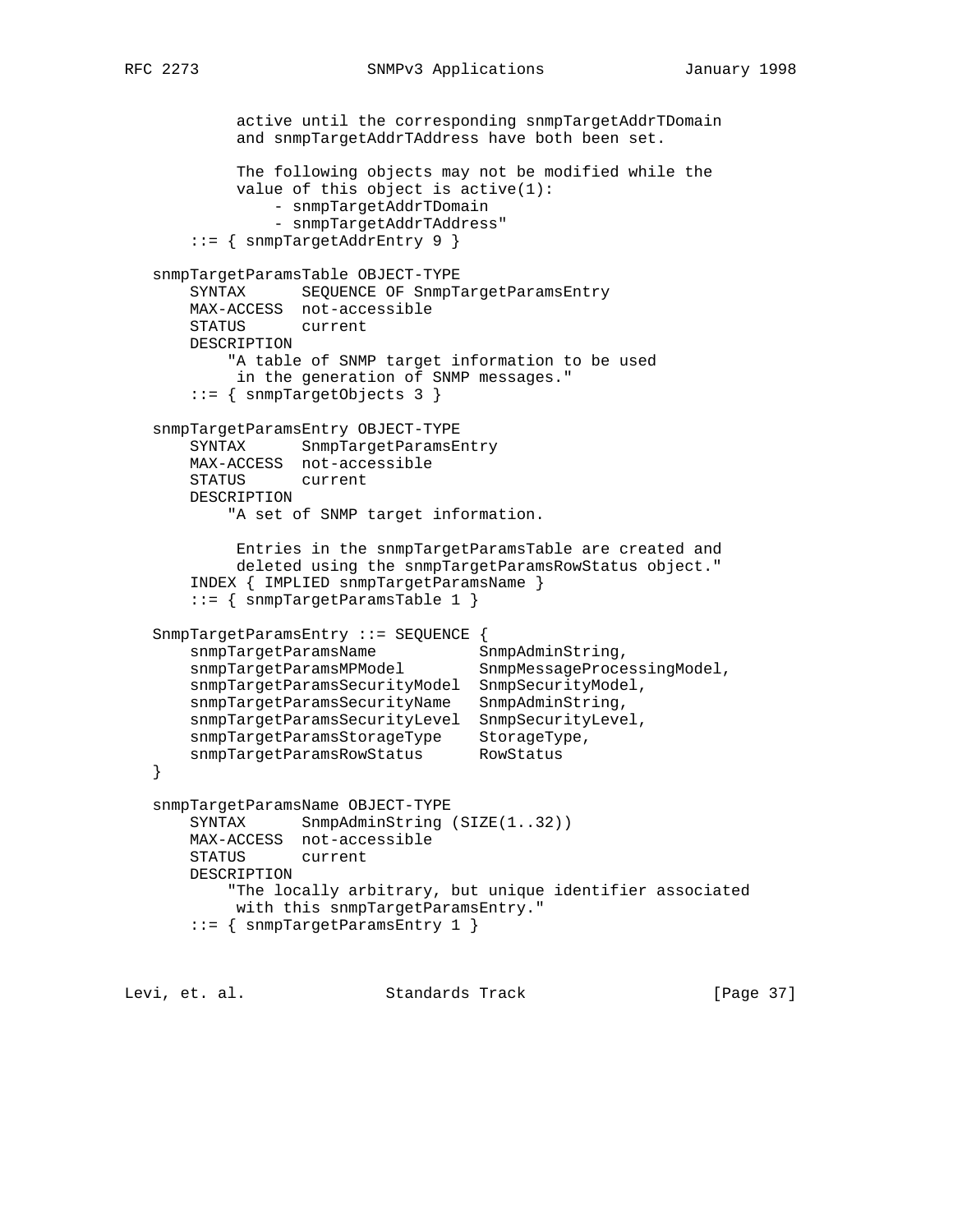```
 snmpTargetParamsMPModel OBJECT-TYPE
    SYNTAX SnmpMessageProcessingModel
    MAX-ACCESS read-create
    STATUS current
    DESCRIPTION
         "The Message Processing Model to be used when generating
         SNMP messages using this entry."
     ::= { snmpTargetParamsEntry 2 }
 snmpTargetParamsSecurityModel OBJECT-TYPE
    SYNTAX SnmpSecurityModel (0..254 | 256..2147483647)
    MAX-ACCESS read-create
    STATUS current
    DESCRIPTION
         "The Security Model to be used when generating SNMP
          messages using this entry."
     ::= { snmpTargetParamsEntry 3 }
 snmpTargetParamsSecurityName OBJECT-TYPE
    SYNTAX SnmpAdminString
    MAX-ACCESS read-create
    STATUS current
    DESCRIPTION
         "The securityName which identifies the Principal on
         whose behalf SNMP messages will be generated using
         this entry."
     ::= { snmpTargetParamsEntry 4 }
 snmpTargetParamsSecurityLevel OBJECT-TYPE
    SYNTAX SnmpSecurityLevel
    MAX-ACCESS read-create
    STATUS current
    DESCRIPTION
         "The Level of Security to be used when generating
         SNMP messages using this entry."
     ::= { snmpTargetParamsEntry 5 }
 snmpTargetParamsStorageType OBJECT-TYPE
    SYNTAX StorageType
    MAX-ACCESS read-create
   STATUS
    DESCRIPTION
        "The storage type for this conceptual row."
     ::= { snmpTargetParamsEntry 6 }
 snmpTargetParamsRowStatus OBJECT-TYPE
    SYNTAX RowStatus
    MAX-ACCESS read-create
```
Levi, et. al. Standards Track [Page 38]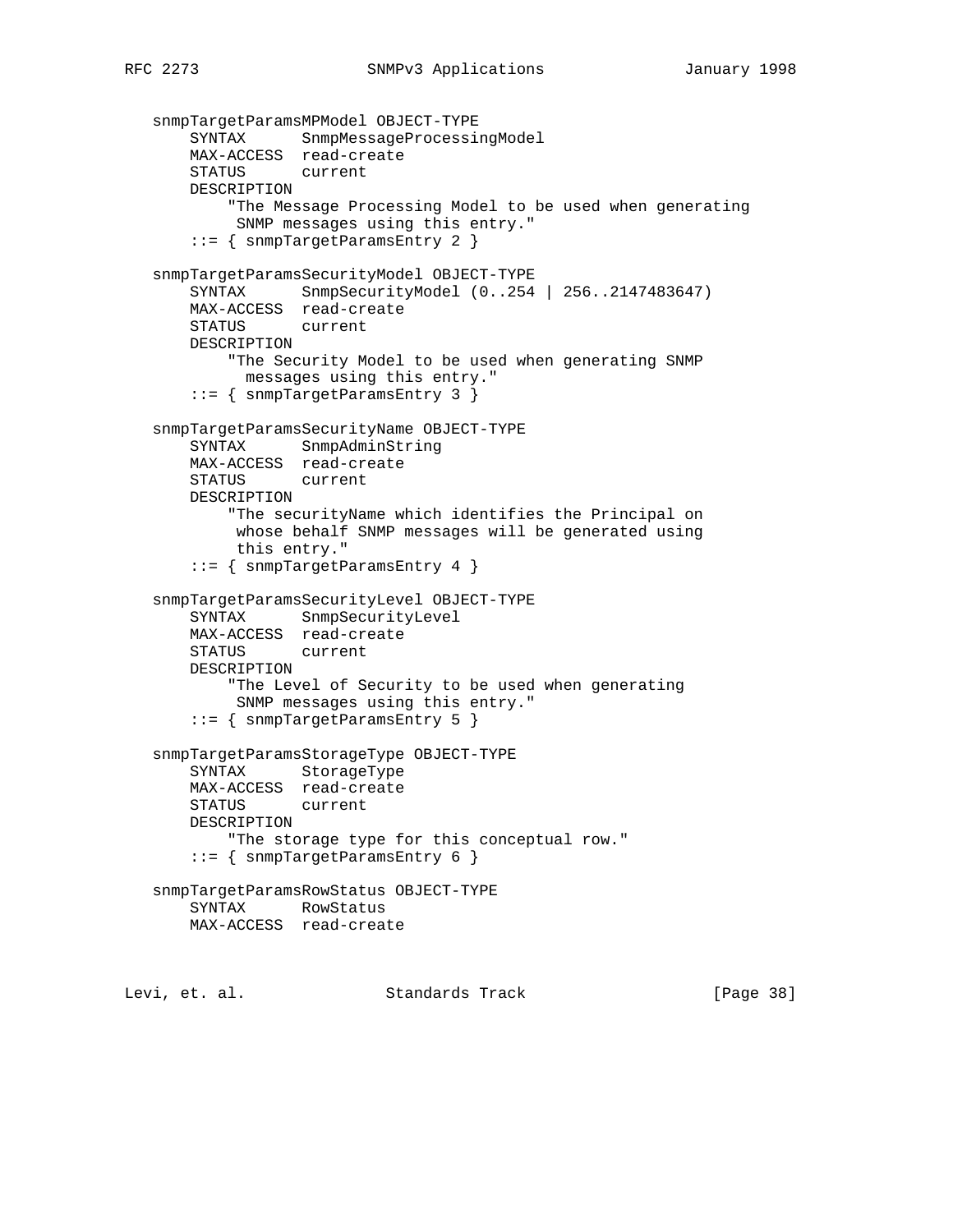```
 STATUS current
        DESCRIPTION
            "The status of this conceptual row.
             To create a row in this table, a manager must
             set this object to either createAndGo(4) or
             createAndWait(5).
             Until instances of all corresponding columns are
             appropriately configured, the value of the
             corresponding instance of the snmpTargetParamsRowStatus
             column is 'notReady'.
             In particular, a newly created row cannot be made
             active until the corresponding
             snmpTargetParamsMPModel,
             snmpTargetParamsSecurityModel,
             snmpTargetParamsSecurityName,
             and snmpTargetParamsSecurityLevel have all been set.
             The following objects may not be modified while the
             value of this object is active(1):
                 - snmpTargetParamsMPModel
                 - snmpTargetParamsSecurityModel
                 - snmpTargetParamsSecurityName
                 - snmpTargetParamsSecurityLevel"
        ::= { snmpTargetParamsEntry 7 }
    snmpUnavailableContexts OBJECT-TYPE
        SYNTAX Counter32
       MAX-ACCESS read-only
       STATUS current
       DESCRIPTION
            "The total number of packets received by the SNMP
             engine which were dropped because the context
             contained in the mesage was unavailable."
        ::= { snmpTargetObjects 4 }
    snmpUnknownContexts OBJECT-TYPE
        SYNTAX Counter32
      MAX-ACCESS read-only<br>STATUS current
      STATUS
       DESCRIPTION
            "The total number of packets received by the SNMP
             engine which were dropped because the context
             contained in the mesage was unknown."
        ::= { snmpTargetObjects 5 }
Levi, et. al. Standards Track [Page 39]
```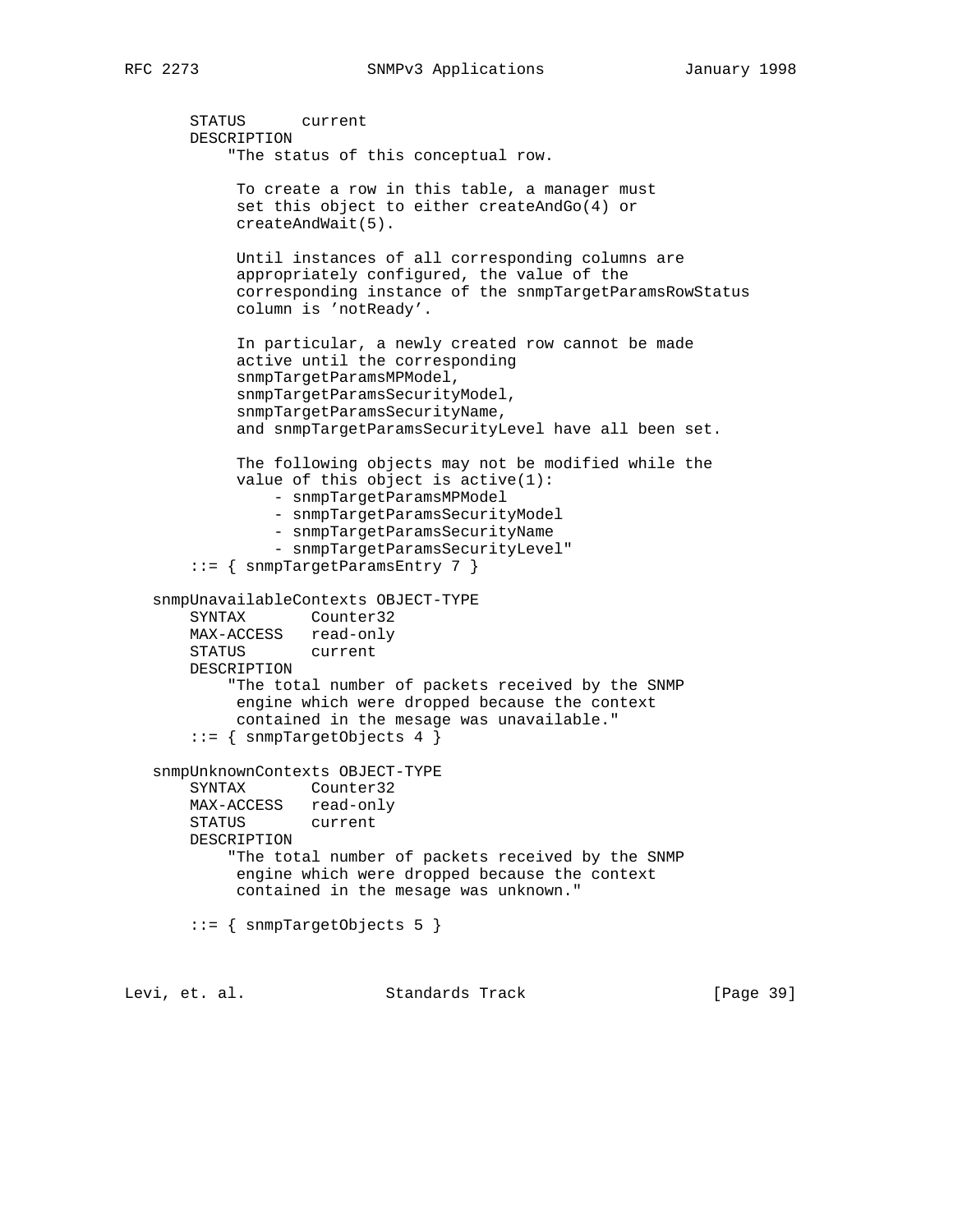$-$  -- -- Conformance information --  $-$  snmpTargetCompliances OBJECT IDENTIFIER ::= { snmpTargetConformance 1 } snmpTargetGroups OBJECT IDENTIFIER ::= { snmpTargetConformance 2 }  $-1$  $-$  -- Compliance statements  $$  snmpTargetCommandResponderCompliance MODULE-COMPLIANCE STATUS current DESCRIPTION "The compliance statement for SNMP entities which include a command responder application." MODULE -- This Module MANDATORY-GROUPS { snmpTargetCommandResponderGroup } ::= { snmpTargetCompliances 1 } snmpTargetBasicGroup OBJECT-GROUP OBJECTS { snmpTargetSpinLock, snmpTargetAddrTDomain, snmpTargetAddrTAddress, snmpTargetAddrTagList, snmpTargetAddrParams, snmpTargetAddrStorageType, snmpTargetAddrRowStatus, snmpTargetParamsMPModel, snmpTargetParamsSecurityModel, snmpTargetParamsSecurityName, snmpTargetParamsSecurityLevel, snmpTargetParamsStorageType, snmpTargetParamsRowStatus } STATUS current DESCRIPTION "A collection of objects providing basic remote configuration of management targets." Levi, et. al. Standards Track [Page 40]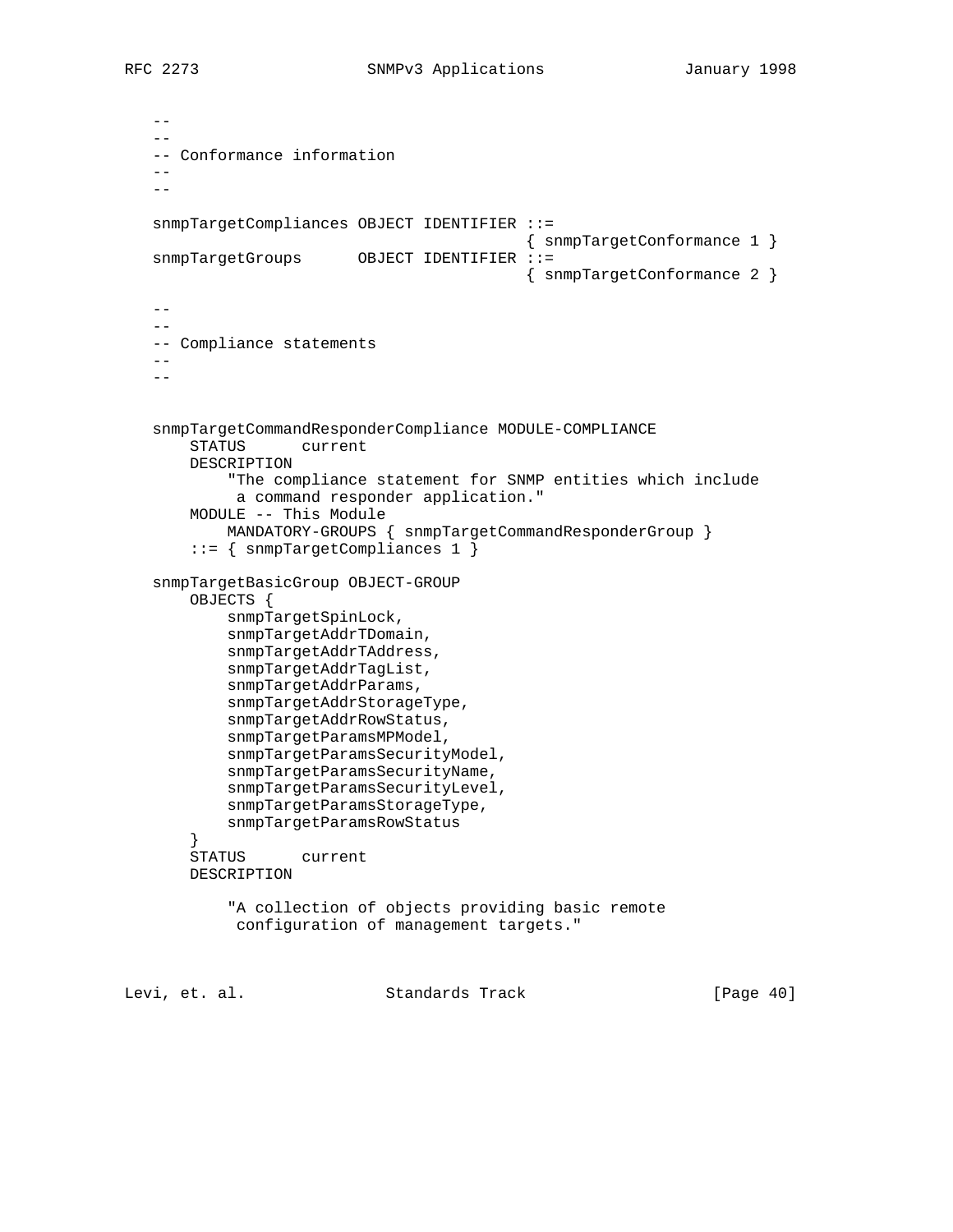```
 ::= { snmpTargetGroups 1 }
   snmpTargetResponseGroup OBJECT-GROUP
       OBJECTS {
            snmpTargetAddrTimeout,
            snmpTargetAddrRetryCount
        }
       STATUS current
       DESCRIPTION
            "A collection of objects providing remote configuration
            of management targets for applications which generate
             SNMP messages for which a response message would be
            expected."
        ::= { snmpTargetGroups 2 }
   snmpTargetCommandResponderGroup OBJECT-GROUP
       OBJECTS {
           snmpUnavailableContexts,
            snmpUnknownContexts
 }
       STATUS current
       DESCRIPTION
            "A collection of objects required for command responder
            applications, used for counting error conditions."
        ::= { snmpTargetGroups 3 }
```
END

```
4.2. The Notification MIB Module
```
 The SNMP-NOTIFICATION-MIB module contains objects for the remote configuration of the parameters used by an SNMP entity for the generation of notifications. It consists of three tables and conformance/compliance statements. The first table, the snmpNotifyTable, contains entries which select which entries in the snmpTargetAddrTable should be used for generating notifications, and the type of notifications to be generated.

 The second table sparsely augments the snmpTargetAddrTable with an object which is used to associate a set of filters with a particular management target.

 The third table defines filters which are used to limit the number of notifications which are generated using particular management targets.

Levi, et. al. Standards Track [Page 41]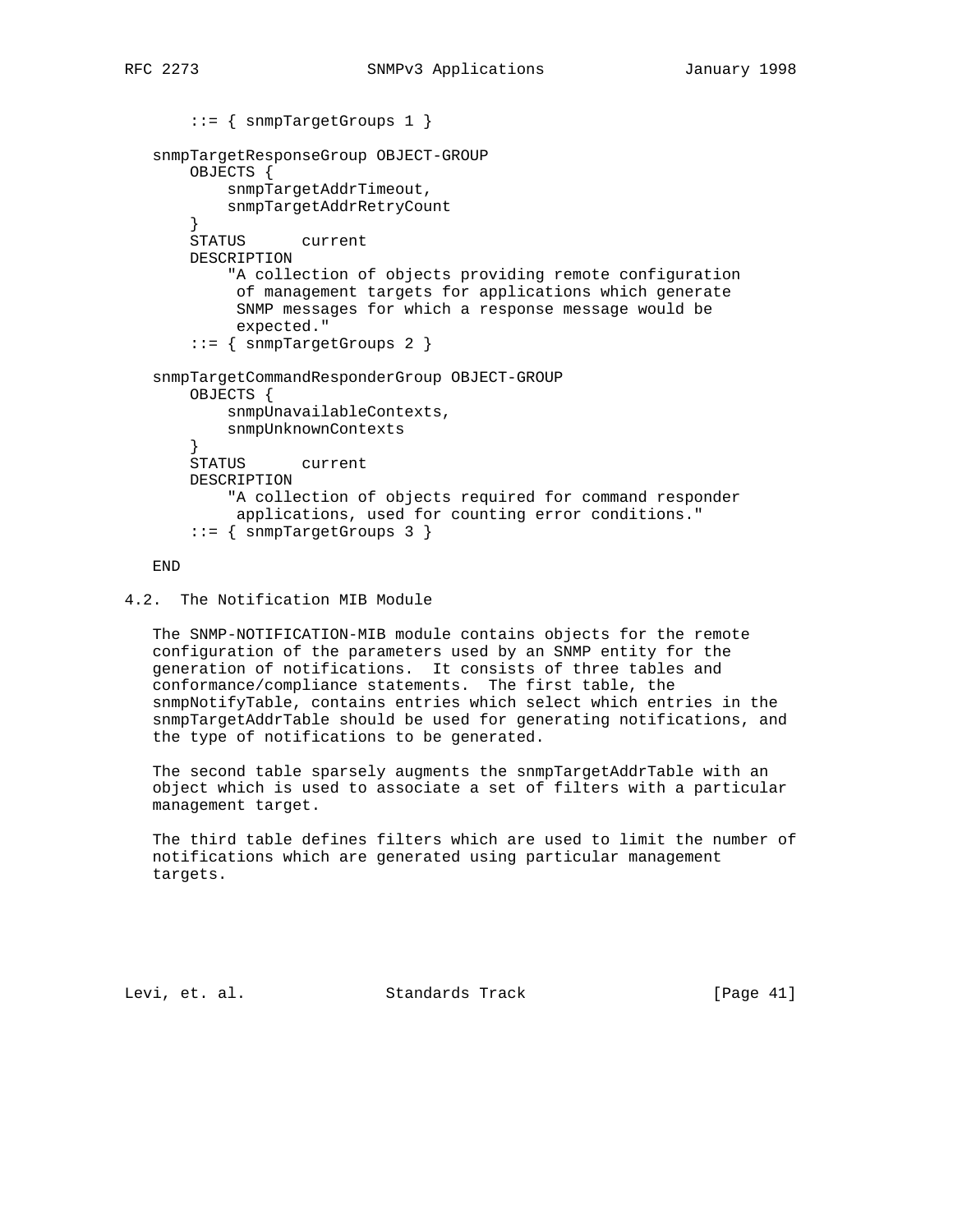```
4.2.1. Definitions
   SNMP-NOTIFICATION-MIB DEFINITIONS ::= BEGIN
   IMPORTS
       MODULE-IDENTITY,
       OBJECT-TYPE,
       snmpModules
          FROM SNMPv2-SMI
       RowStatus,
       StorageType
          FROM SNMPv2-TC
       SnmpAdminString
          FROM SNMP-FRAMEWORK-MIB
       SnmpTagValue,
       snmpTargetParamsName
          FROM SNMP-TARGET-MIB
       MODULE-COMPLIANCE,
       OBJECT-GROUP
          FROM SNMPv2-CONF;
   snmpNotificationMIB MODULE-IDENTITY
       LAST-UPDATED "9711210000Z"
       ORGANIZATION "IETF SNMPv3 Working Group"
       CONTACT-INFO
           "WG-email: snmpv3@tis.com
           Subscribe: majordomo@tis.com
                      In message body: subscribe snmpv3
           Chair: Russ Mundy
          Trusted Information Systems<br>Postal: 3060 Washington Rd
                    3060 Washington Rd
                      Glenwood MD 21738
USA
 Email: mundy@tis.com
 Phone: +1-301-854-6889
           Co-editor: David B. Levi
                     SNMP Research, Inc.
 Postal: 3001 Kimberlin Heights Road
 Knoxville, TN 37920-9716
 E-mail: levi@snmp.com
 Phone: +1 423 573 1434
```
Levi, et. al. Standards Track [Page 42]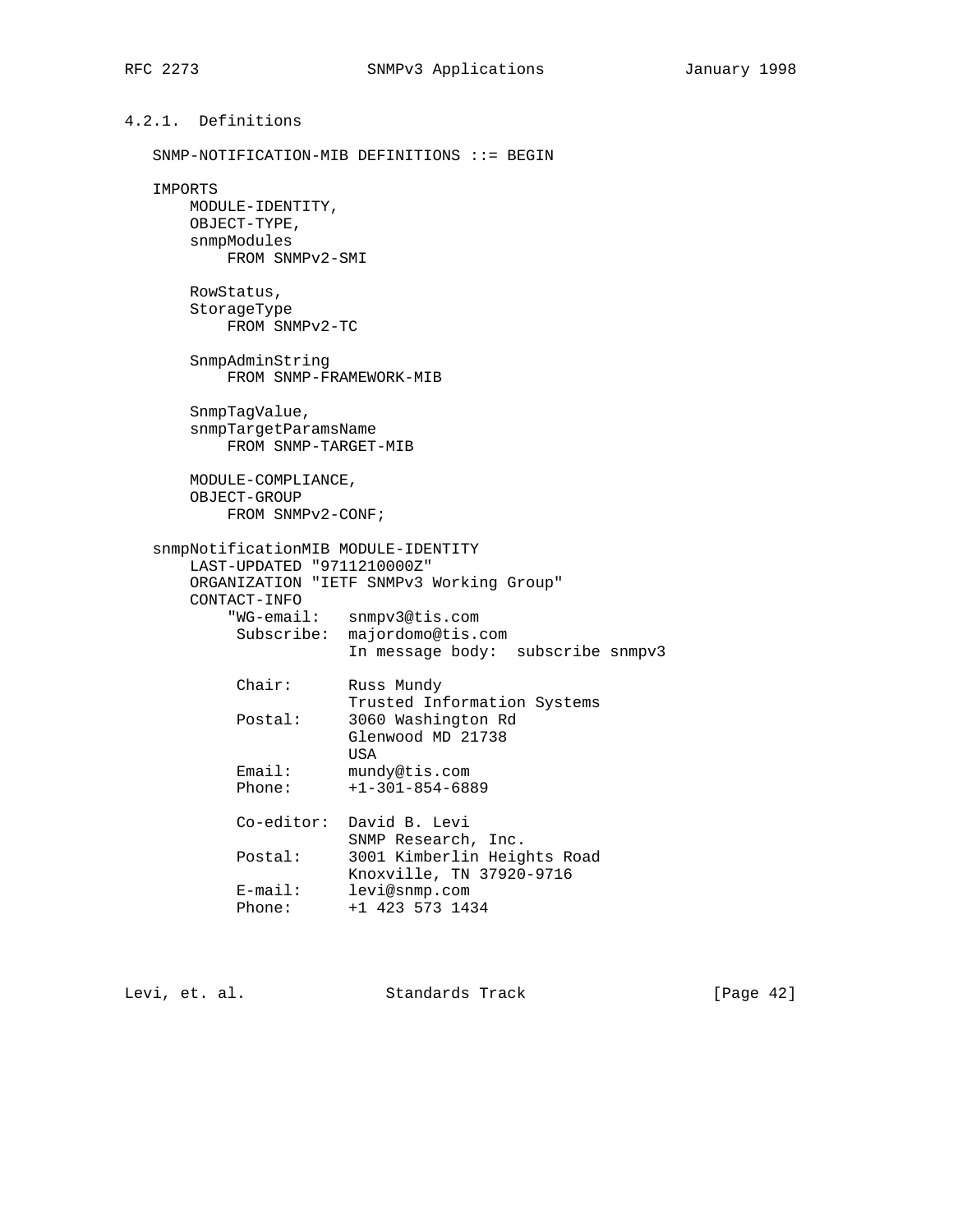```
 Co-editor: Paul Meyer
                       Secure Computing Corporation
            Postal: 2675 Long Lake Road
                       Roseville, MN 55113
 E-mail: paul_meyer@securecomputing.com
 Phone: +1 612 628 1592
            Co-editor: Bob Stewart
                      Cisco Systems, Inc.
            Postal: 170 West Tasman Drive
                      San Jose, CA 95134-1706
            E-mail: bstewart@cisco.com
            Phone: +1 603 654 6923"
       DESCRIPTION
           "This MIB module defines MIB objects which provide
            mechanisms to remotely configure the parameters
            used by an SNMP entity for the generation of
            notifications."
       REVISION "9707140000Z"
       DESCRIPTION
           "The initial revision."
      ::= { snmpModules 13 }
   snmpNotifyObjects OBJECT IDENTIFIER ::=
                                            { snmpNotificationMIB 1 }
   snmpNotifyConformance OBJECT IDENTIFIER ::=
                                           { snmpNotificationMIB 3 }
  - -- -- The snmpNotifyObjects group
  - - --
   snmpNotifyTable OBJECT-TYPE
       SYNTAX SEQUENCE OF SnmpNotifyEntry
       MAX-ACCESS not-accessible
       STATUS current
       DESCRIPTION
           "This table is used to select management targets which should
            receive notifications, as well as the type of notification
            which should be sent to each selected management target."
       ::= { snmpNotifyObjects 1 }
   snmpNotifyEntry OBJECT-TYPE
       SYNTAX SnmpNotifyEntry
       MAX-ACCESS not-accessible
Levi, et. al. Standards Track [Page 43]
```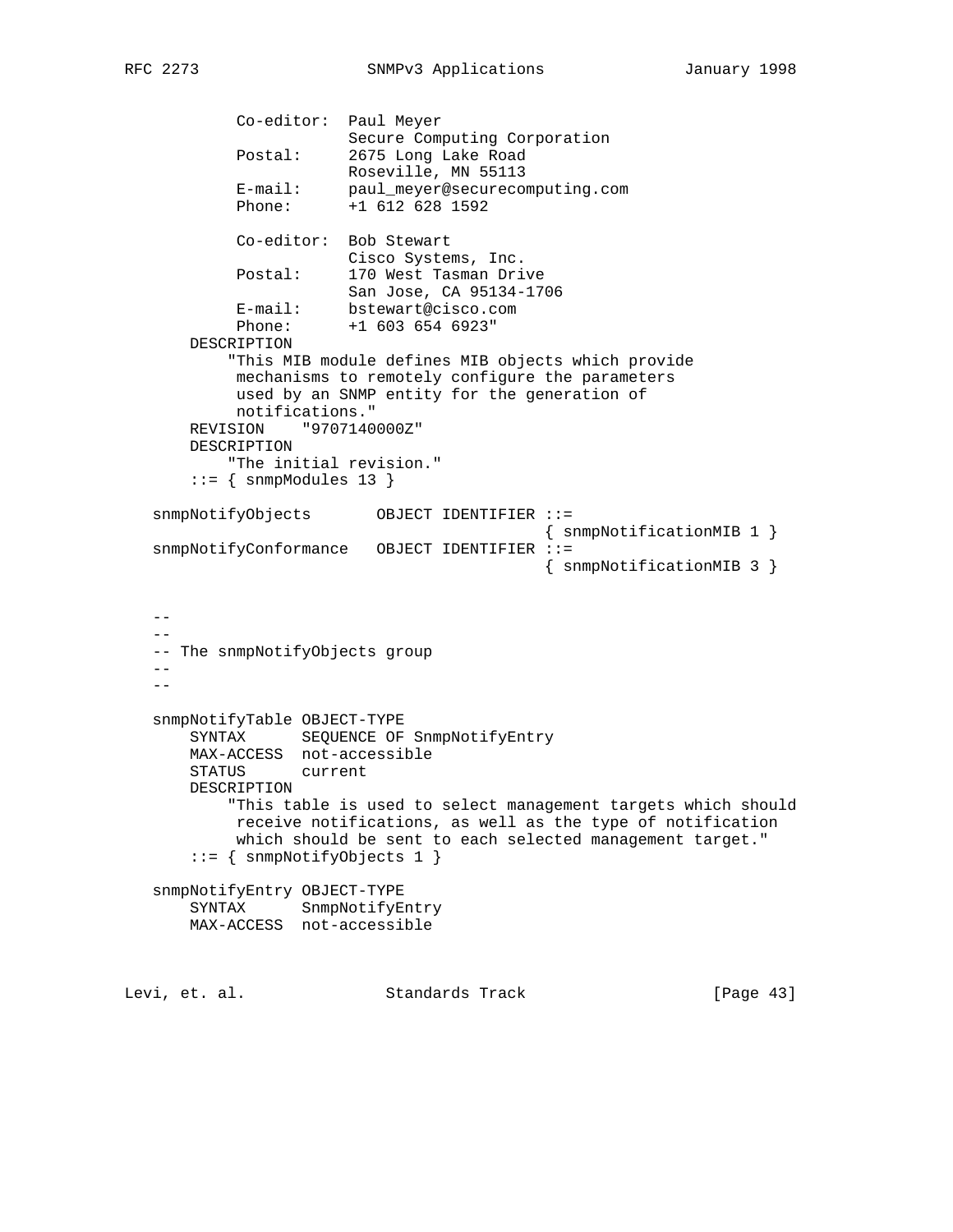```
 STATUS current
       DESCRIPTION
            "An entry in this table selects a set of management targets
            which should receive notifications, as well as the type of
            notification which should be sent to each selected
            management target.
            Entries in the snmpNotifyTable are created and
            deleted using the snmpNotifyRowStatus object."
       INDEX { IMPLIED snmpNotifyName }
      ::= { snmpNotifyTable 1 }
    SnmpNotifyEntry ::= SEQUENCE {
snmpNotifyName SnmpAdminString,
snmpNotifyTag SnmpTagValue,
snmpNotifyType INTEGER,
       snmpNotifyStorageType StorageType,
       snmpNotifyRowStatus RowStatus
    }
    snmpNotifyName OBJECT-TYPE
      SYNTAX SnmpAdminString (SIZE(1..32))
       MAX-ACCESS not-accessible
       STATUS current
       DESCRIPTION
           "The locally arbitrary, but unique identifier associated
            with this snmpNotifyEntry."
       ::= { snmpNotifyEntry 1 }
    snmpNotifyTag OBJECT-TYPE
       SYNTAX SnmpTagValue
       MAX-ACCESS read-create
       STATUS current
       DESCRIPTION
           "This object contains a single tag value which is used
            to select entries in the snmpTargetAddrTable. Any entry
            in the snmpTargetAddrTable which contains a tag value
            which is equal to the value of an instance of this
            object is selected. If this object contains a value
            of zero length, no entries are selected."
       ::= { snmpNotifyEntry 2 }
    snmpNotifyType OBJECT-TYPE
       SYNTAX INTEGER {
                      trap(1),
                  \inf \text{orm}(2) }
       MAX-ACCESS read-create
Levi, et. al.                 Standards Track                 [Page 44]
```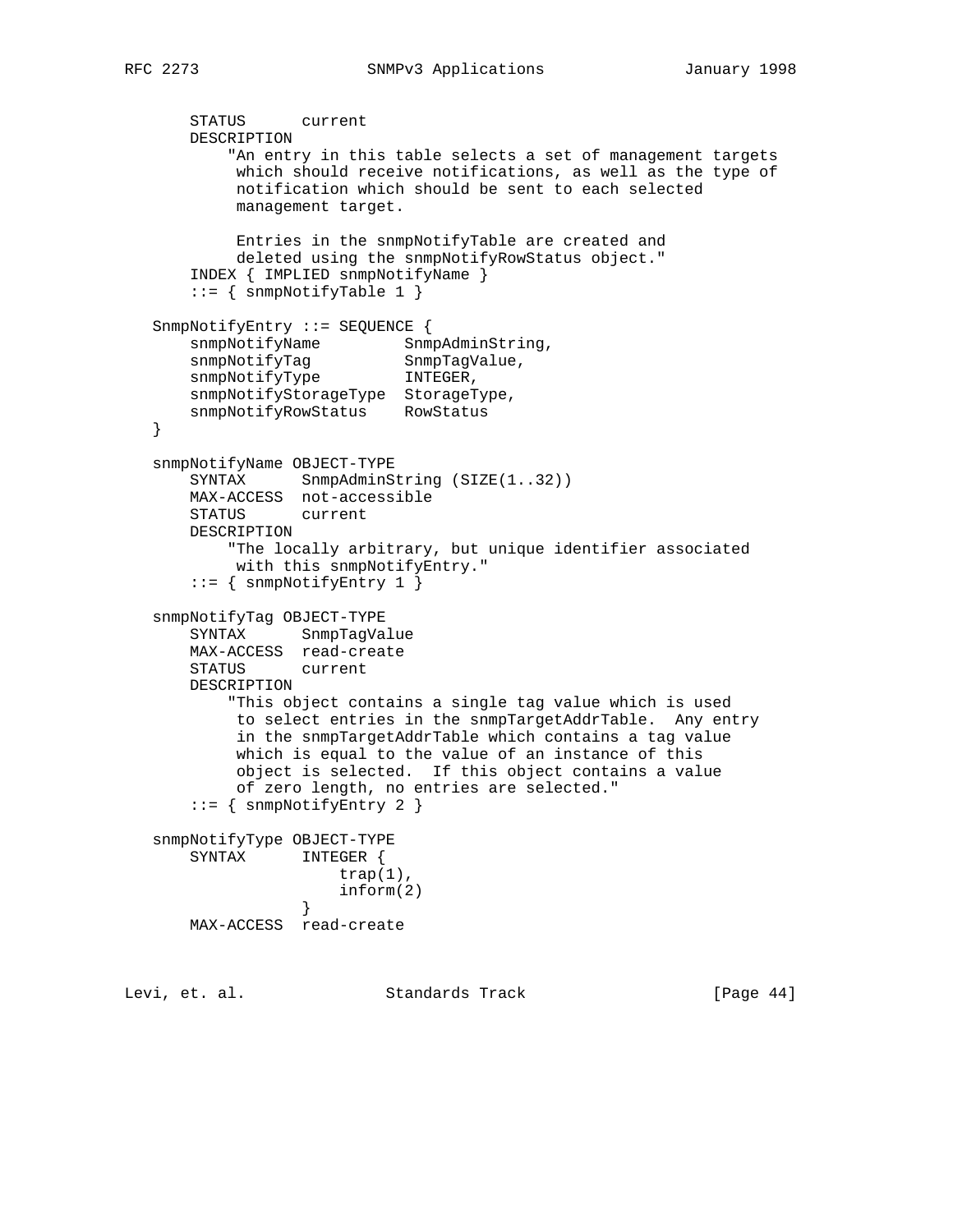```
 STATUS current
    DESCRIPTION
         "This object determines the type of notification to
         be generated for entries in the snmpTargetAddrTable
         selected by the corresponding instance of
         snmpNotifyTag.
         If the value of this object is trap(1), then any
          messages generated for selected rows will contain
          SNMPv2-Trap PDUs.
          If the value of this object is inform(2), then any
         messages generated for selected rows will contain
          Inform PDUs.
         Note that if an SNMP entity only supports
          generation of traps (and not informs), then this
         object may be read-only."
    DEFVAL { trap }
     ::= { snmpNotifyEntry 3 }
 snmpNotifyStorageType OBJECT-TYPE
    SYNTAX StorageType
    MAX-ACCESS read-create
    STATUS current
    DESCRIPTION
         "The storage type for this conceptual row."
    ::= { snmpNotifyEntry 4 }
 snmpNotifyRowStatus OBJECT-TYPE
    SYNTAX RowStatus
    MAX-ACCESS read-create
    STATUS current
    DESCRIPTION
         "The status of this conceptual row.
         To create a row in this table, a manager must
          set this object to either createAndGo(4) or
          createAndWait(5).
         Until instances of all corresponding columns are
          appropriately configured, the value of the
         corresponding instance of the snmpNotifyRowStatus
         column is 'notReady'.
          In particular, a newly created row cannot be made
         active until the corresponding snmpNotifyTag has
         been set."
```
Levi, et. al. Standards Track [Page 45]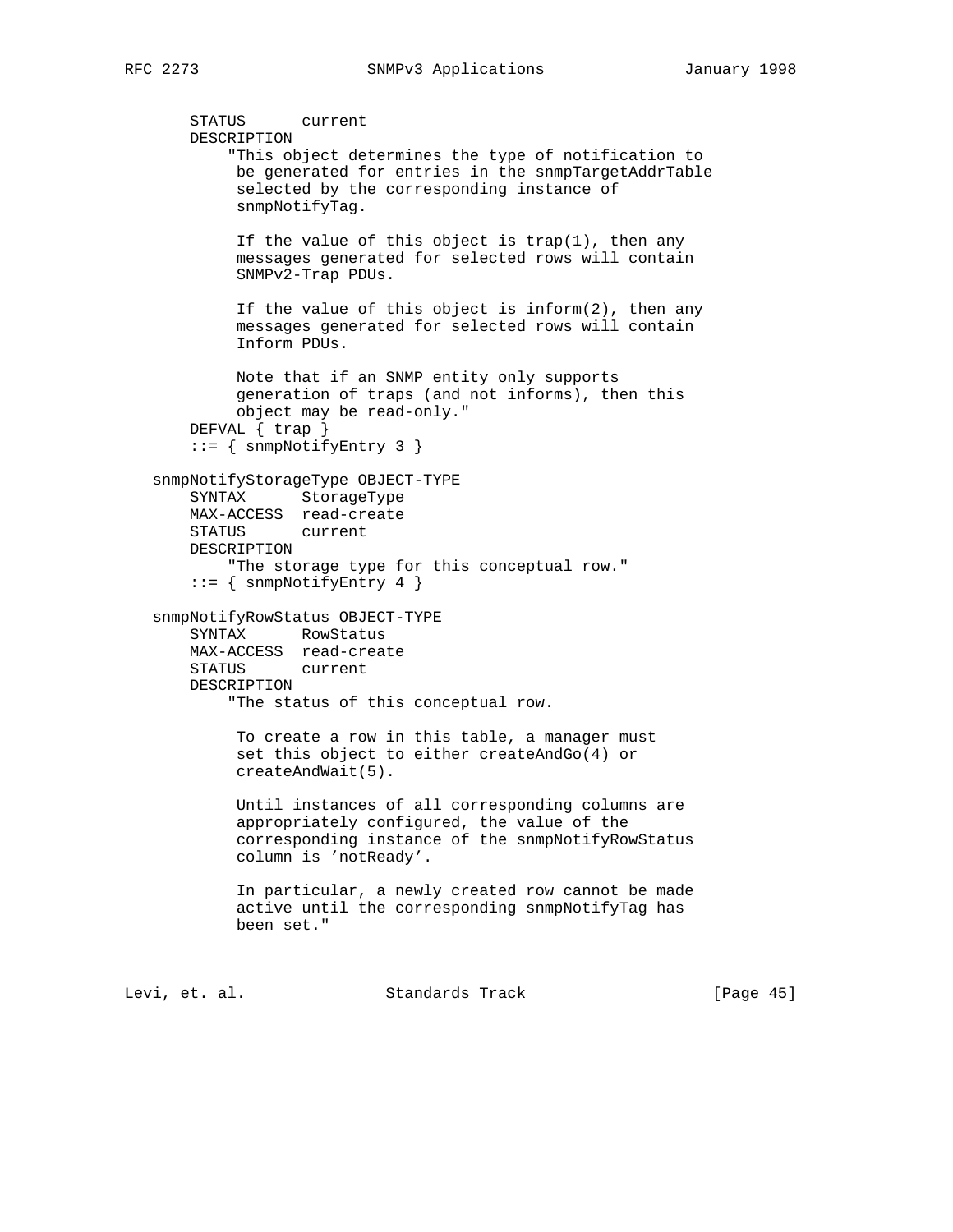```
RFC 2273 SNMPv3 Applications January 1998
```

```
 ::= { snmpNotifyEntry 5 }
    snmpNotifyFilterProfileTable OBJECT-TYPE
       SYNTAX SEQUENCE OF SnmpNotifyFilterProfileEntry
       MAX-ACCESS not-accessible
       STATUS current
       DESCRIPTION
           "This table is used to associate a notification filter
            profile with a particular set of target parameters."
        ::= { snmpNotifyObjects 2 }
    snmpNotifyFilterProfileEntry OBJECT-TYPE
       SYNTAX SnmpNotifyFilterProfileEntry
       MAX-ACCESS not-accessible
       STATUS current
       DESCRIPTION
            "An entry in this table indicates the name of the filter
            profile to be used when generating notifications using
            the corresponding entry in the snmpTargetParamsTable.
            Entries in the snmpNotifyFilterProfileTable are created
            and deleted using the snmpNotifyFilterProfileRowStatus
            object."
        INDEX { IMPLIED snmpTargetParamsName }
        ::= { snmpNotifyFilterProfileTable 1 }
    SnmpNotifyFilterProfileEntry ::= SEQUENCE {
snmpNotifyFilterProfileName SnmpAdminString,
snmpNotifyFilterProfileStorType StorageType,
 snmpNotifyFilterProfileRowStatus RowStatus
    }
    snmpNotifyFilterProfileName OBJECT-TYPE
      SYNTAX SnmpAdminString (SIZE(1..32))
       MAX-ACCESS read-create
       STATUS current
       DESCRIPTION
           "The name of the filter profile to be used when generating
            notifications using the corresponding entry in the
            snmpTargetAddrTable."
        ::= { snmpNotifyFilterProfileEntry 1 }
    snmpNotifyFilterProfileStorType OBJECT-TYPE
       SYNTAX StorageType
       MAX-ACCESS read-create
       STATUS current
       DESCRIPTION
            "The storage type of this conceptual row."
Levi, et. al.                 Standards Track                 [Page 46]
```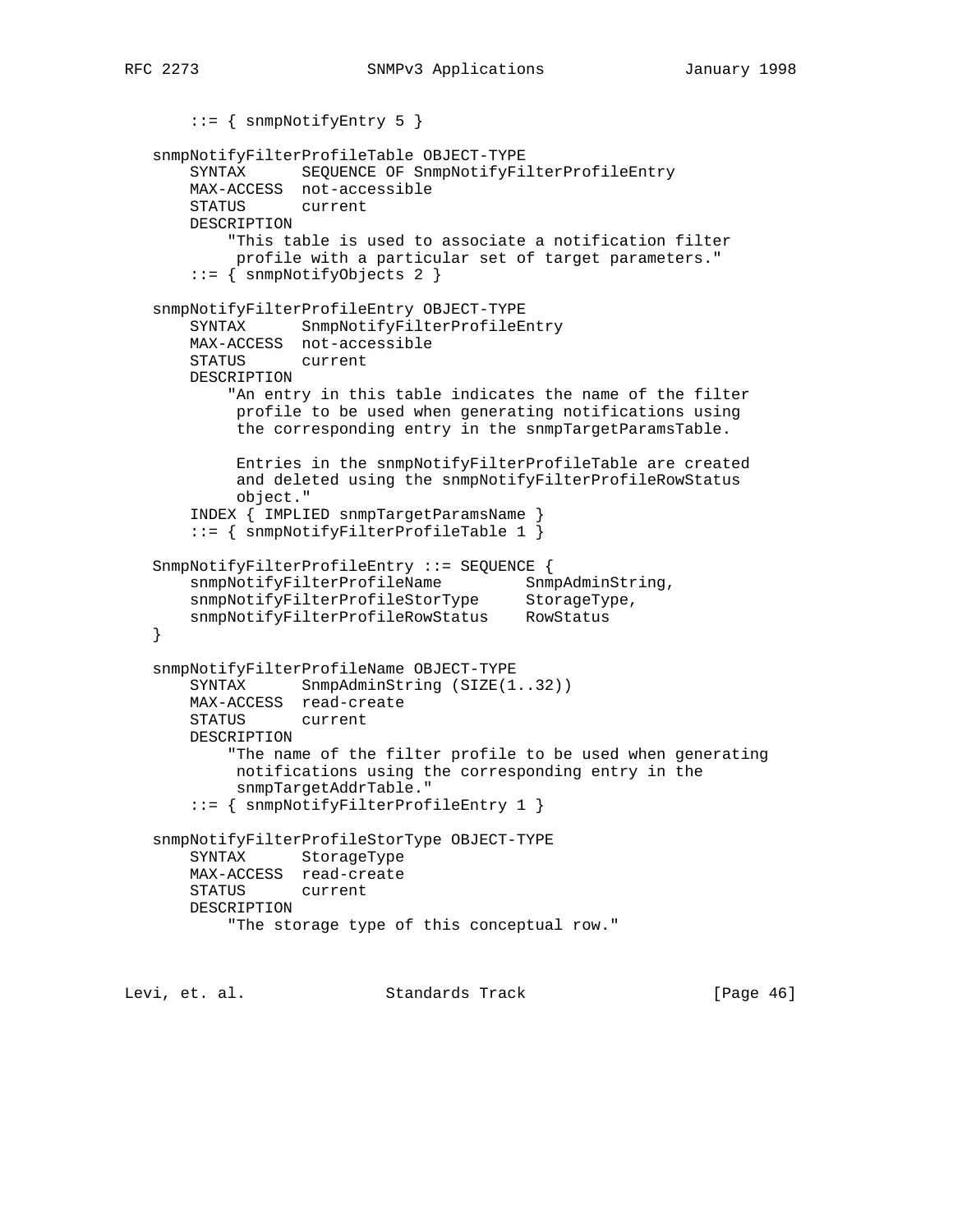::= { snmpNotifyFilterProfileEntry 2 } snmpNotifyFilterProfileRowStatus OBJECT-TYPE SYNTAX RowStatus MAX-ACCESS read-create STATUS current DESCRIPTION "The status of this conceptual row. To create a row in this table, a manager must set this object to either createAndGo(4) or createAndWait(5)." ::= { snmpNotifyFilterProfileEntry 3 } snmpNotifyFilterTable OBJECT-TYPE SYNTAX SEQUENCE OF SnmpNotifyFilterEntry MAX-ACCESS not-accessible STATUS current DESCRIPTION "The table of filter profiles. Filter profiles are used to determine whether particular management targets should receive particular notifications. When a notification is generated, it must be compared with the filters associated with each management target which is configured to receive notifications. If the notification is matched by a filter, it is not sent to the management target with which the filter is associated." ::= { snmpNotifyObjects 3 } snmpNotifyFilterEntry OBJECT-TYPE SYNTAX SnmpNotifyFilterEntry MAX-ACCESS not-accessible STATUS current DESCRIPTION "An element of a filter profile. Entries in the snmpNotifyFilterTable are created and deleted using the snmpNotifyFilterRowStatus object." INDEX { snmpNotifyFilterProfileName, IMPLIED snmpNotifyFilterSubtree } ::= { snmpNotifyFilterTable 1 } SnmpNotifyFilterEntry ::= SEQUENCE { snmpNotifyFilterSubtree OBJECT IDENTIFIER,<br>snmpNotifyFilterMask OCTET STRING, snmpNotifyFilterMask OCTET STRING, snmpNotifyFilterType TNTEGER,

Levi, et. al. Standards Track [Page 47]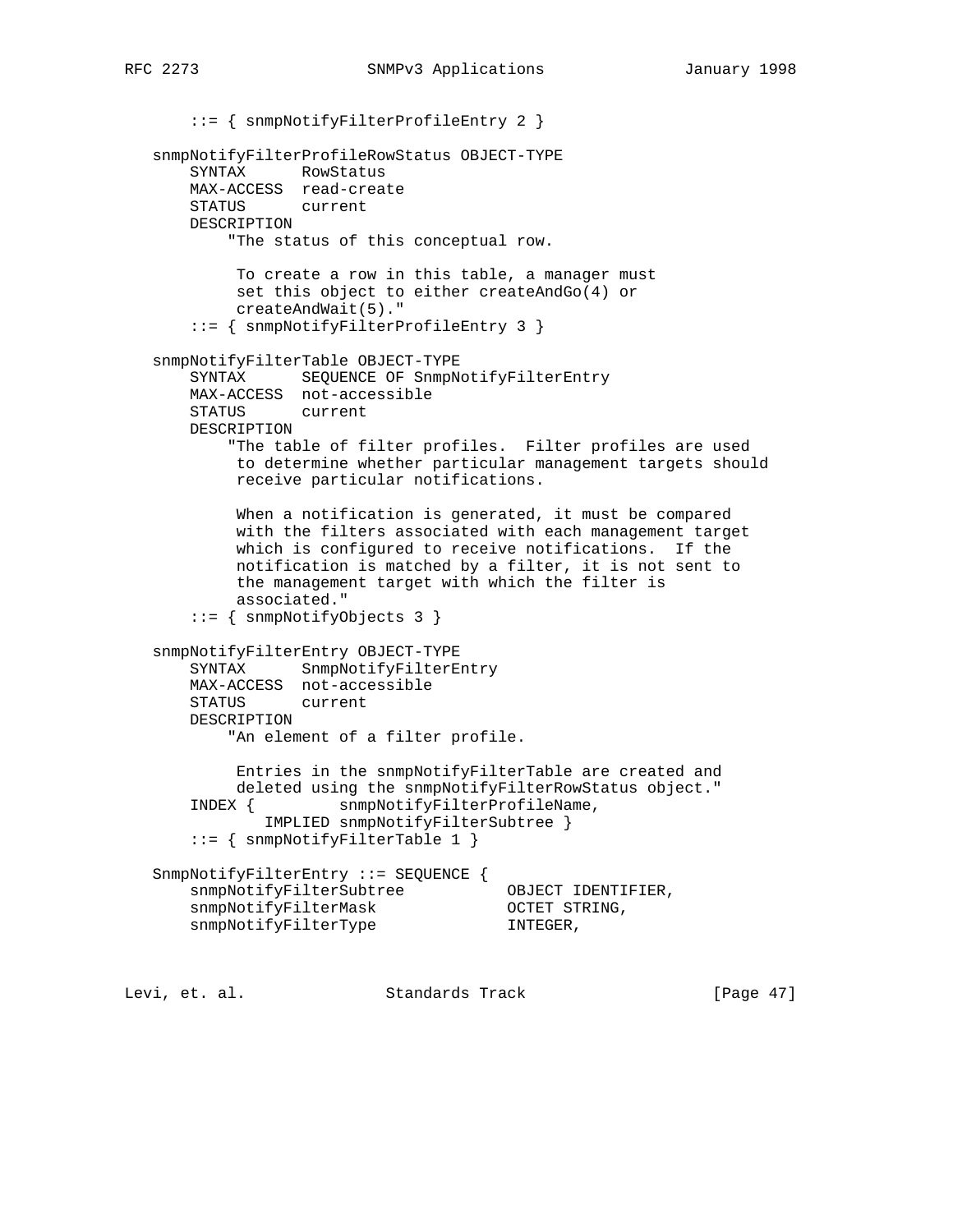```
snmpNotifyFilterStorageType StorageType,
       snmpNotifyFilterRowStatus RowStatus
   }
   snmpNotifyFilterSubtree OBJECT-TYPE
       SYNTAX OBJECT IDENTIFIER
       MAX-ACCESS not-accessible
       STATUS current
       DESCRIPTION
           "The MIB subtree which, when combined with the corresponding
            instance of snmpNotifyFilterMask, defines a family of
            subtrees which are included in or excluded from the
            filter profile."
       ::= { snmpNotifyFilterEntry 1 }
   snmpNotifyFilterMask OBJECT-TYPE
      SYNTAX OCTET STRING (SIZE(0..16))
       MAX-ACCESS read-create
       STATUS current
       DESCRIPTION
           "The bit mask which, in combination with the corresponding
            instance of snmpNotifyFilterSubtree, defines a family of
            subtrees which are included in or excluded from the
            filter profile.
            Each bit of this bit mask corresponds to a
            sub-identifier of snmpNotifyFilterSubtree, with the
            most significant bit of the i-th octet of this octet
            string value (extended if necessary, see below)
           corresponding to the (8 * i - 7)-th sub-identifier, and
            the least significant bit of the i-th octet of this
            octet string corresponding to the (8*i)-th
            sub-identifier, where i is in the range 1 through 16.
            Each bit of this bit mask specifies whether or not
            the corresponding sub-identifiers must match when
            determining if an OBJECT IDENTIFIER matches this
 family of filter subtrees; a '1' indicates that an
 exact match must occur; a '0' indicates 'wild card',
            i.e., any sub-identifier value matches.
            Thus, the OBJECT IDENTIFIER X of an object instance
            is contained in a family of filter subtrees if, for
            each sub-identifier of the value of
            snmpNotifyFilterSubtree, either:
              the i-th bit of snmpNotifyFilterMask is 0, or
```
Levi, et. al. Standards Track [Page 48]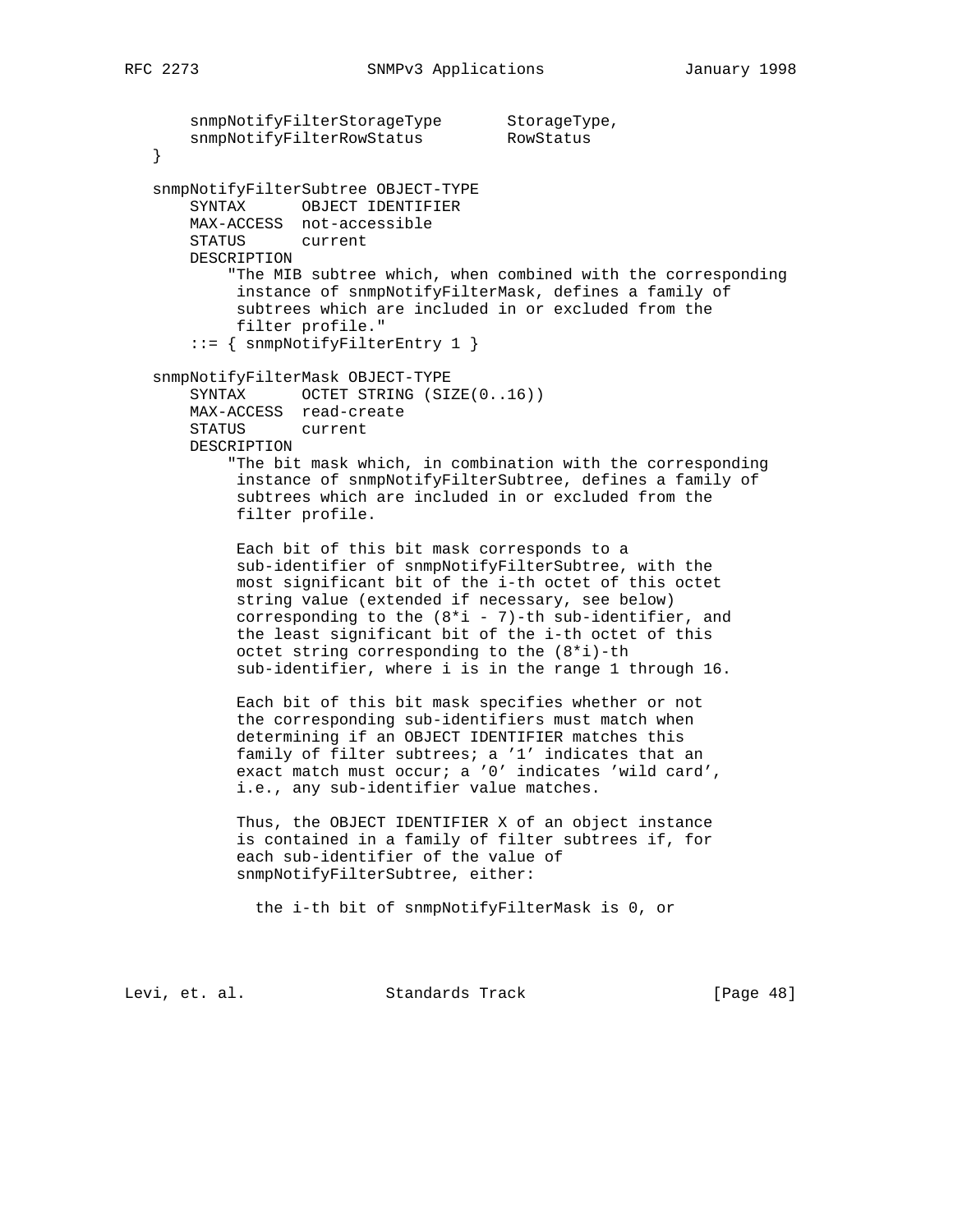```
 the i-th sub-identifier of X is equal to the i-th
              sub-identifier of the value of
              snmpNotifyFilterSubtree.
            If the value of this bit mask is M bits long and
            there are more than M sub-identifiers in the
            corresponding instance of snmpNotifyFilterSubtree,
            then the bit mask is extended with 1's to be the
            required length.
            Note that when the value of this object is the
            zero-length string, this extension rule results in
            a mask of all-1's being used (i.e., no 'wild card'),
            and the family of filter subtrees is the one
            subtree uniquely identified by the corresponding
            instance of snmpNotifyFilterSubtree."
       DEFVAL { ''H }
       ::= { snmpNotifyFilterEntry 2 }
   snmpNotifyFilterType OBJECT-TYPE
       SYNTAX INTEGER {
                      included(1),
                  excluded(2)<br>}
 }
       MAX-ACCESS read-create
       STATUS current
       DESCRIPTION
           "This object indicates whether the family of filter subtrees
            defined by this entry are included in or excluded from a
            filter."
       DEFVAL { included }
       ::= { snmpNotifyFilterEntry 3 }
   snmpNotifyFilterStorageType OBJECT-TYPE
       SYNTAX StorageType
       MAX-ACCESS read-create
       STATUS current
       DESCRIPTION
           "The storage type of this conceptual row."
       ::= { snmpNotifyFilterEntry 4 }
   snmpNotifyFilterRowStatus OBJECT-TYPE
       SYNTAX RowStatus
       MAX-ACCESS read-create
       STATUS current
       DESCRIPTION
           "The status of this conceptual row.
```
Levi, et. al. Standards Track [Page 49]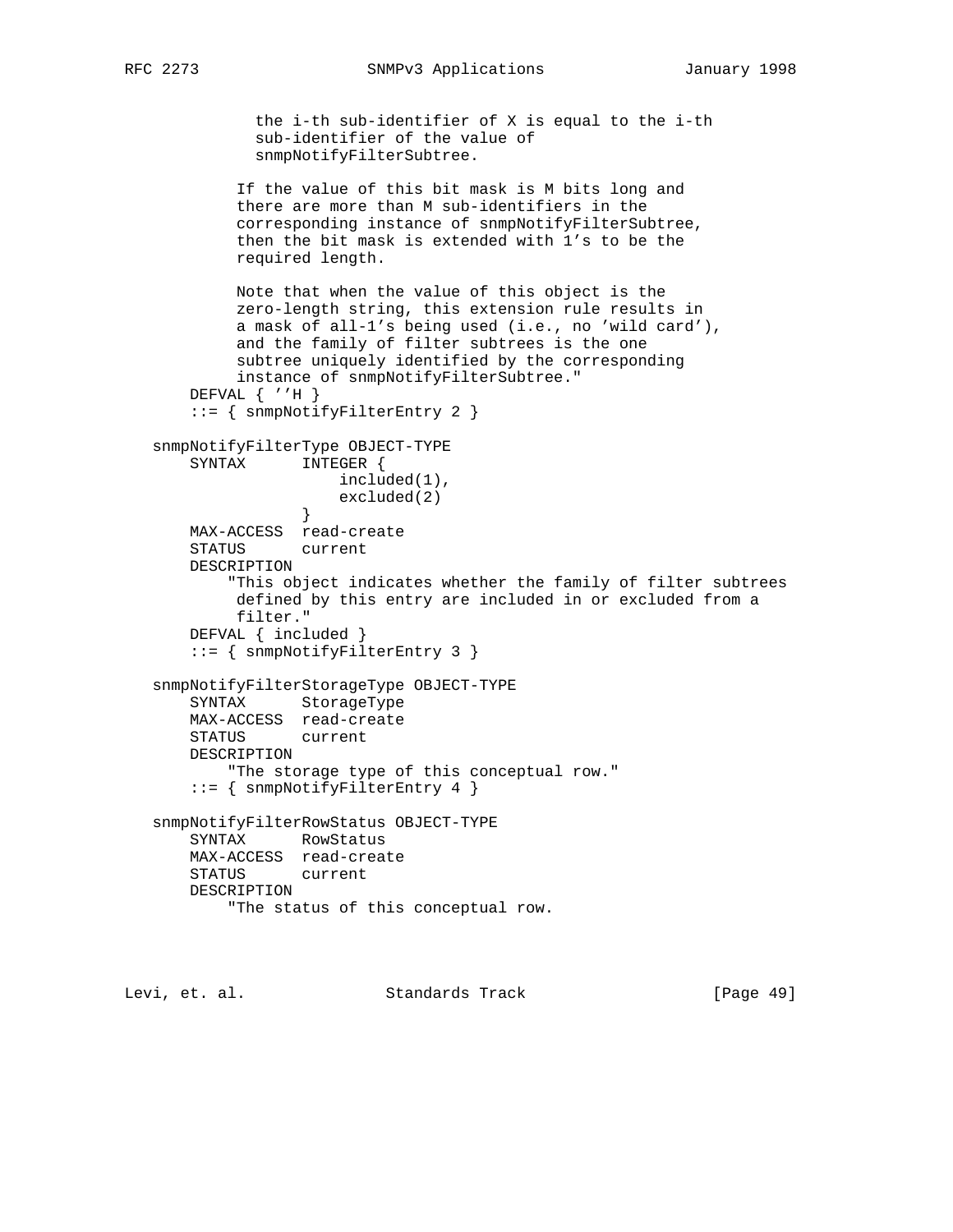```
 To create a row in this table, a manager must
            set this object to either createAndGo(4) or
            createAndWait(5)."
        ::= { snmpNotifyFilterEntry 5 }
   -- -- Conformance information
   - -- snmpNotifyCompliances OBJECT IDENTIFIER ::=
                                           { snmpNotifyConformance 1 }
  snmpNotifyGroups OBJECT IDENTIFIER ::=
                                           { snmpNotifyConformance 2 }
   - -- - -- Compliance statements
   - -- - snmpNotifyBasicCompliance MODULE-COMPLIANCE
       STATUS current
       DESCRIPTION
            "The compliance statement for minimal SNMP entities which
            implement only SNMP Traps and read-create operations on
            only the snmpTargetAddrTable."
       MODULE SNMP-TARGET-MIB
           MANDATORY-GROUPS { snmpTargetBasicGroup }
           OBJECT snmpTargetParamsMPModel
           MIN-ACCESS read-only
           DESCRIPTION
               "Create/delete/modify access is not required."
           OBJECT snmpTargetParamsSecurityModel
           MIN-ACCESS read-only
           DESCRIPTION
                "Create/delete/modify access is not required."
           OBJECT snmpTargetParamsSecurityName
           MIN-ACCESS read-only
           DESCRIPTION
               "Create/delete/modify access is not required."
           OBJECT snmpTargetParamsSecurityLevel
           MIN-ACCESS read-only
Levi, et. al. Standards Track [Page 50]
```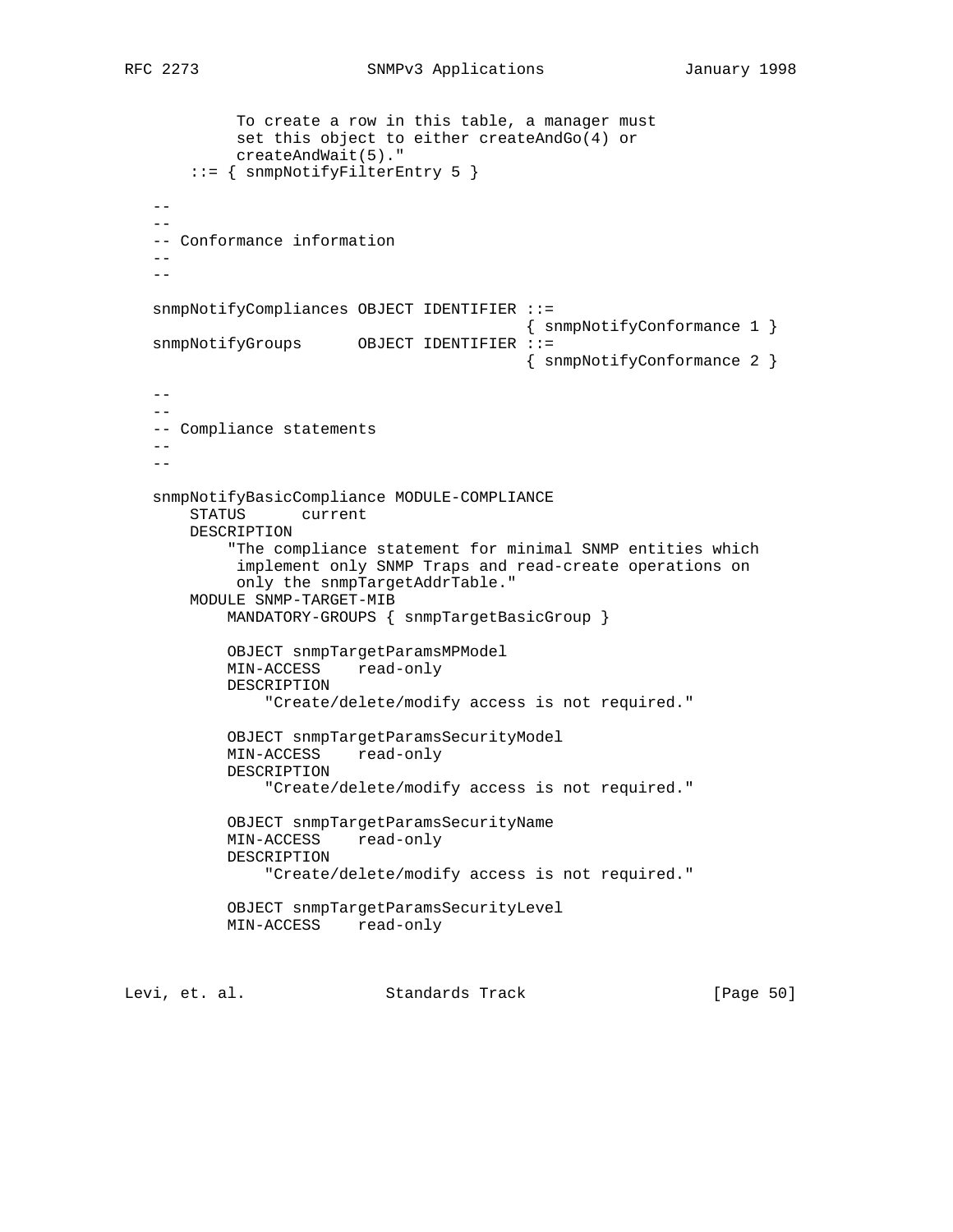DESCRIPTION

```
 "Create/delete/modify access is not required."
           OBJECT snmpTargetParamsStorageType
           SYNTAX INTEGER {
          readOnly(5)<br>}
 }
           MIN-ACCESS read-only
           DESCRIPTION
               "Create/delete/modify access is not required.
               Support of the values other(1), volatile(2),
                nonVolatile(3), and permanent(4) is not required."
           OBJECT snmpTargetParamsRowStatus
           SYNTAX INTEGER {
               active(1)
 }
           MIN-ACCESS read-only
           DESCRIPTION
               "Create/delete/modify access to the
                snmpTargetParamsTable is not required.
               Support of the values notInService(2), notReady(3),
                createAndGo(4), createAndWait(5), and destroy(6) is
                not required."
       MODULE -- This Module
           MANDATORY-GROUPS { snmpNotifyGroup }
           OBJECT snmpNotifyTag
           MIN-ACCESS read-only
           DESCRIPTION
               "Create/delete/modify access is not required."
           OBJECT snmpNotifyType
           SYNTAX INTEGER {
          \text{trap}(1) }
           MIN-ACCESS read-only
           DESCRIPTION
               "Create/delete/modify access is not required.
               Support of the value notify(2) is not required."
           OBJECT snmpNotifyStorageType
           SYNTAX INTEGER {
               readOnly(5)
 }
           MIN-ACCESS read-only
           DESCRIPTION
```
Levi, et. al. Standards Track [Page 51]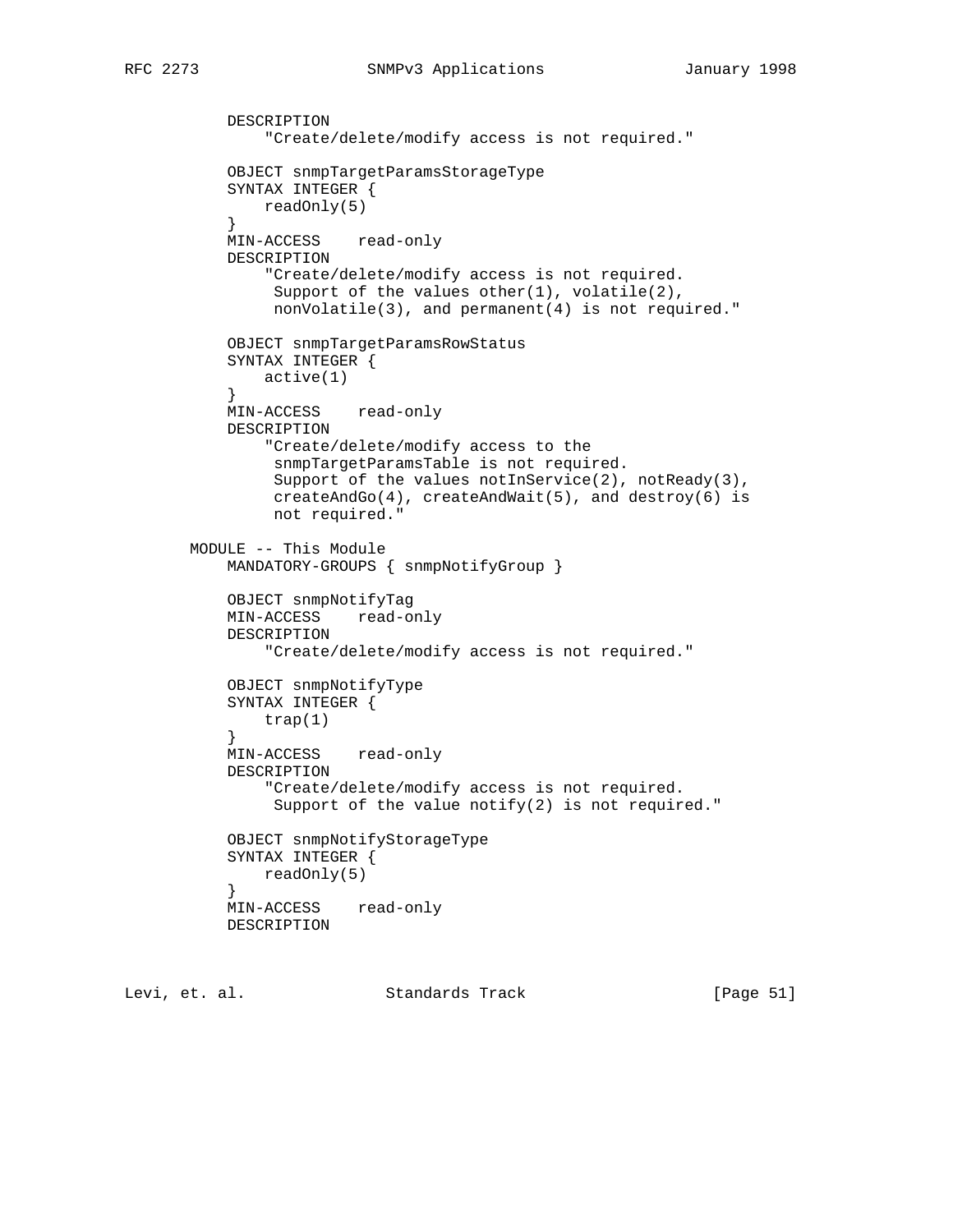```
 "Create/delete/modify access is not required.
                Support of the values other(1), volatile(2),
                 nonVolatile(3), and permanent(4) is not required."
            OBJECT snmpNotifyRowStatus
            SYNTAX INTEGER {
           active(1)<br>}
 }
            MIN-ACCESS read-only
            DESCRIPTION
                "Create/delete/modify access to the
                 snmpNotifyTable is not required.
                Support of the values notInService(2), notReady(3),
                 createAndGo(4), createAndWait(5), and destroy(6) is
                 not required."
        ::= { snmpNotifyCompliances 1 }
   snmpNotifyBasicFiltersCompliance MODULE-COMPLIANCE
       STATUS current
       DESCRIPTION
            "The compliance statement for SNMP entities which implement
            SNMP Traps with filtering, and read-create operations on
            all related tables."
       MODULE SNMP-TARGET-MIB
            MANDATORY-GROUPS { snmpTargetBasicGroup }
        MODULE -- This Module
            MANDATORY-GROUPS { snmpNotifyGroup,
                               snmpNotifyFilterGroup }
        ::= { snmpNotifyCompliances 2 }
   snmpNotifyFullCompliance MODULE-COMPLIANCE
       STATUS current
       DESCRIPTION
            "The compliance statement for SNMP entities which either
            implement only SNMP Informs, or both SNMP Traps and SNMP
             Informs, plus filtering and read-create operations on
            all related tables."
       MODULE SNMP-TARGET-MIB
            MANDATORY-GROUPS { snmpTargetBasicGroup,
                               snmpTargetResponseGroup }
       MODULE -- This Module
           MANDATORY-GROUPS { snmpNotifyGroup,
                               snmpNotifyFilterGroup }
        ::= { snmpNotifyCompliances 3 }
   snmpNotifyGroup OBJECT-GROUP
       OBJECTS {
```
Levi, et. al. Standards Track [Page 52]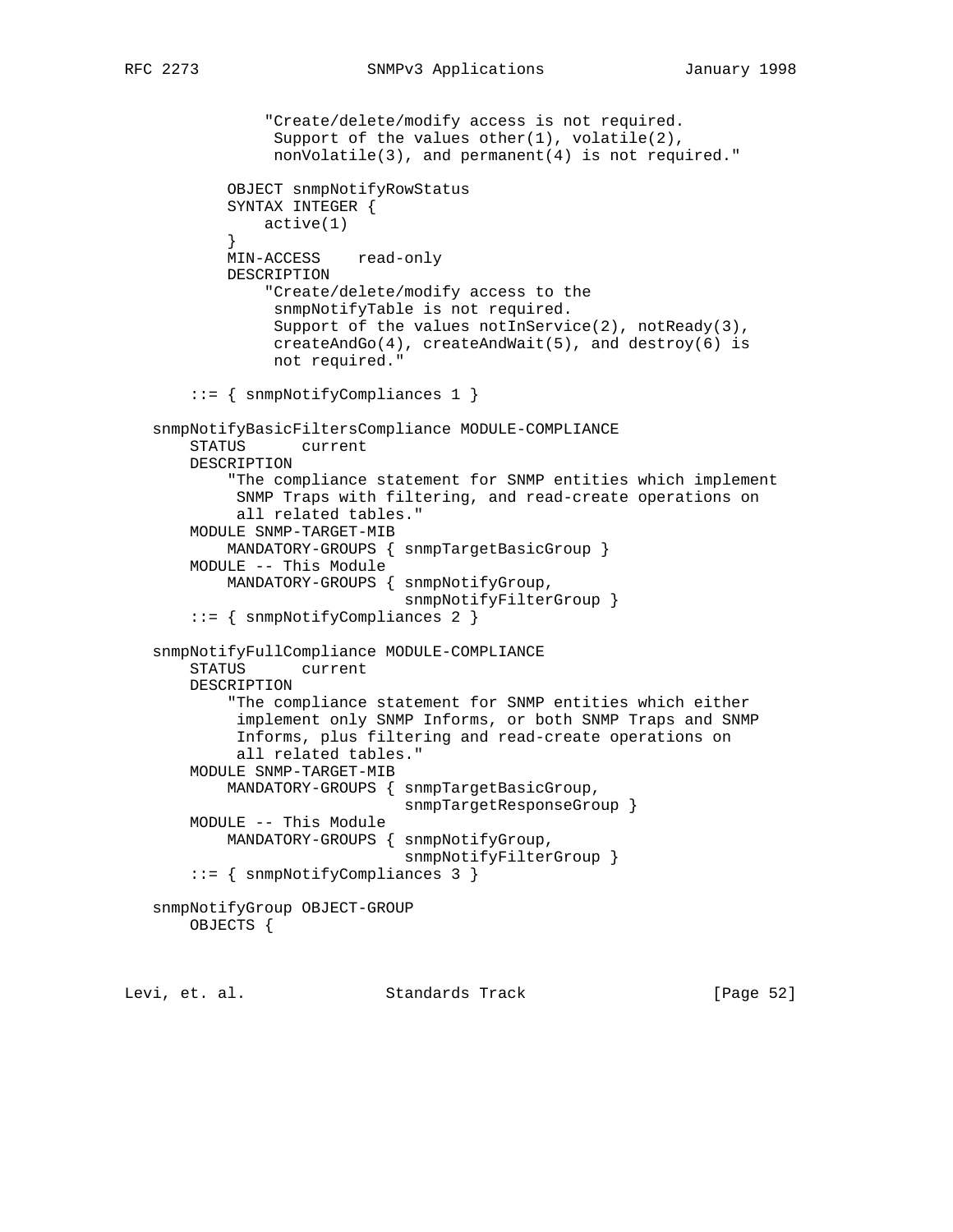```
 snmpNotifyTag,
           snmpNotifyType,
           snmpNotifyStorageType,
            snmpNotifyRowStatus
 }
       STATUS current
       DESCRIPTION
            "A collection of objects for selecting which management
            targets are used for generating notifications, and the
            type of notification to be generated for each selected
            management target."
        ::= { snmpNotifyGroups 1 }
   snmpNotifyFilterGroup OBJECT-GROUP
       OBJECTS {
           snmpNotifyFilterProfileName,
            snmpNotifyFilterProfileStorType,
           snmpNotifyFilterProfileRowStatus,
           snmpNotifyFilterMask,
           snmpNotifyFilterType,
           snmpNotifyFilterStorageType,
           snmpNotifyFilterRowStatus
 }
       STATUS current
       DESCRIPTION
            "A collection of objects providing remote configuration
            of notification filters."
        ::= { snmpNotifyGroups 2 }
```
END

```
4.3. The Proxy MIB Module
```
 The SNMP-PROXY-MIB module, which defines MIB objects that provide mechanisms to remotely configure the parameters used by an SNMP entity for proxy forwarding operations, contains a single table. This table, snmpProxyTable, is used to define translations between management targets for use when forwarding messages.

```
4.3.1. Definitions
```
SNMP-PROXY-MIB DEFINITIONS ::= BEGIN

 IMPORTS MODULE-IDENTITY, OBJECT-TYPE, snmpModules FROM SNMPv2-SMI

Levi, et. al. Standards Track [Page 53]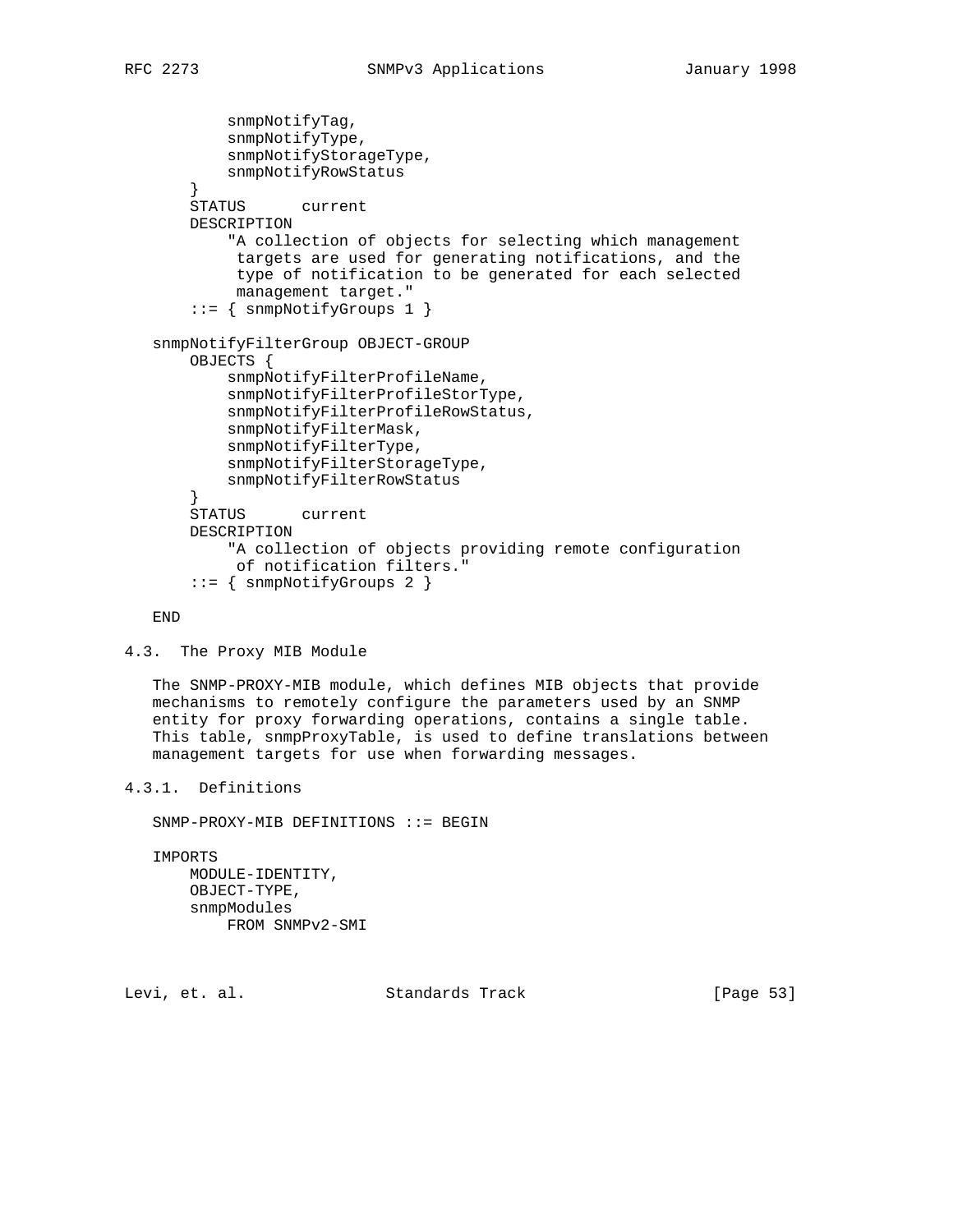RowStatus, StorageType FROM SNMPv2-TC SnmpEngineID, SnmpAdminString FROM SNMP-FRAMEWORK-MIB SnmpTagValue, FROM SNMP-TARGET-MIB MODULE-COMPLIANCE, OBJECT-GROUP FROM SNMPv2-CONF; snmpProxyMIB MODULE-IDENTITY LAST-UPDATED "9711210000Z" ORGANIZATION "IETF SNMPv3 Working Group" CONTACT-INFO "WG-email: snmpv3@tis.com Subscribe: majordomo@tis.com In message body: subscribe snmpv3 Chair: Russ Mundy Trusted Information Systems Postal: 3060 Washington Rd Glenwood MD 21738 **USA** Email: mundy@tis.com Phone: +1-301-854-6889 Co-editor: David B. Levi SNMP Research, Inc. Postal: 3001 Kimberlin Heights Road Knoxville, TN 37920-9716 E-mail: levi@snmp.com Phone: +1 423 573 1434 Co-editor: Paul Meyer Secure Computing Corporation Postal: 2675 Long Lake Road Roseville, MN 55113 E-mail: paul\_meyer@securecomputing.com Phone: +1 612 628 1592 Co-editor: Bob Stewart Cisco Systems, Inc. Postal: 170 West Tasman Drive

Levi, et. al. Standards Track [Page 54]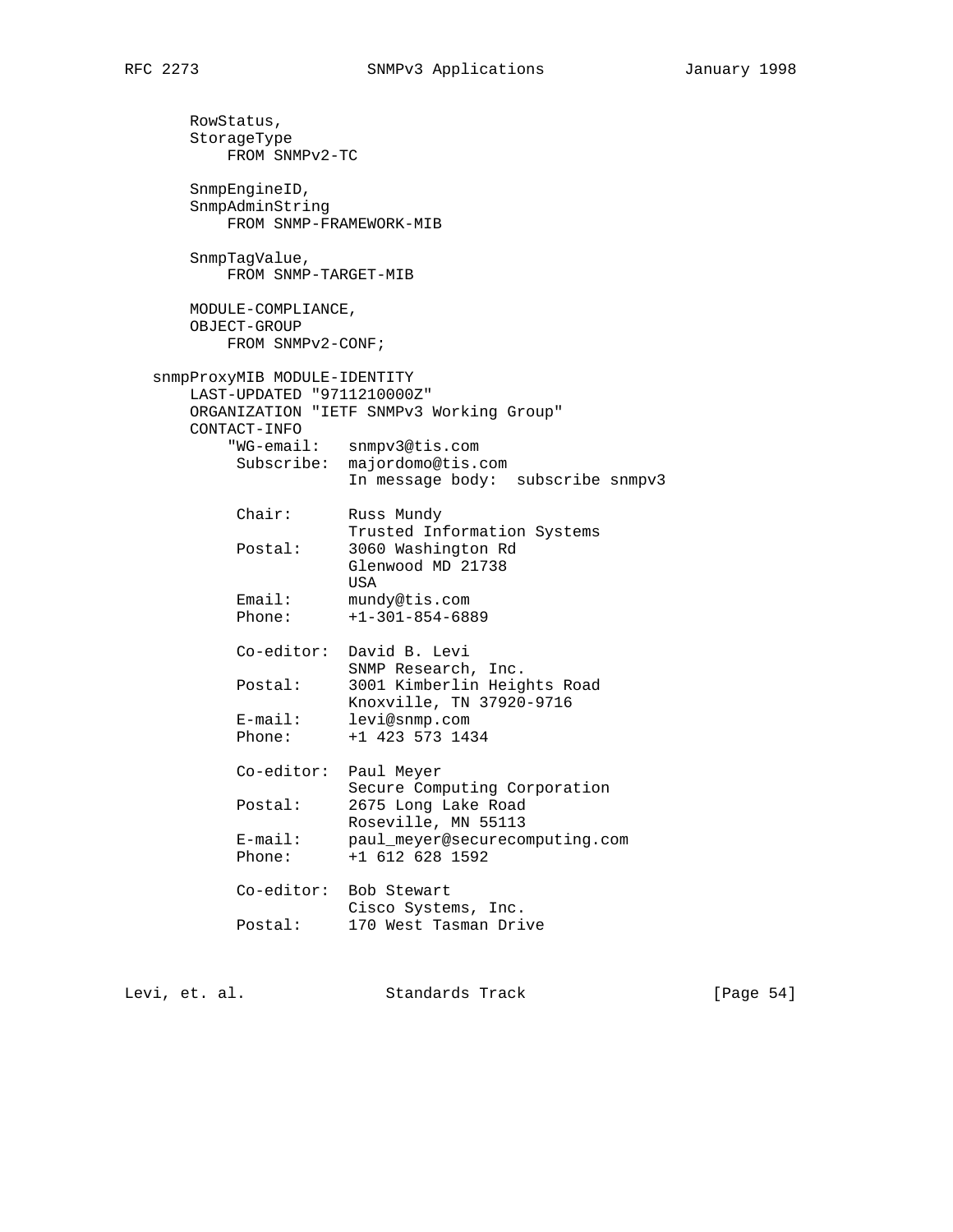```
 San Jose, CA 95134-1706
 E-mail: bstewart@cisco.com
 Phone: +1 603 654 6923"
       DESCRIPTION
           "This MIB module defines MIB objects which provide
            mechanisms to remotely configure the parameters
           used by a proxy forwarding application."
       REVISION "9707140000Z"
       DESCRIPTION
           "The initial revision."
      ::= { snmpModules 14 }
 snmpProxyObjects OBJECT IDENTIFIER ::= { snmpProxyMIB 1 }
 snmpProxyConformance OBJECT IDENTIFIER ::= { snmpProxyMIB 3 }
    --
  - - -- The snmpProxyObjects group
  --\,- snmpProxyTable OBJECT-TYPE
       SYNTAX SEQUENCE OF SnmpProxyEntry
       MAX-ACCESS not-accessible
       STATUS current
       DESCRIPTION
           "The table of translation parameters used by proxy forwarder
           applications for forwarding SNMP messages."
       ::= { snmpProxyObjects 2 }
   snmpProxyEntry OBJECT-TYPE
       SYNTAX SnmpProxyEntry
       MAX-ACCESS not-accessible
       STATUS current
       DESCRIPTION
           "A set of translation parameters used by a proxy forwarder
            application for forwarding SNMP messages.
            Entries in the snmpProxyTable are created and deleted
           using the snmpProxyRowStatus object."
       INDEX { IMPLIED snmpProxyName }
      ::= { snmpProxyTable 1 }
   SnmpProxyEntry ::= SEQUENCE {
      snmpProxyName SnmpAdminString,
      snmpProxyType INTEGER,
 snmpProxyContextEngineID SnmpEngineID,
snmpProxyContextName SnmpAdminString,
Levi, et. al. Standards Track [Page 55]
```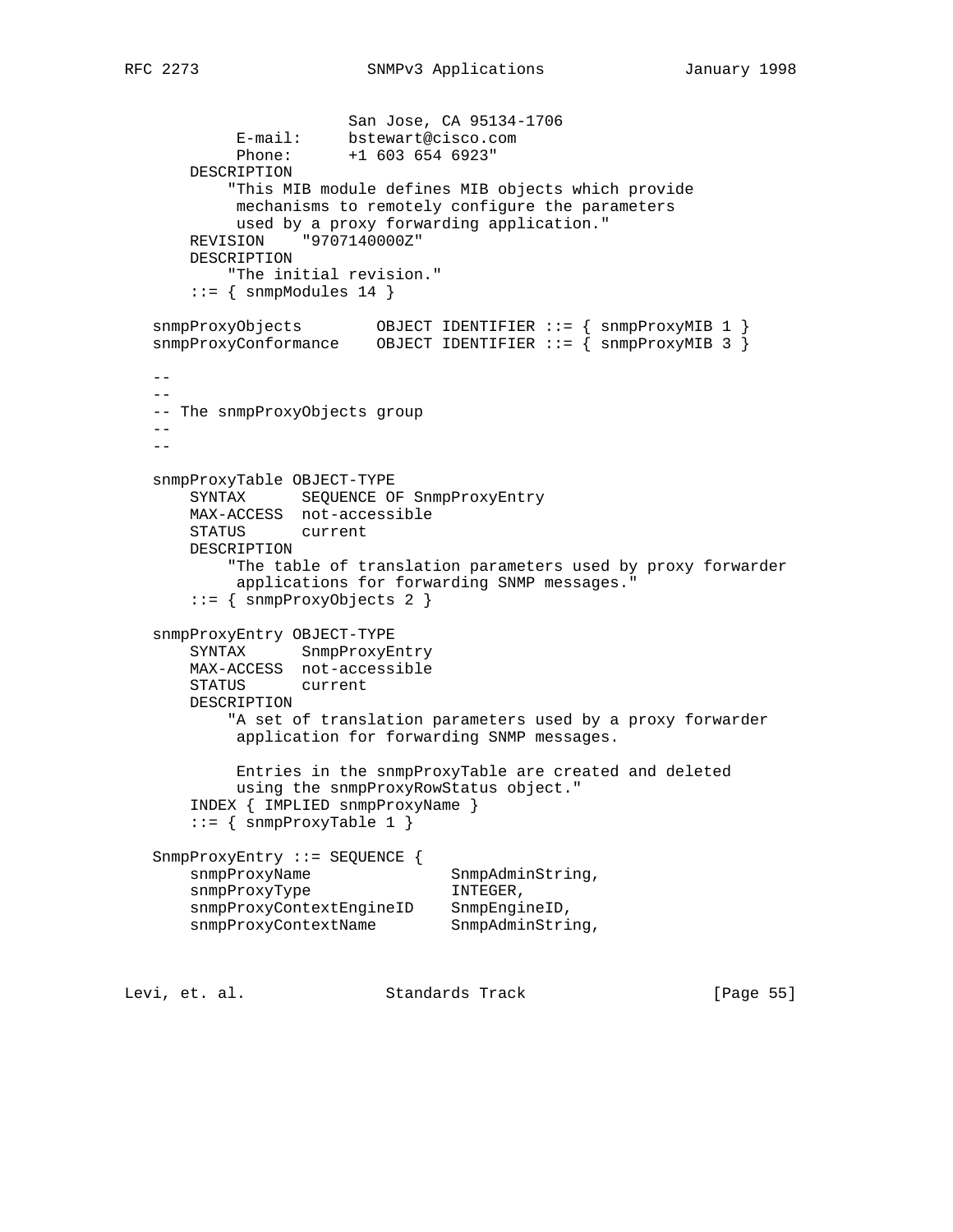```
snmpProxyTargetParamsIn SnmpAdminString,
 snmpProxySingleTargetOut SnmpAdminString,
       snmpProxyMultipleTargetOut SnmpTagValue,
snmpProxyStorageType StorageType,
snmpProxyRowStatus RowStatus
   }
   snmpProxyName OBJECT-TYPE
      SYNTAX SnmpAdminString (SIZE(1..32))
       MAX-ACCESS not-accessible
       STATUS current
       DESCRIPTION
           "The locally arbitrary, but unique identifier associated
            with this snmpProxyEntry."
       ::= { snmpProxyEntry 1 }
   snmpProxyType OBJECT-TYPE
       SYNTAX INTEGER {
                     read(1),
                      write(2),
                      trap(3),
                 \inf \text{orm}(4) }
       MAX-ACCESS read-create
       STATUS current
       DESCRIPTION
           "The type of message that may be forwarded using
           the translation parameters defined by this entry."
      ::= { snmpProxyEntry 2 }
   snmpProxyContextEngineID OBJECT-TYPE
       SYNTAX SnmpEngineID
       MAX-ACCESS read-create
       STATUS current
       DESCRIPTION
           "The contextEngineID contained in messages that
           may be forwarded using the translation parameters
            defined by this entry."
      ::= { snmpProxyEntry 3 }
   snmpProxyContextName OBJECT-TYPE
       SYNTAX SnmpAdminString
       MAX-ACCESS read-create
       STATUS current
       DESCRIPTION
           "The contextName contained in messages that may be
           forwarded using the translation parameters defined
           by this entry.
```
Levi, et. al. Standards Track [Page 56]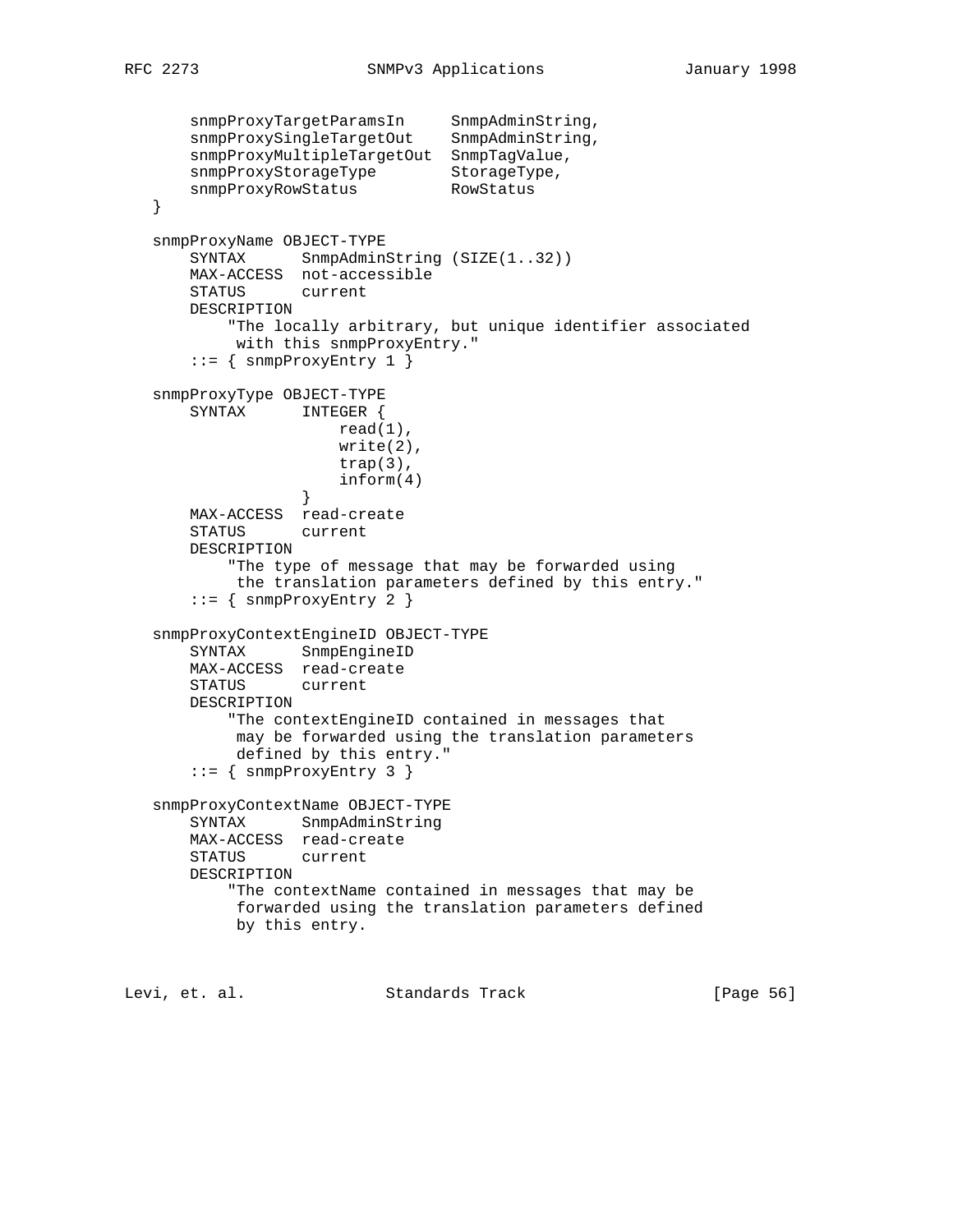```
 This object is optional, and if not supported, the
         contextName contained in a message is ignored when
         selecting an entry in the snmpProxyTable."
    ::= { snmpProxyEntry 4 }
 snmpProxyTargetParamsIn OBJECT-TYPE
    SYNTAX SnmpAdminString
    MAX-ACCESS read-create
    STATUS current
    DESCRIPTION
         "This object selects an entry in the snmpTargetParamsTable.
         The selected entry is used to determine which row of the
         snmpProxyTable to use for forwarding received messages."
    ::= { snmpProxyEntry 5 }
 snmpProxySingleTargetOut OBJECT-TYPE
    SYNTAX SnmpAdminString
    MAX-ACCESS read-create
    STATUS current
    DESCRIPTION
         "This object selects a management target defined in the
         snmpTargetAddrTable (in the SNMP-TARGET-MIB). The
         selected target is defined by an entry in the
         snmpTargetAddrTable whose index value (snmpTargetAddrName)
         is equal to this object.
         This object is only used when selection of a single
         target is required (i.e. when forwarding an incoming
         read or write request)."
    ::= { snmpProxyEntry 6 }
 snmpProxyMultipleTargetOut OBJECT-TYPE
    SYNTAX SnmpTagValue
    MAX-ACCESS read-create
    STATUS current
    DESCRIPTION
         "This object selects a set of management targets defined
         in the snmpTargetAddrTable (in the SNMP-TARGET-MIB).
         This object is only used when selection of multiple
         targets is required (i.e. when forwarding an incoming
         notification)."
    ::= { snmpProxyEntry 7 }
 snmpProxyStorageType OBJECT-TYPE
    SYNTAX StorageType
    MAX-ACCESS read-create
    STATUS current
```
Levi, et. al. Standards Track [Page 57]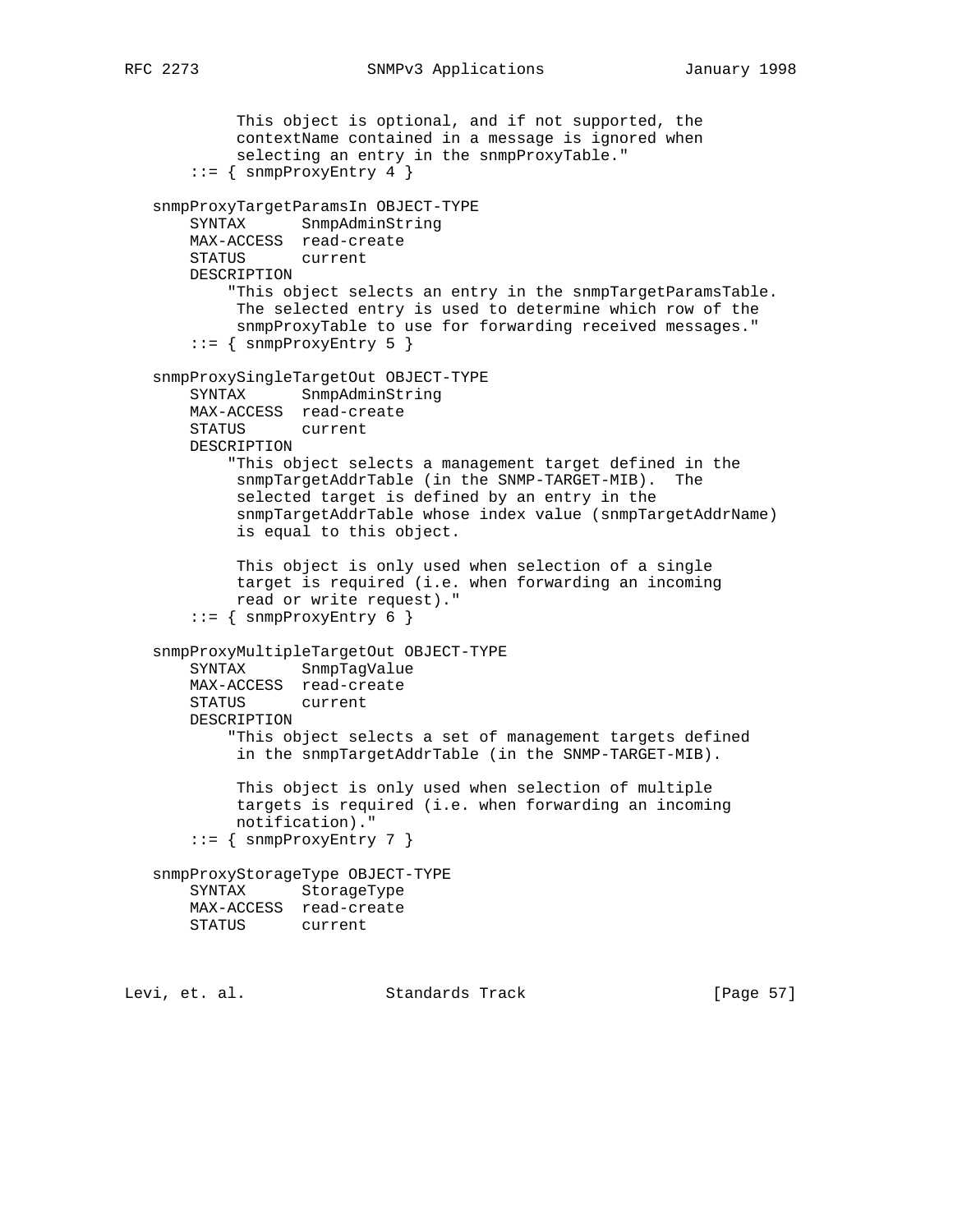```
 DESCRIPTION
            "The storage type of this conceptual row."
        ::= { snmpProxyEntry 8 }
    snmpProxyRowStatus OBJECT-TYPE
       SYNTAX RowStatus
       MAX-ACCESS read-create
       STATUS current
       DESCRIPTION
            "The status of this conceptual row.
            To create a row in this table, a manager must
            set this object to either createAndGo(4) or
            createAndWait(5).
            The following objects may not be modified while the
            value of this object is active(1):
                - snmpProxyType
                - snmpProxyContextEngineID
                - snmpProxyContextName
                - snmpProxyTargetParamsIn
                 - snmpProxySingleTargetOut
                 - snmpProxyMultipleTargetOut"
        ::= { snmpProxyEntry 9 }
   --\,- -- Conformance information
   - -- snmpProxyCompliances OBJECT IDENTIFIER ::=
                                           { snmpProxyConformance 1 }
   snmpProxyGroups OBJECT IDENTIFIER ::=
                                            { snmpProxyConformance 2 }
   - --4 -- Compliance statements
   -\,-- - snmpProxyCompliance MODULE-COMPLIANCE
       STATUS current
       DESCRIPTION
            "The compliance statement for SNMP entities which include
            a proxy forwarding application."
Levi, et. al. Standards Track [Page 58]
```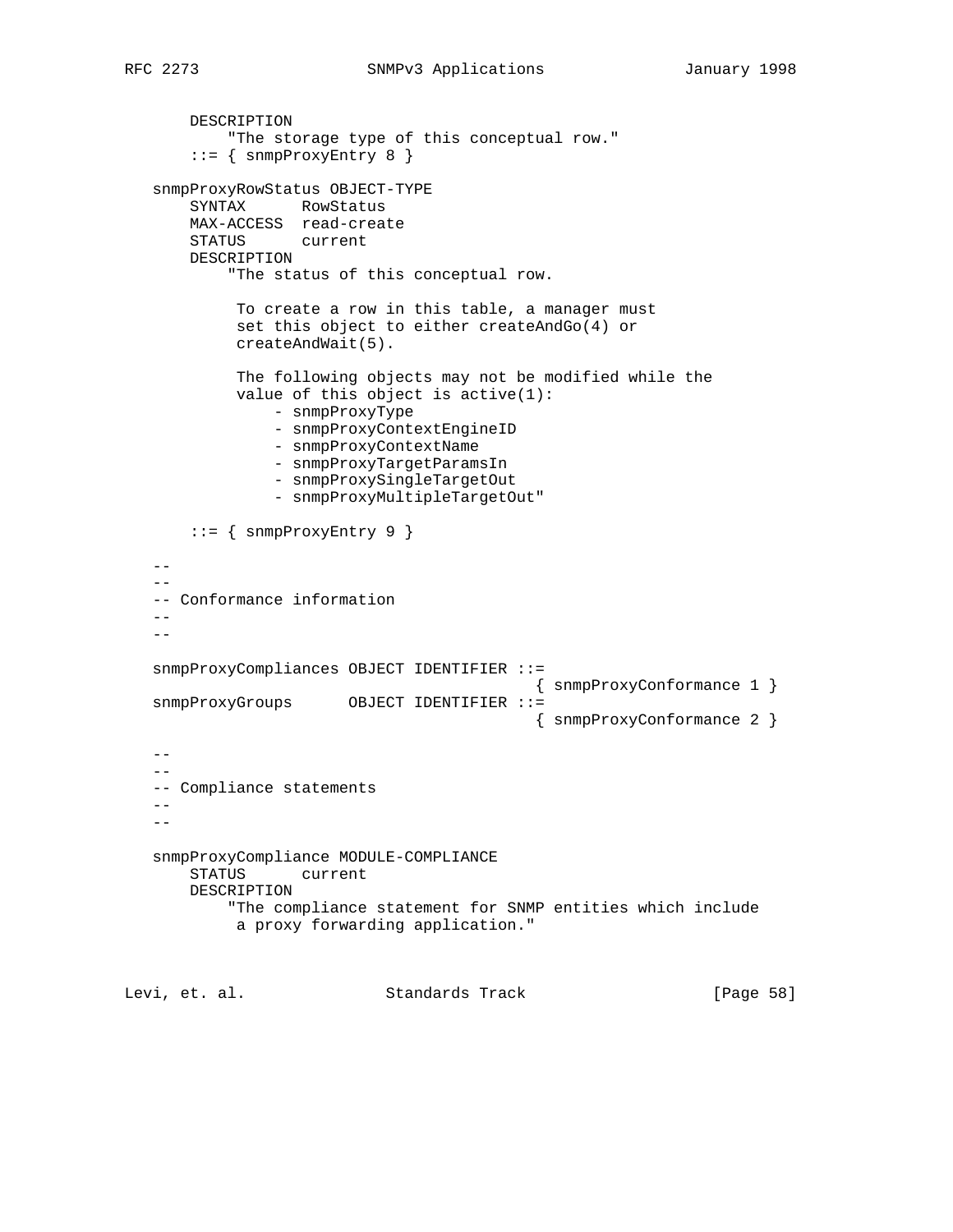```
 MODULE SNMP-TARGET-MIB
         MANDATORY-GROUPS { snmpTargetBasicGroup,
                             snmpTargetResponseGroup }
     MODULE -- This Module
         MANDATORY-GROUPS { snmpProxyGroup }
     ::= { snmpProxyCompliances 1 }
 snmpProxyGroup OBJECT-GROUP
     OBJECTS {
         snmpProxyType,
         snmpProxyContextEngineID,
         snmpProxyContextName,
         snmpProxyTargetParamsIn,
         snmpProxySingleTargetOut,
         snmpProxyMultipleTargetOut,
         snmpProxyStorageType,
         snmpProxyRowStatus
     }
     STATUS current
     DESCRIPTION
         "A collection of objects providing remote configuration of
         management target translation parameters for use by
          proxy forwarder applications."
     ::= { snmpProxyGroups 3 }
 END
```
5. Identification of Management Targets in Notification Originators

 This section describes the mechanisms used by a notification originator application when using the MIB module described in this document to determine the set of management targets to be used when generating a notification.

 A notification originator uses the snmpNotifyTable to find the management targets to be used for generating notifications. Each active entry in this table identifies zero or more entries in the snmpTargetAddrTable. Any entry in the snmpTargetAddrTable whose snmpTargetAddrTagList object contains a tag value which is equal to a value of snmpNotifyTag is selected by the snmpNotifyEntry which contains that instance of snmpNotifyTag. Note that a particular snmpTargetAddrEntry may be selected by multiple entries in the snmpNotifyTable, resulting in multiple notifications being generated using that snmpTargetAddrEntry.

Levi, et. al. Standards Track [Page 59]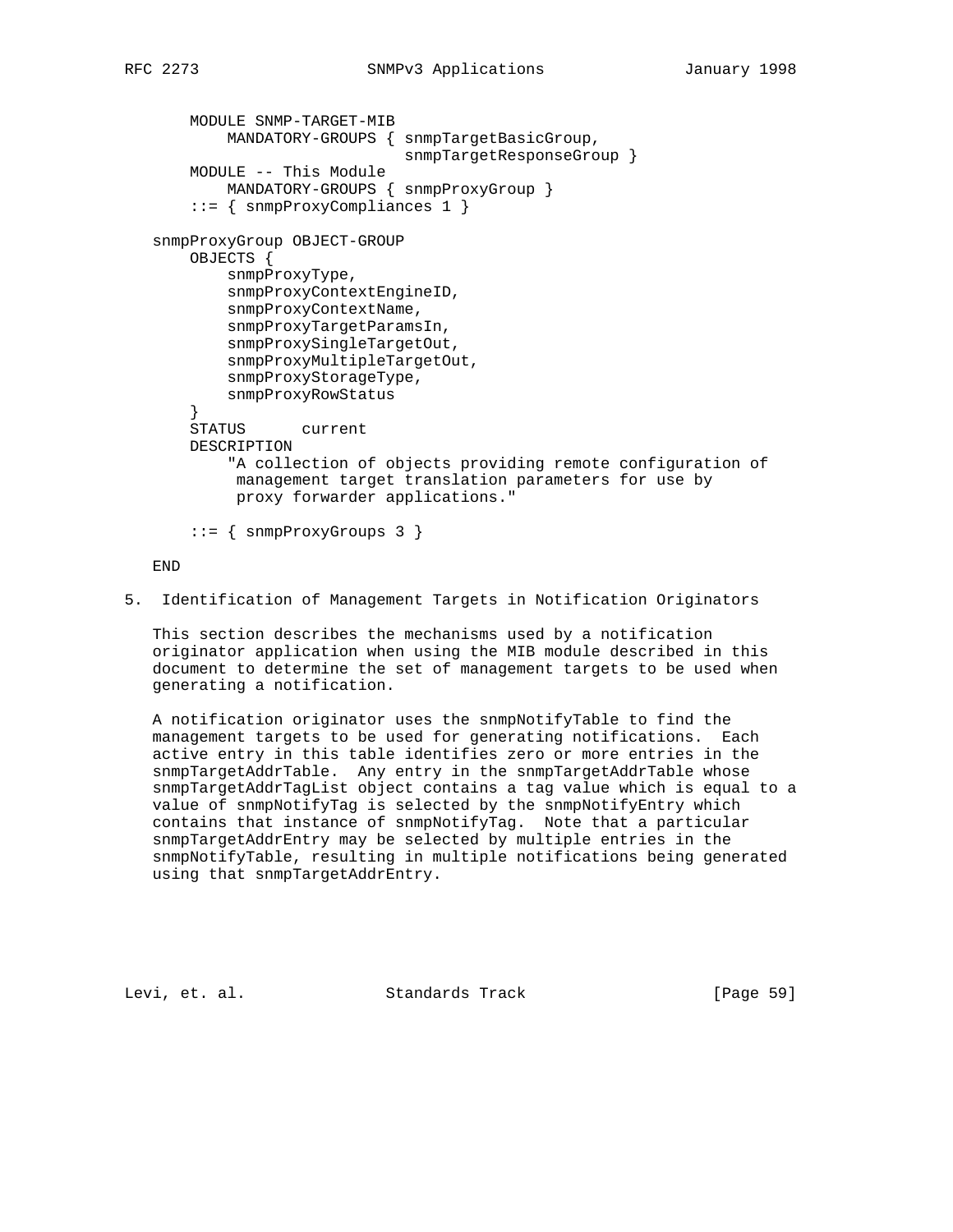Each snmpTargetAddrEntry contains a pointer to the snmpTargetParamsTable (snmpTargetAddrParams). This pointer selects a set of SNMP parameters to be used for generating notifications. If the selected entry in the snmpTargetParamsTable does not exist, the management target is not used to generate notifications.

 The decision as to whether a notification should contain an SNMPv2- Trap or Inform PDU is determined by the value of the snmpNotifyType object. If the value of this object is  $trap(1)$ , the notification should contain an SNMPv2-Trap PDU. If the value of this object is inform(2), then the notification should contain an Inform PDU, and the timeout time and number of retries for the Inform are the value of snmpTargetAddrTimeout and snmpTargetAddrRetryCount. Note that the exception to these rules is when the snmpTargetParamsMPModel object indicates SNMPv1. In this case, the notification is sent as a Trap if the value of snmpNotifyTargetType is either trap(1) or inform(2).

### 6. Notification Filtering

 This section describes the mechanisms used by a notification originator application when using the MIB module described in this document to filter generation of notifications.

 A notification originator uses the snmpNotifyFilterTable to filter notifications. A notification filter profile may be associated with a particular entry in the snmpTargetParamsTable. The associated filter profile is identified by an entry in the snmpNotifyFilterProfileTable whose index is equal to the index of the entry in the snmpTargetParamsTable. If no such entry exists in the snmpNotifyFilterProfileTable, no filtering is performed for that management target.

 If such an entry does exist, the value of snmpNotifyFilterProfileName of the entry is compared with the corresponding portion of the index of all active entries in the snmpNotifyFilterTable. All such entries for which this comparison results in an exact match are used for filtering a notification generated using the associated snmpTargetParamsEntry. If no such entries exist, no filtering is performed, and a notification may be sent to the management target.

 Otherwise, if matching entries do exist, a notification may be sent if the NOTIFICATION-TYPE OBJECT IDENTIFIER of the notification (this is the value of the element of the variable bindings whose name is snmpTrapOID.0, i.e., the second variable binding), and all of the object instances to be included in the variable-bindings of the notification, are not specifically excluded by the matching entries.

Levi, et. al. Standards Track [Page 60]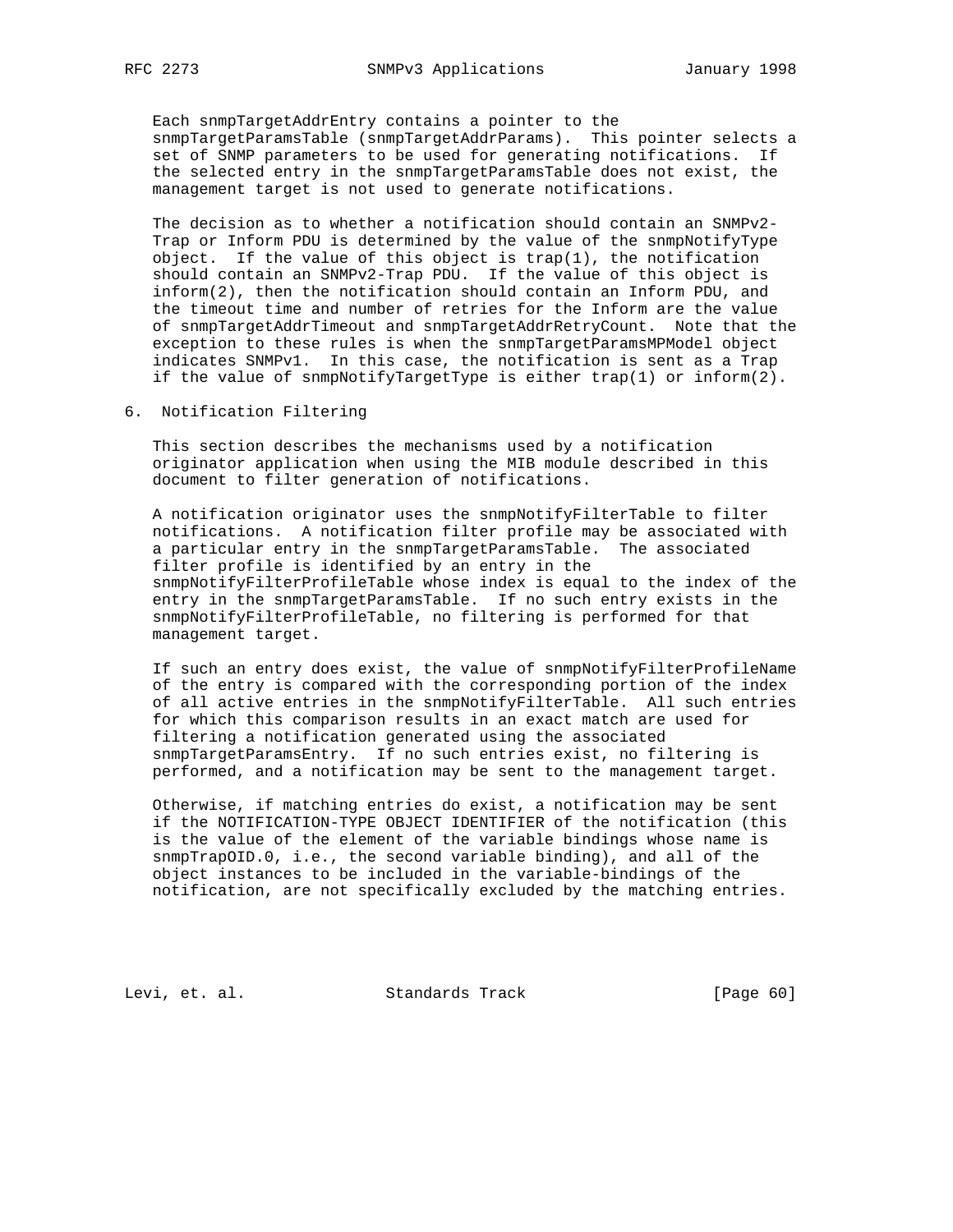Each set of snmpNotifyFilterTable entries is divided into two collections of filter subtrees: the included filter subtrees, and the excluded filter subtrees. The snmpNotifyFilterType object defines the collection to which each matching entry belongs.

 To determine whether a particular notification name or object instance is excluded by the set of matching entries, compare the notification name's or object instance's OBJECT IDENTIFIER with each of the matching entries. If none match, then the notification name or object instance is considered excluded, and the notification should not be sent to this management target. If one or more match, then the notification name or object instance is included or excluded, according to the value of snmpNotifyFilterType in the entry whose value of snmpNotifyFilterSubtree has the most sub-identifiers. If multiple entries match and have the same number of sub identifiers, then the lexicographically greatest instance of snmpNotifyFilterType among those which match determines the inclusion or exclusion.

 A notification name's or object instance's OBJECT IDENTIFIER X matches an entry in the snmpNotifyFilterTable when the number of sub-identifiers in X is at least as many as in the value of snmpNotifyFilterSubtree for the entry, and each sub-identifier in the value of snmpNotifyFilterSubtree matches its corresponding sub identifier in X. Two sub-identifiers match either if the corresponding bit of snmpNotifyFilterMask is zero (the 'wild card' value), or if the two sub-identifiers are equal.

7. Management Target Translation in Proxy Forwarder Applications

 This section describes the mechanisms used by a proxy forwarder application when using the MIB module described in this document to translate incoming management target information into outgoing management target information for the purpose of forwarding messages. There are actually two mechanisms a proxy forwarder may use, one for forwarding request messages, and one for forwarding notification messages.

7.1. Management Target Translation for Request Forwarding

 When forwarding request messages, the proxy forwarder will select a single entry in the snmpProxyTable. To select this entry, it will perform the following comparisons:

 - The snmpProxyType must be read(1) if the request is a Get, GetNext, or GetBulk request. The snmpProxyType must be write(2) if the request is a Set request.

Levi, et. al. Standards Track [Page 61]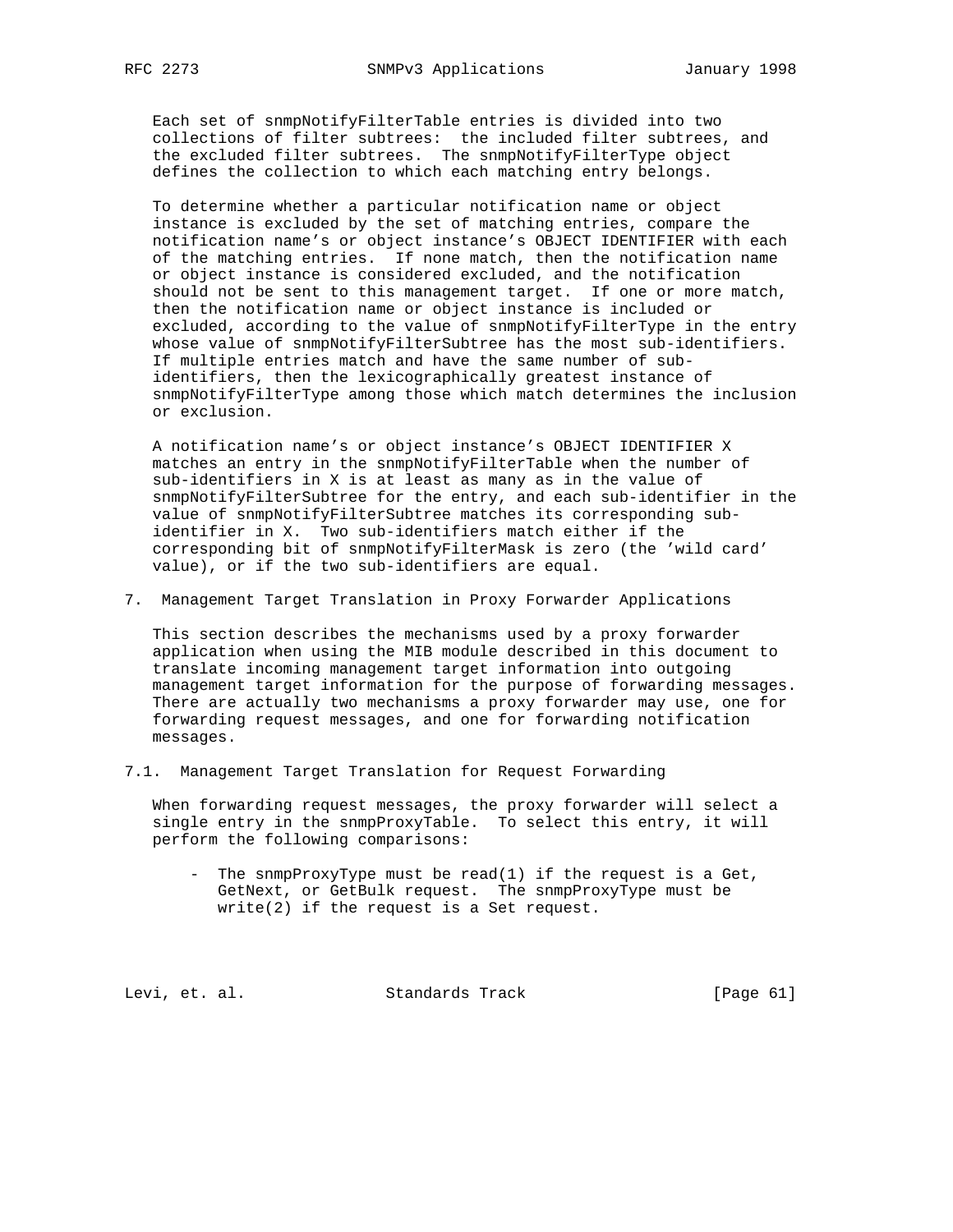- The contextEngineId must equal the snmpProxyContextEngineID object.
- If the snmpProxyContextName object is supported, it must equal the contextName.
- The snmpProxyTargetParamsIn object identifies an entry in the snmpTargetParamsTable. The messageProcessingModel, securityLevel, security model, and securityName must match the values of snmpTargetParamsMPModel, snmpTargetParamsSecurityModel, snmpTargetParamsSecurityName, and snmpTargetParamsSecurityLevel of the identified entry in the snmpTargetParamsTable.

 There may be multiple entries in the snmpProxyTable for which these comparisons succeed. The entry whose snmpProxyName has the lexicographically smallest value and for which the comparisons succeed will be selected by the proxy forwarder.

 The outgoing management target information is identified by the value of the snmpProxySingleTargetOut object of the selected entry. This object identifies an entry in the snmpTargetAddrTable. The identified entry in the snmpTargetAddrTable also contains a reference to the snmpTargetParamsTable (snmpTargetAddrParams). If either the identified entry in the snmpTargetAddrTable does not exist, or the identified entry in the snmpTargetParamsTable does not exist, then this snmpProxyEntry does not identify valid forwarding information, and the proxy forwarder should attempt to identify another row.

 If there is no entry in the snmpProxyTable for which all of the conditions above may be met, then there is no appropriate forwarding information, and the proxy forwarder should take appropriate actions.

 Otherwise, The snmpTargetAddrTDomain, snmpTargetAddrTAddress, snmpTargetAddrTimeout, and snmpTargetRetryCount of the identified snmpTargetAddrEntry, and the snmpTargetParamsMPModel, snmpTargetParamsSecurityModel, snmpTargetParamsSecurityName, and snmpTargetParamsSecurityLevel of the identified snmpTargetParamsEntry are used as the destination management target.

7.2. Management Target Translation for Notification Forwarding

 When forwarding notification messages, the proxy forwarder will select multiple entries in the snmpProxyTable. To select these entries, it will perform the following comparisons:

Levi, et. al. Standards Track [Page 62]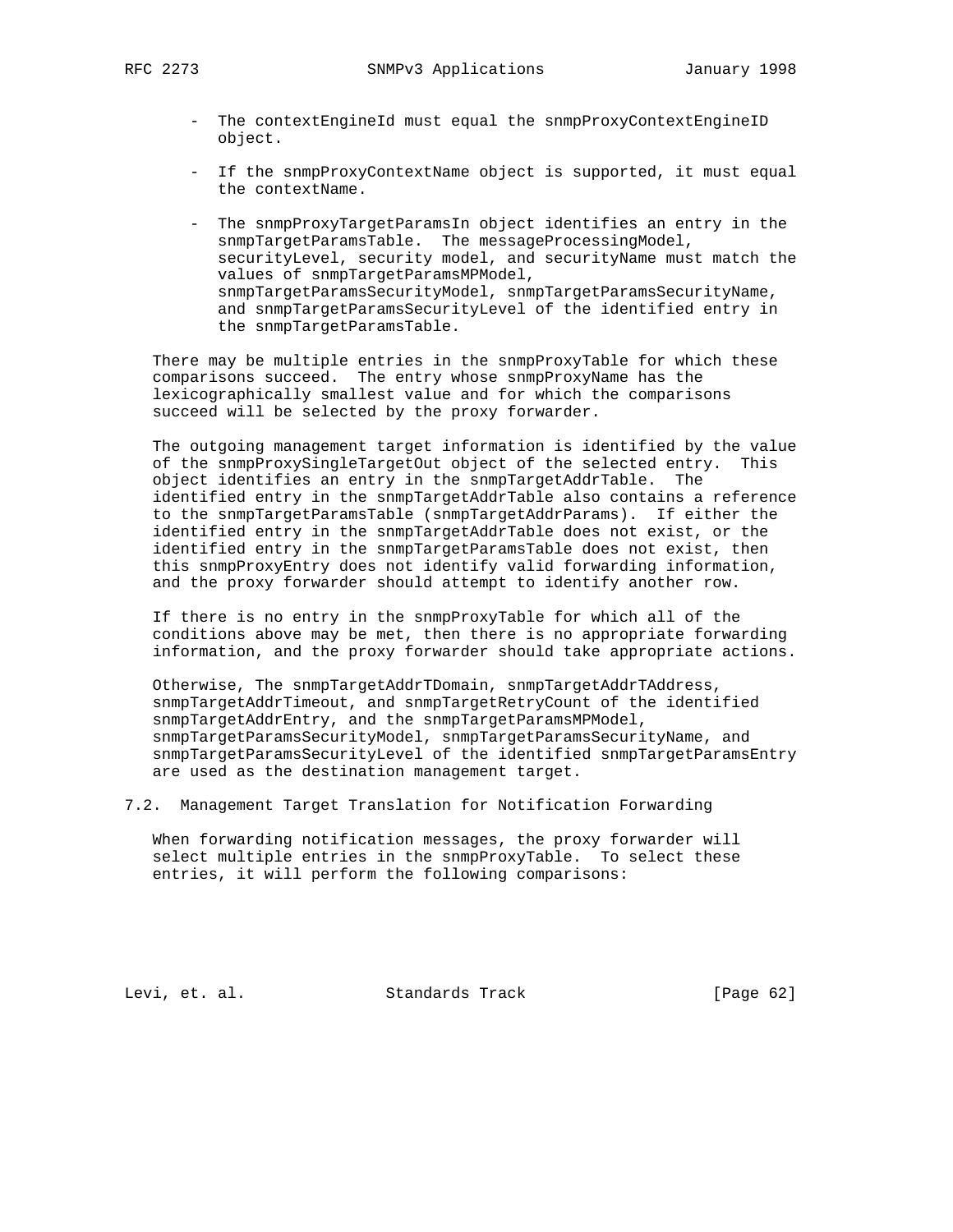- The snmpProxyType must be trap(3) if the notification is a Trap. The snmpProxyType must be inform(4) if the request is an Inform.
- The contextEngineId must equal the snmpProxyContextEngineID object.
- If the snmpProxyContextName object is supported, it must equal the contextName.
- The snmpProxyTargetParamsIn object identifies an entry in the snmpTargetParamsTable. The messageProcessingModel, securityLevel, security model, and securityName must match the values of snmpTargetParamsMPModel, snmpTargetParamsSecurityModel, snmpTargetParamsSecurityName, and snmpTargetParamsSecurityLevel of the identified entry in the snmpTargetParamsTable.

 All entries for which these conditions are met are selected. The snmpProxyMultipleTargetOut object of each such entry is used to select a set of entries in the snmpTargetAddrTable. Any snmpTargetAddrEntry whose snmpTargetAddrTagList object contains a tag value equal to the value of snmpProxyMultipleTargetOut, and whose snmpTargetAddrParams object references an existing entry in the snmpTargetParamsTable, is selected as a destination for the forwarded notification.

8. Intellectual Property

 The IETF takes no position regarding the validity or scope of any intellectual property or other rights that might be claimed to pertain to the implementation or use of the technology described in this document or the extent to which any license under such rights might or might not be available; neither does it represent that it has made any effort to identify any such rights. Information on the IETF's procedures with respect to rights in standards-track and standards-related documentation can be found in BCP-11. Copies of claims of rights made available for publication and any assurances of licenses to be made available, or the result of an attempt made to obtain a general license or permission for the use of such proprietary rights by implementors or users of this specification can be obtained from the IETF Secretariat.

 The IETF invites any interested party to bring to its attention any copyrights, patents or patent applications, or other proprietary rights which may cover technology that may be required to practice this standard. Please address the information to the IETF Executive Director.

Levi, et. al. Standards Track [Page 63]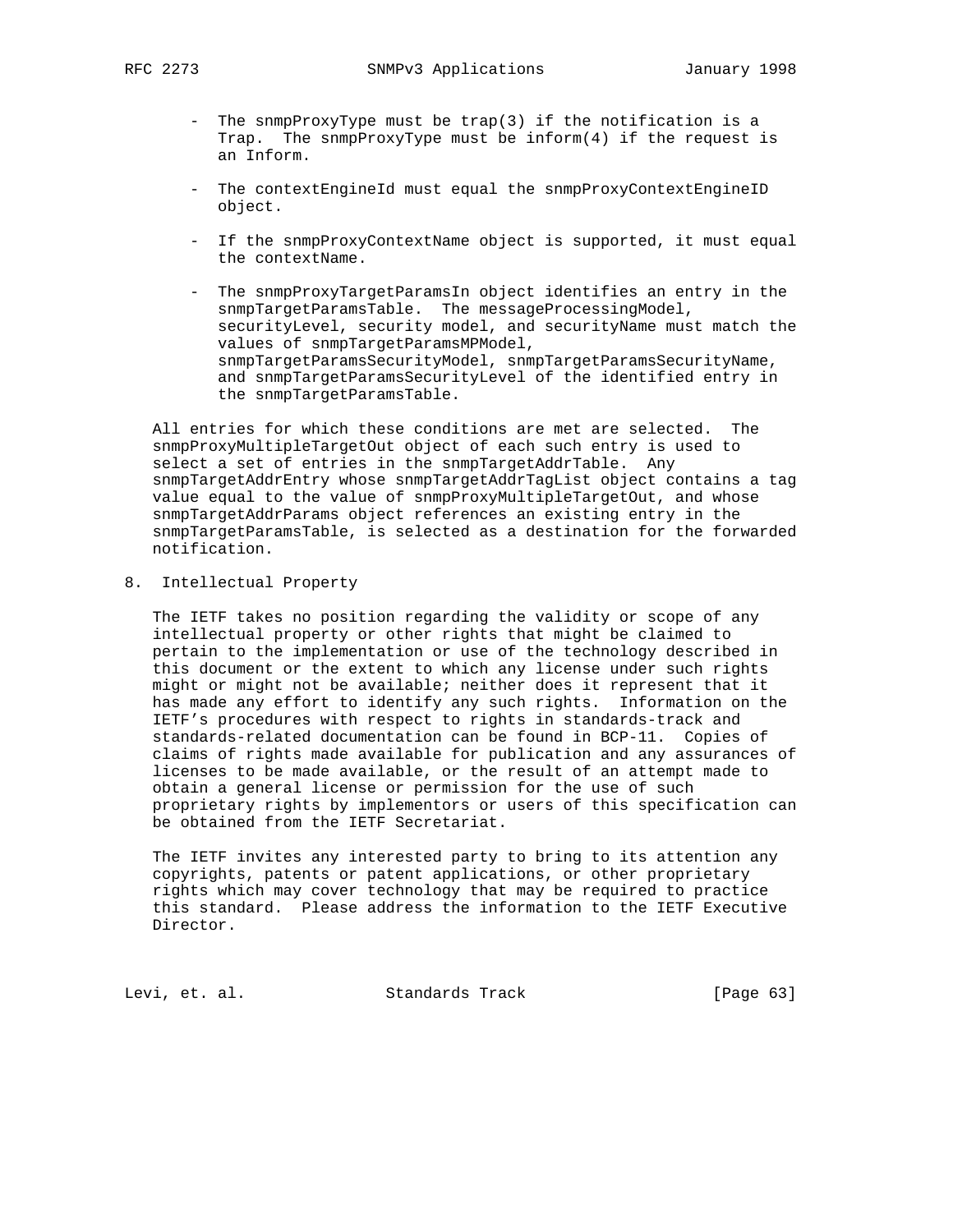#### 9. Acknowledgments

 This document is the result of the efforts of the SNMPv3 Working Group. Some special thanks are in order to the following SNMPv3 WG members:

 Dave Battle (SNMP Research, Inc.) Uri Blumenthal (IBM T.J. Watson Research Center) Jeff Case (SNMP Research, Inc.) John Curran (BBN) T. Max Devlin (Hi-TECH Connections) John Flick (Hewlett Packard) David Harrington (Cabletron Systems Inc.) N.C. Hien (IBM T.J. Watson Research Center) Dave Levi (SNMP Research, Inc.) Louis A Mamakos (UUNET Technologies Inc.) Paul Meyer (Secure Computing Corporation) Keith McCloghrie (Cisco Systems) Russ Mundy (Trusted Information Systems, Inc.) Bob Natale (ACE\*COMM Corporation) Mike O'Dell (UUNET Technologies Inc.) Dave Perkins (DeskTalk) Peter Polkinghorne (Brunel University) Randy Presuhn (BMC Software, Inc.) David Reid (SNMP Research, Inc.) Shawn Routhier (Epilogue) Juergen Schoenwaelder (TU Braunschweig) Bob Stewart (Cisco Systems) Bert Wijnen (IBM T.J. Watson Research Center)

 The document is based on recommendations of the IETF Security and Administrative Framework Evolution for SNMP Advisory Team. Members of that Advisory Team were:

 David Harrington (Cabletron Systems Inc.) Jeff Johnson (Cisco Systems) David Levi (SNMP Research Inc.) John Linn (Openvision) Russ Mundy (Trusted Information Systems) chair Shawn Routhier (Epilogue) Glenn Waters (Nortel) Bert Wijnen (IBM T. J. Watson Research Center)

 As recommended by the Advisory Team and the SNMPv3 Working Group Charter, the design incorporates as much as practical from previous RFCs and drafts. As a result, special thanks are due to the authors of previous designs known as SNMPv2u and SNMPv2\*:

Levi, et. al. Standards Track [Page 64]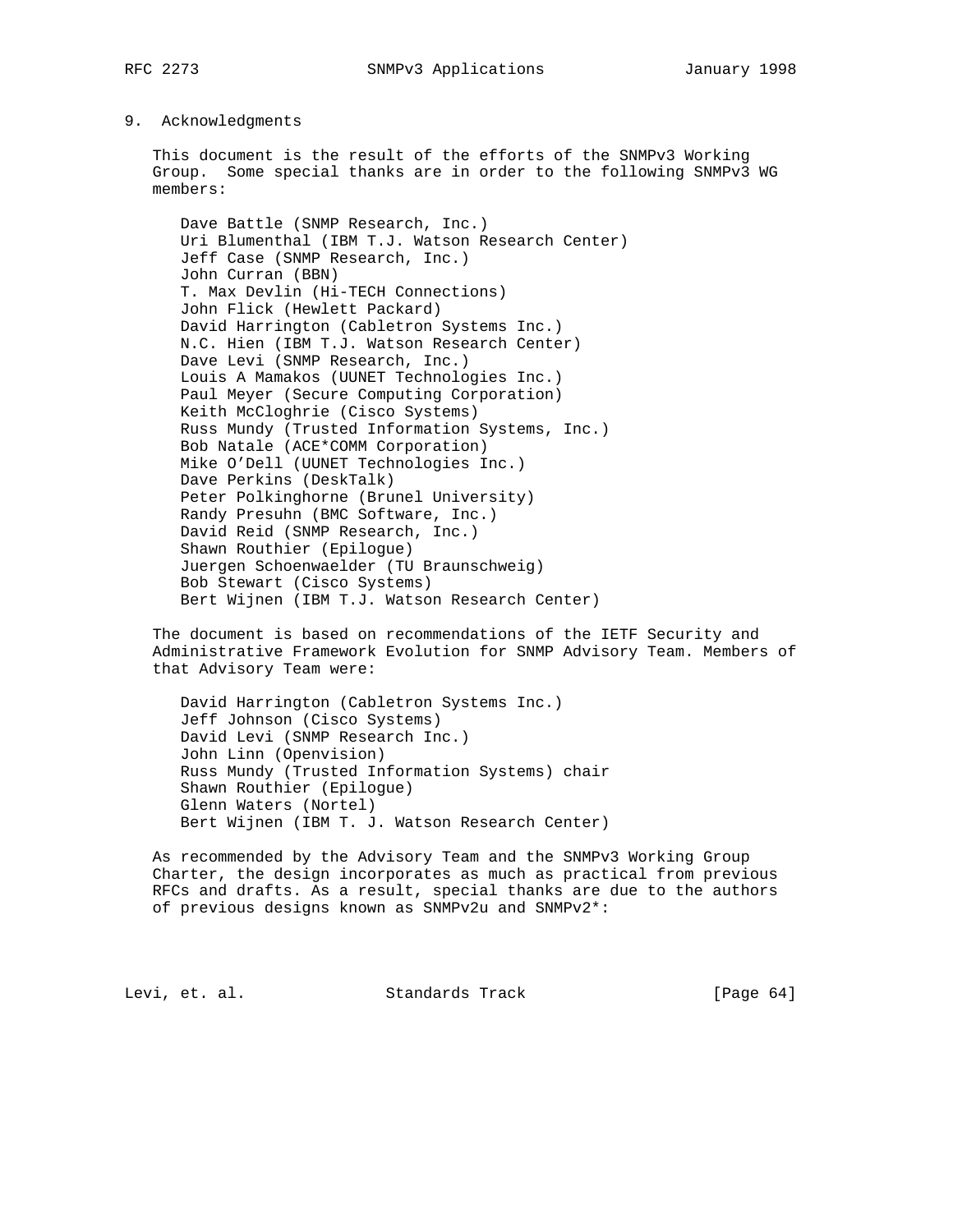Jeff Case (SNMP Research, Inc.) David Harrington (Cabletron Systems Inc.) David Levi (SNMP Research, Inc.) Keith McCloghrie (Cisco Systems) Brian O'Keefe (Hewlett Packard) Marshall T. Rose (Dover Beach Consulting) Jon Saperia (BGS Systems Inc.) Steve Waldbusser (International Network Services) Glenn W. Waters (Bell-Northern Research Ltd.)

# 10. Security Considerations

 The SNMP applications described in this document typically have direct access to MIB instrumentation. Thus, it is very important that these applications be strict in their application of access control as described in this document.

 In addition, there may be some types of notification generator applications which, rather than accessing MIB instrumentation using access control, will obtain MIB information through other means (such as from a command line). The implementors and users of such applications must be responsible for not divulging MIB information that normally would be inaccessible due to access control.

#### [RFC1157]

 Case, J., Fedor, M., Schoffstall, M. and J. Davin, "Simple Network Management Protocol", RFC 1157, May 1990.

[RFC1213]

 McCloghrie, K. and M. Rose, Editors, "Management Information Base for Network Management of TCP/IP-based internets: MIB-II", STD 17, RFC 1213, March 1991.

[RFC1902]

 Case, J., McCloghrie, K., Rose, M. and S. Waldbusser, "Structure of Management Information for Version 2 of the Simple Network Management Protocol (SNMPv2)", RFC 1902, January 1996.

[RFC1903]

 Case, J., McCloghrie, K., Rose, M. and S. Waldbusser, "Textual Conventions for Version 2 of the Simple Network Management Protocol (SNMPv2)", RFC 1903, January 1996.

Levi, et. al. Standards Track [Page 65]

<sup>11.</sup> References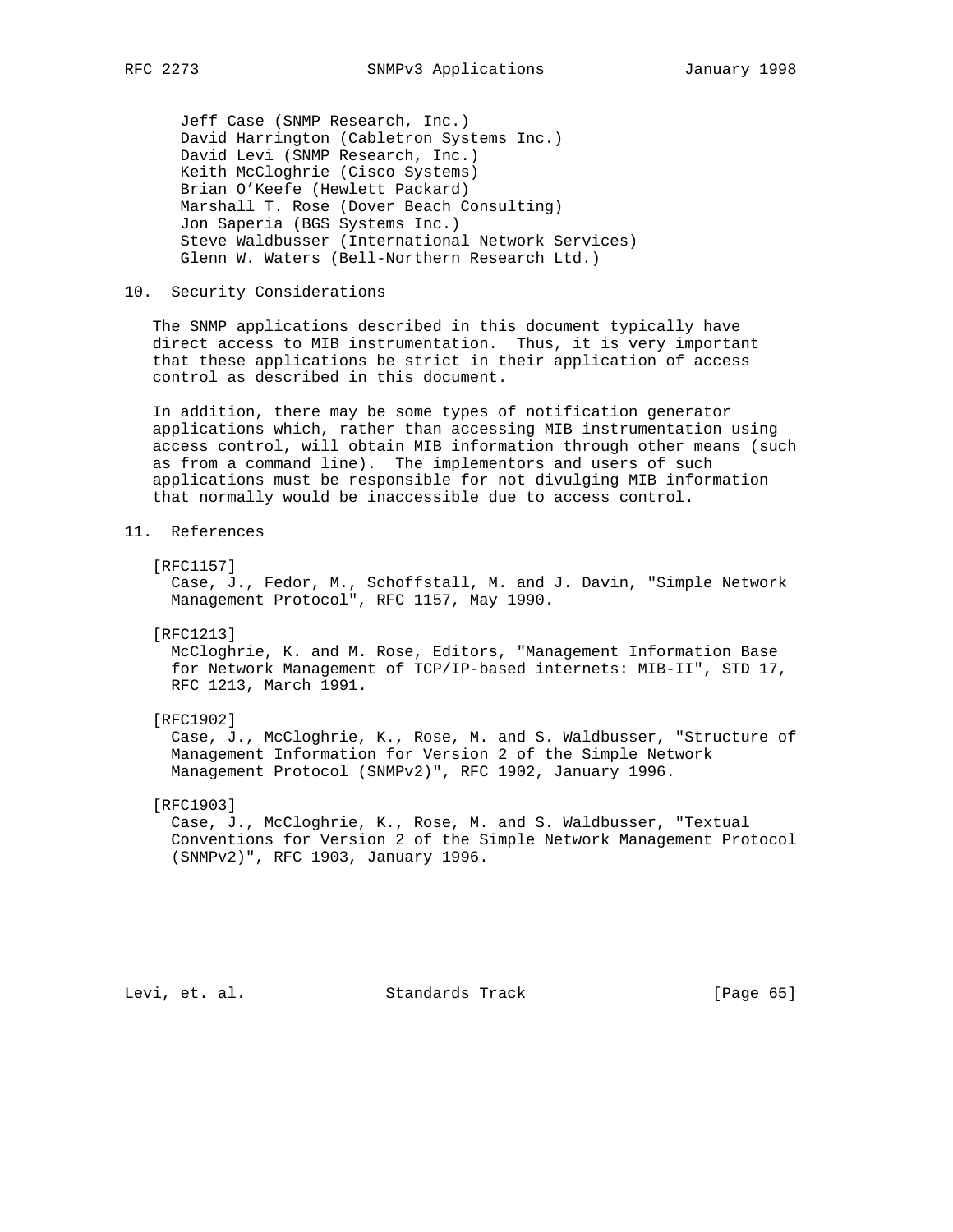# [RFC1905] SNMPv2 Working Group, Case, J., McCloghrie, K., Rose, M., and S. Waldbusser, "Protocol Operations for Version 2 of the Simple Network Management Protocol (SNMPv2)", RFC 1905, January 1996. [RFC1907] SNMPv2 Working Group, Case, J., McCloghrie, K., Rose, M., and S. Waldbusser, "Management Information Base for Version 2 of the Simple Network Management Protocol (SNMPv2)", RFC 1907, January 1996. [RFC1908] SNMPv2 Working Group, Case, J., McCloghrie, K., Rose, M., and S. Waldbusser, "Coexistence between Version 1 and Version 2 of the Internet-standard Network Management Framework", RFC 1908, January 1996. [RFC2271] Harrington, D., and B. Wijnen, "An Architecture for Describing SNMP Management Frameworks", RFC 2271, January 1998. [RFC2272] Case, J., Harrington, D., and B. Wijnen, "Message Processing and Dispatching for the Simple Network Management Protocol (SNMP)", RFC 2272, January 1998. [RFC2275]

 Wijnen, B., Presuhn, R., and K. McCloghrie, "View-based Access Control Model for the Simple Network Management Protocol (SNMP)", RFC 2275, January 1998.

Levi, et. al. Standards Track [Page 66]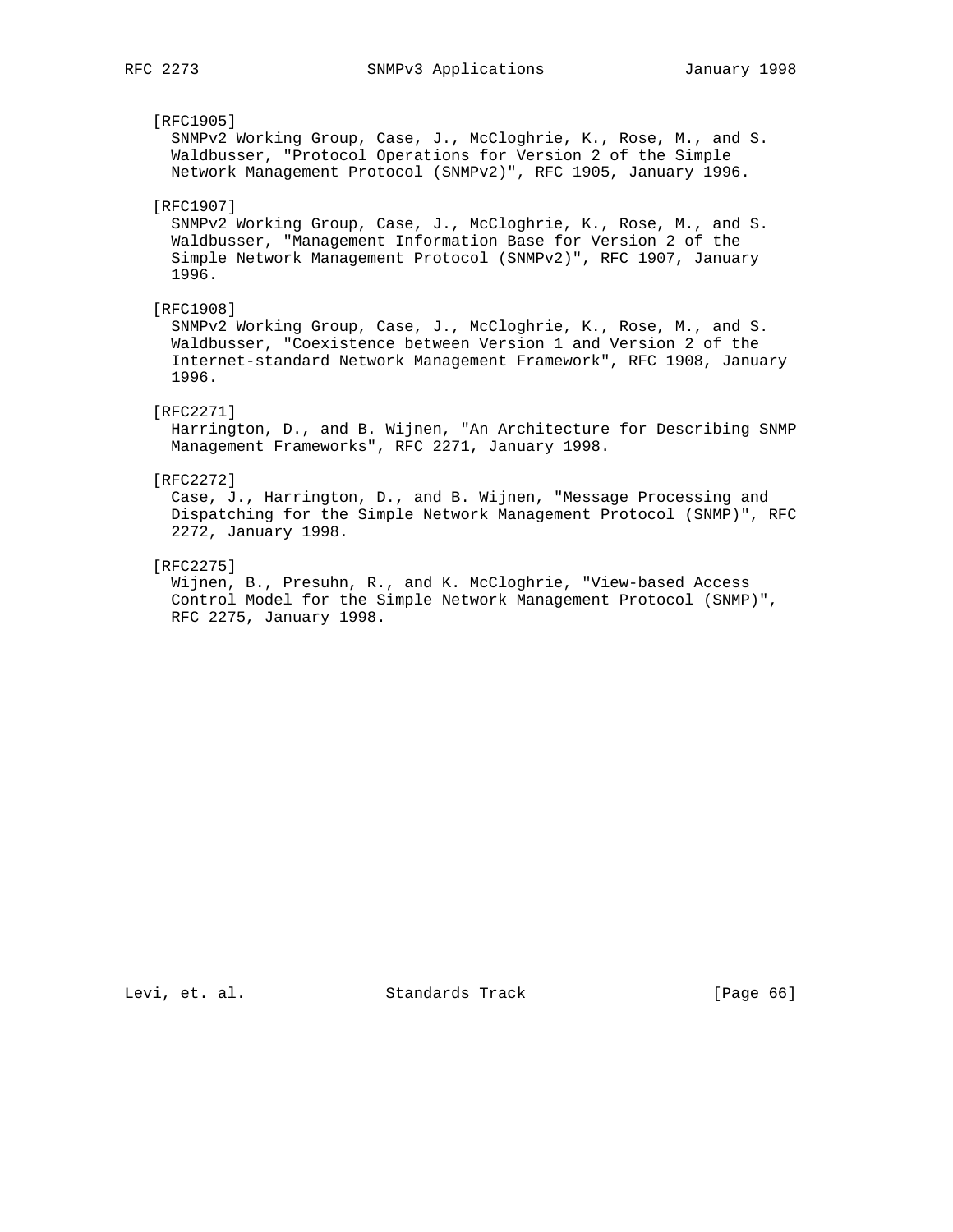12. Editors' Addresses

 David B. Levi SNMP Research, Inc. 3001 Kimberlin Heights Road Knoxville, TN 37920-9716 U.S.A.

 Phone: +1 423 573 1434 EMail: levi@snmp.com

 Paul Meyer Secure Computing Corporation 2675 Long Lake Road Roseville, MN 55113 U.S.A.

 Phone: +1 612 628 1592 EMail: paul\_meyer@securecomputing.com

 Bob Stewart Cisco Systems, Inc. 170 West Tasman Drive San Jose, CA 95134-1706 U.S.A.

 Phone: +1 603 654 6923 EMail: bstewart@cisco.com

Levi, et. al. Standards Track [Page 67]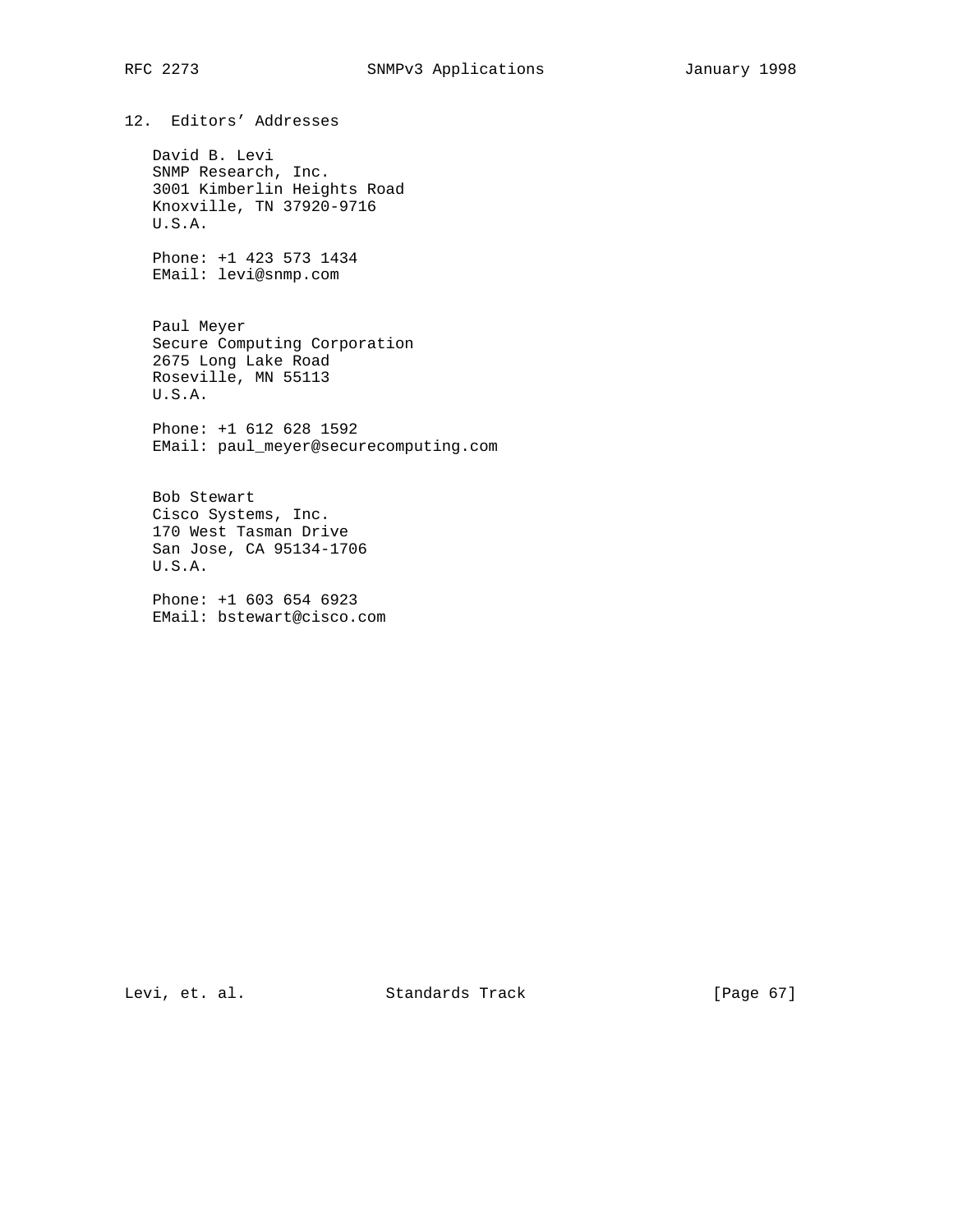# APPENDIX A - Trap Configuration Example

 This section describes an example configuration for a Notification Generator application which implements the snmpNotifyBasicCompliance level. The example configuration specifies that the Notification Generator should send notifications to 3 separate managers, using authentication and no privacy for the first 2 managers, and using both authentication and privacy for the third manager.

The configuration consists of three rows in the snmpTargetAddrTable, and two rows in the snmpTargetTable.

|          | snmpTargetAddrName<br>snmpTargetAddrTDomain<br>snmpTargetAddrTAddress<br>snmpTargetAddrTimeout<br>snmpTargetAddrRetryCount<br>snmpTargetAddrTagList<br>snmpTargetAddrParams<br>snmpTargetAddrStorageType<br>snmpTargetAddrRowStatus | SnmpAdminString,<br>TDomain,<br>TAddress,<br>TimeInterval,<br>Integer32,<br>SnmpAdminString,<br>SnmpAdminString,<br>StorageType,<br>RowStatus |
|----------|-------------------------------------------------------------------------------------------------------------------------------------------------------------------------------------------------------------------------------------|-----------------------------------------------------------------------------------------------------------------------------------------------|
| $^\star$ | snmpTargetAddrName<br>snmpTargetAddrTDomain<br>snmpTargetAddrTAddress<br>snmpTargetAddrTagList<br>snmpTargetAddrParams<br>$s$ nmpTargetAddrStorageType = readOnly(5)<br>snmpTargetAddrRowStatus                                     | $=$ "addr $1$ "<br>= snmpUDPDomain<br>$= 128.1.2.3:162$<br>$=$ "group1"<br>= "AuthNoPriv joe"<br>$= active(1)$                                |
| *        | snmpTargetAddrName<br>snmpTarqetAddrTDomain<br>snmpTargetAddrTAddress<br>snmpTargetAddrTagList<br>snmpTargetAddrParams<br>snmpTargetAddrStorageType = readOnly(5)<br>snmpTargetAddrRowStatus                                        | $=$ "addr2"<br>= snmpUDPDomain<br>$= 128.2.4.6:162$<br>$=$ "group1"<br>= "AuthNoPriv-joe"<br>$=$ active(1)                                    |
| *        | snmpTargetAddrName<br>snmpTargetAddrTDomain<br>snmpTargetAddrTAddress<br>snmpTargetAddrTagList<br>snmpTargetAddrParams<br>$s$ nmpTargetAddrStorageType = readOnly(5)<br>snmpTargetAddrRowStatus                                     | $= "addr3"$<br>= snmpUDPDomain<br>$= 128.1.2.3:162$<br>$=$ "qroup2"<br>= "AuthPriv-bob"<br>$=$ active(1)                                      |
| *        | snmpTargetParamsName<br>snmpTargetParamsMPModel                                                                                                                                                                                     | = "AuthNoPriv-joe"<br>$= 3$                                                                                                                   |

Levi, et. al. Standards Track [Page 68]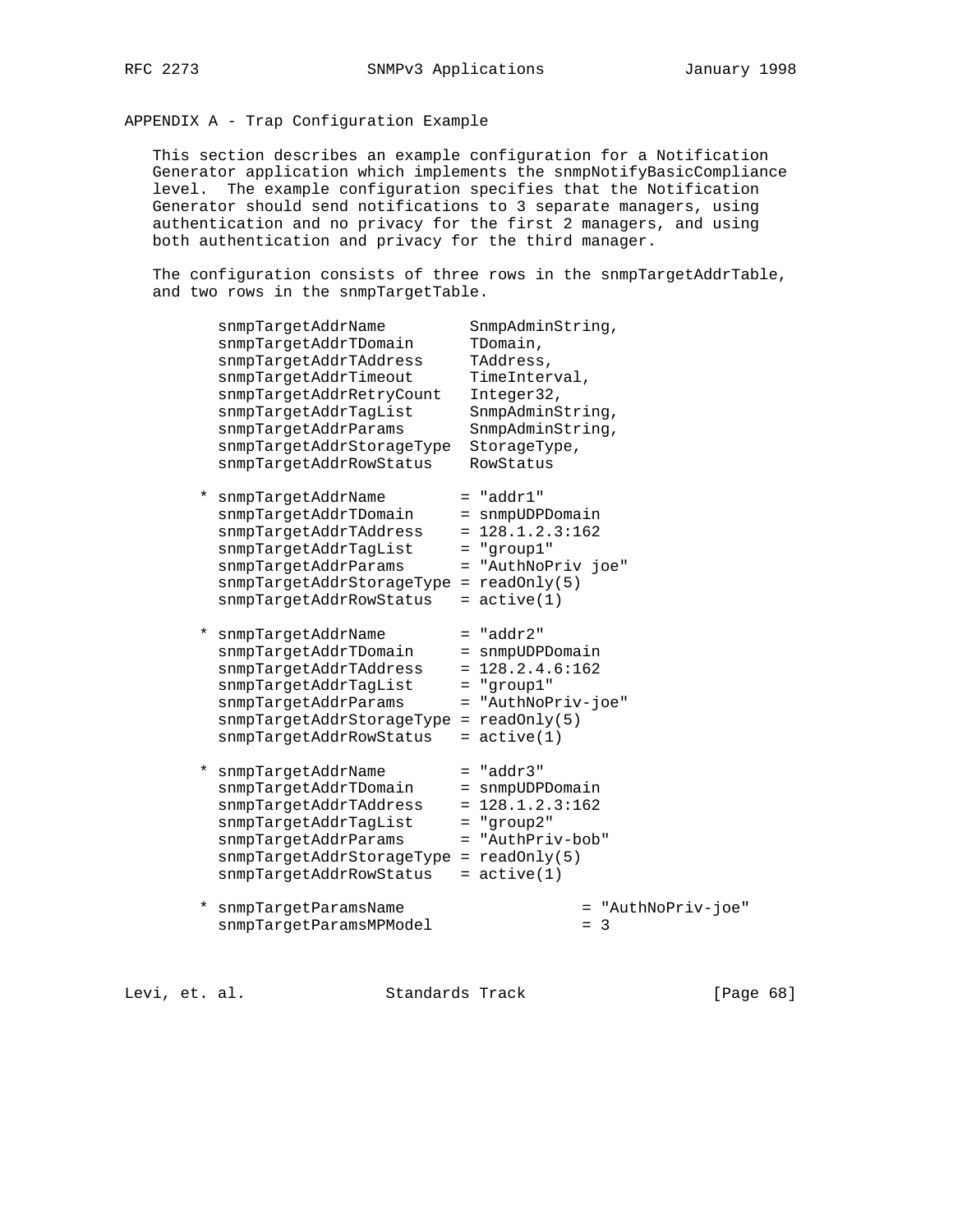snmpTargetParamsSecurityModel = 3 (USM) snmpTargetParamsSecurityName = "joe" snmpTargetParamsSecurityLevel = authNoPriv(2) snmpTargetParamsStorageType = readOnly(5) snmpTargetParamsRowStatus = active(1)

 \* snmpTargetParamsName = "AuthPriv-bob" snmpTargetParamsMPModel = 3 snmpTargetParamsSecurityModel = 3 (USM) snmpTargetParamsSecurityName = "bob" snmpTargetParamsSecurityLevel = authPriv(3) snmpTargetParamsStorageType = readOnly(5) snmpTargetParamsRowStatus = active(1)

| * snmpNotifyName<br>snmpNotifyTag<br>snmpNotifyType<br>snmpNotifyStorageType<br>snmpNotifyRowStatus | $=$ "group $1$ "<br>$=$ "qroup1"<br>$= \text{trap}(1)$<br>$=$ readOnly(5)<br>$=$ active(1) |
|-----------------------------------------------------------------------------------------------------|--------------------------------------------------------------------------------------------|
| * snmpNotifyName<br>snmpNotifyTag<br>snmpNotifyType                                                 | $=$ "group2"<br>$=$ "group2"<br>$= \text{trap}(1)$                                         |

 snmpNotifyStorageType = readOnly(5)  $s$ nmpNotifyRowStatus =  $active(1)$ 

 These entries define two groups of management targets. The first group contains two management targets:

|                        | first target       | second target      |
|------------------------|--------------------|--------------------|
|                        |                    |                    |
| messageProcessingModel | SNMP <sub>v3</sub> | SNMP <sub>v3</sub> |
| securityModel          | $3$ (USM)          | $3$ (USM)          |
| securityName           | "ioe"              | "ioe"              |
| securityLevel          | author(2)          | author(2)          |
| transportDomain        | snmpUDPDomain      | snmpUDPDomain      |
| transportAddress       | 128.1.2.3:162      | 128.2.4.6:162      |

And the second group contains a single management target:

| messageProcessingModel | SNMP <sub>v3</sub> |
|------------------------|--------------------|
| securityLevel          | author(y(3)        |
| securityModel          | $3$ (USM)          |
| securityName           | "bob"              |
| transportDomain        | snmpUDPDomain      |
| transportAddress       | 128.1.5.9:162      |

Levi, et. al. Standards Track [Page 69]